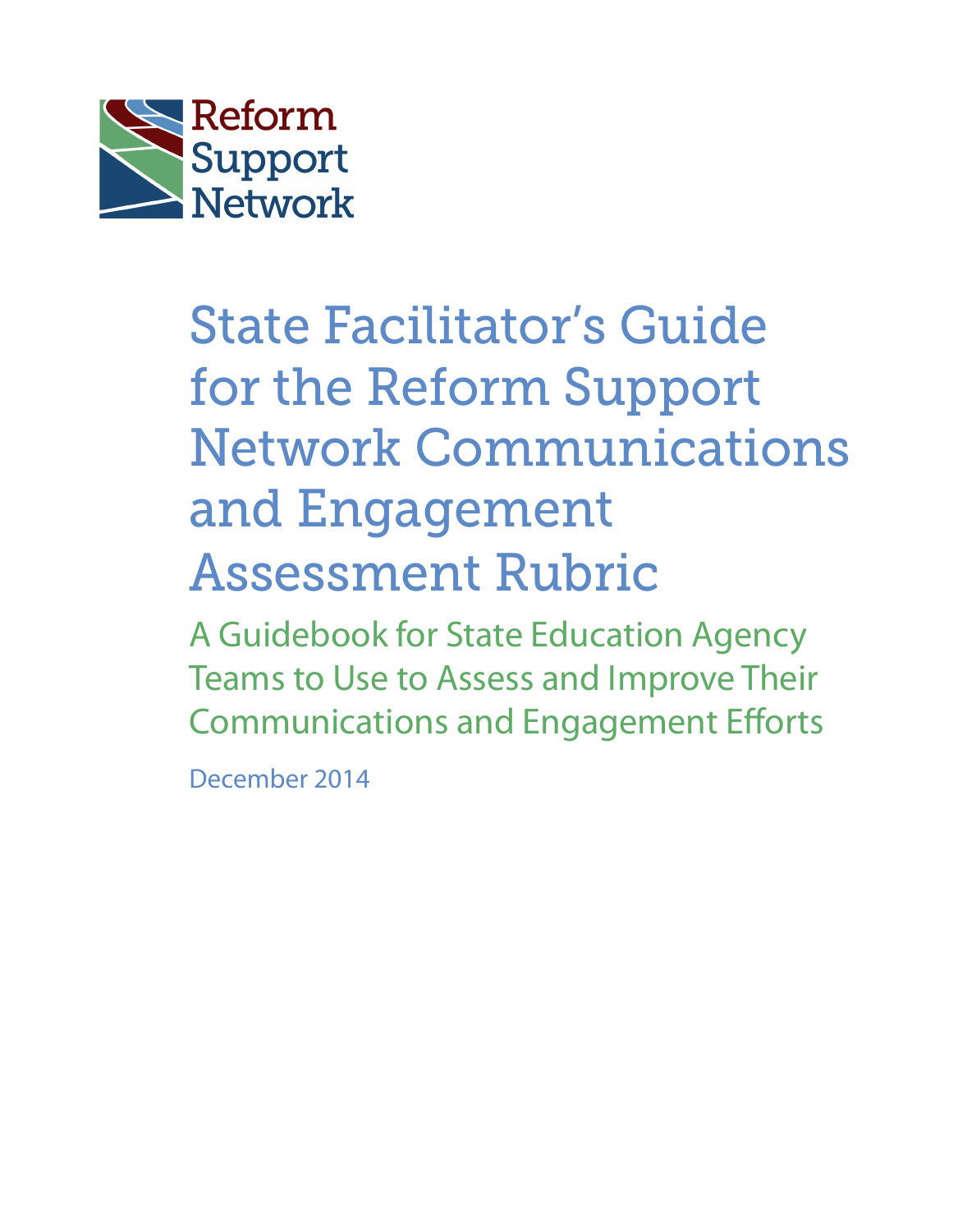# **Contents**

| $Introduction \dots 3$                                            |
|-------------------------------------------------------------------|
| Overview of the Communications and Engagement Assessment Rubric 5 |
|                                                                   |
|                                                                   |
|                                                                   |
|                                                                   |
|                                                                   |
|                                                                   |
|                                                                   |
|                                                                   |
|                                                                   |
|                                                                   |
|                                                                   |
|                                                                   |
|                                                                   |
|                                                                   |
|                                                                   |

The Reform Support Network, sponsored by the U.S. Department of Education, supports the Race to the Top grantees as they implement reforms in education policy and practice, learn from each other, and build their capacity to sustain these reforms, while sharing these promising practices and lessons learned with other States attempting to implement similarly bold education reform initiatives.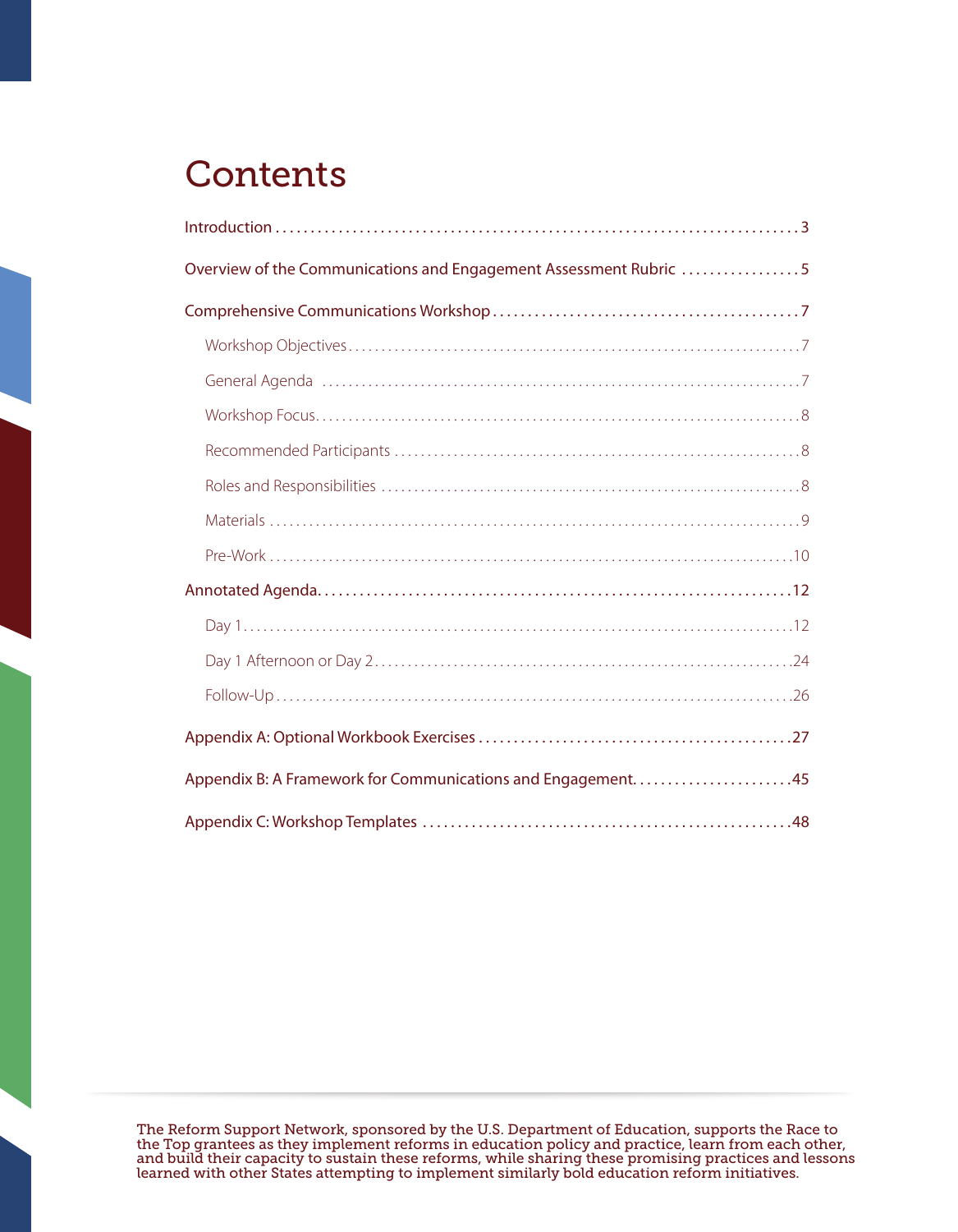### <span id="page-2-0"></span>Introduction

This facilitator's guide is meant to serve as a companion to the Reform Support Network's (RSN) *[Communication](http://www2.ed.gov/about/inits/ed/implementation-support-unit/tech-assist/communications-and-engagement-assessment-rubric.pdf)  [and Engagement Assessment Rubric](http://www2.ed.gov/about/inits/ed/implementation-support-unit/tech-assist/communications-and-engagement-assessment-rubric.pdf)* . When used together, these two tools are intended to help State education agency (SEA) leaders conduct a structured self-assessment with SEA staff and key stakeholders of current communications and engagement methods related to a particular initiative or topic, and to encourage discussion about new approaches and strategies that could be used to enhance the effectiveness of existing efforts.

This self-assessment is most effective when conducted with a diverse team of leaders, including the communications leads for the agency, content experts, key outside partners and members of the agency's senior staff. This quide is designed to help SEA leaders productively manage that discussion, and ultimately

Using the rubric allowed our State to identify our strengths and weaknesses in our engagement efforts. Having identified those weaknesses, we were then able to be more intentional about both what we were communicating and how we were engaging our many important stakeholders.

— Matthew Deninger, Policy and Planning Manager, Massachusetts Department of Elementary and Secondary Education

develop a clear set of next steps, new messages and refined strategies. This process was successfully pilot tested in Colorado and Massachusetts and updated and refined based on participant feedback .

The RSN developed this guide to provide SEAs with a menu of exercises that they can use either separately or together to guide a review team through the process of examining elements of their current communications and engagement strategy. Exercises include establishing goals and objectives for measuring the success of communications and engagement efforts, identifying priority audiences, creating core messages, identifying multiple vehicles of communication, engaging stakeholders, and identifying and addressing capacity challenges.

The exercises can be used in one of two ways. A "run of show" is recommended as a comprehensive communications workshop, similar to what was pilot tested in Colorado and Massachusetts . This approach includes pre-work, a recommended participant list, materials and follow-up work necessary to ensure a productive

The rubric served as a helpful guide for our time together as a team, and the expert facilitation ensured that we stayed on track, working through key issues and developing well-informed strategies for communicating about our new State assessments.

— Amy Skinner, Former Director of Communications, Colorado Department of Education

review of the State's current communications strategies and capabilities . It assumes a half- or three-quarter day workshop with a team of SEA staff and external stakeholders, followed by a two-hour debriefing/ planning session with the SEA's communications team either later that day or the following day. SEAs that have identified specific weaknesses in their overall communications and engagement strategy for a particular topic may want to follow this agenda to identify comprehensive solutions.

Appendix A contains additional exercises that can be used to enhance the recommended workshop structure or that can be conducted on their own based on each State's individual needs and time available .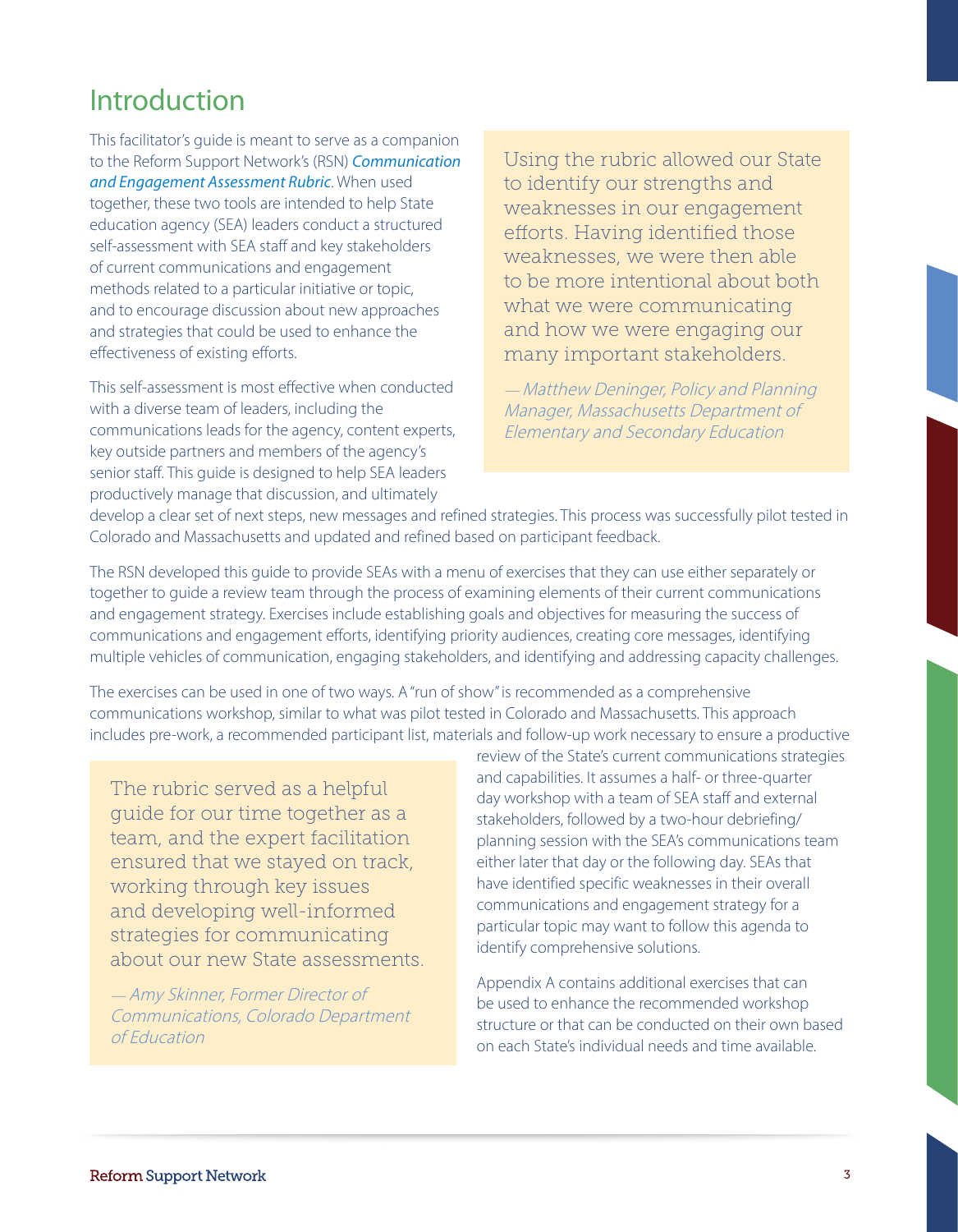The exercises throughout this guide, including those in Appendix A, can be used individually or in a different order to organize small-group activities, separate focused discussions or brainstorming sessions to examine different facets of the agency's communications strategy . By using the exercises in the guide like a menu, States can design their own approaches based on their needs, time available and desired outcomes . Each suggested exercise includes basic information, including the amount of time and materials needed, and can easily be conducted individually to achieve smaller, incremental goals . States that choose to examine their communications strategies using any of these individual activities should begin by thoroughly reviewing the *[Communications and](http://www2.ed.gov/about/inits/ed/implementation-support-unit/tech-assist/communications-and-engagement-assessment-rubric.pdf)  [Engagement Assessment Rubric](http://www2.ed.gov/about/inits/ed/implementation-support-unit/tech-assist/communications-and-engagement-assessment-rubric.pdf)* and conducting a self-assessment to prioritize areas needing attention.

#### Getting Started

These tools are designed to help States identify and focus on their individualized communications and engagement needs and challenges. To start, SEA communications directors should do the following:

- Review the entire rubric and conduct an initial self-assessment to identify the State's greatest areas of strength and where there is room to improve. This should take less than two hours.
- • Once completed, identify a particular communication challenge on which to focus, such as the transition to new assessments or educator evaluation and supports.
- Form an internal team of content experts, communicators and the agency's chief of staff to participate in the workshop or series of workshops. Consider including external partners who can help validate State assessments and provide input on stakeholder engagement . One State that pilot tested the tool invited external partners and reported that their involvement was helpful to achieve the agency's meeting objectives.
- Identify either an internal or external facilitator to collaborate on planning, quide the group through the relevant part of the rubric and lead the workshop sessions
- Plan for either a series of short meetings or a full one-to-two-day workshop to conduct a self-assessment and complete exercises to address areas in need of improvement.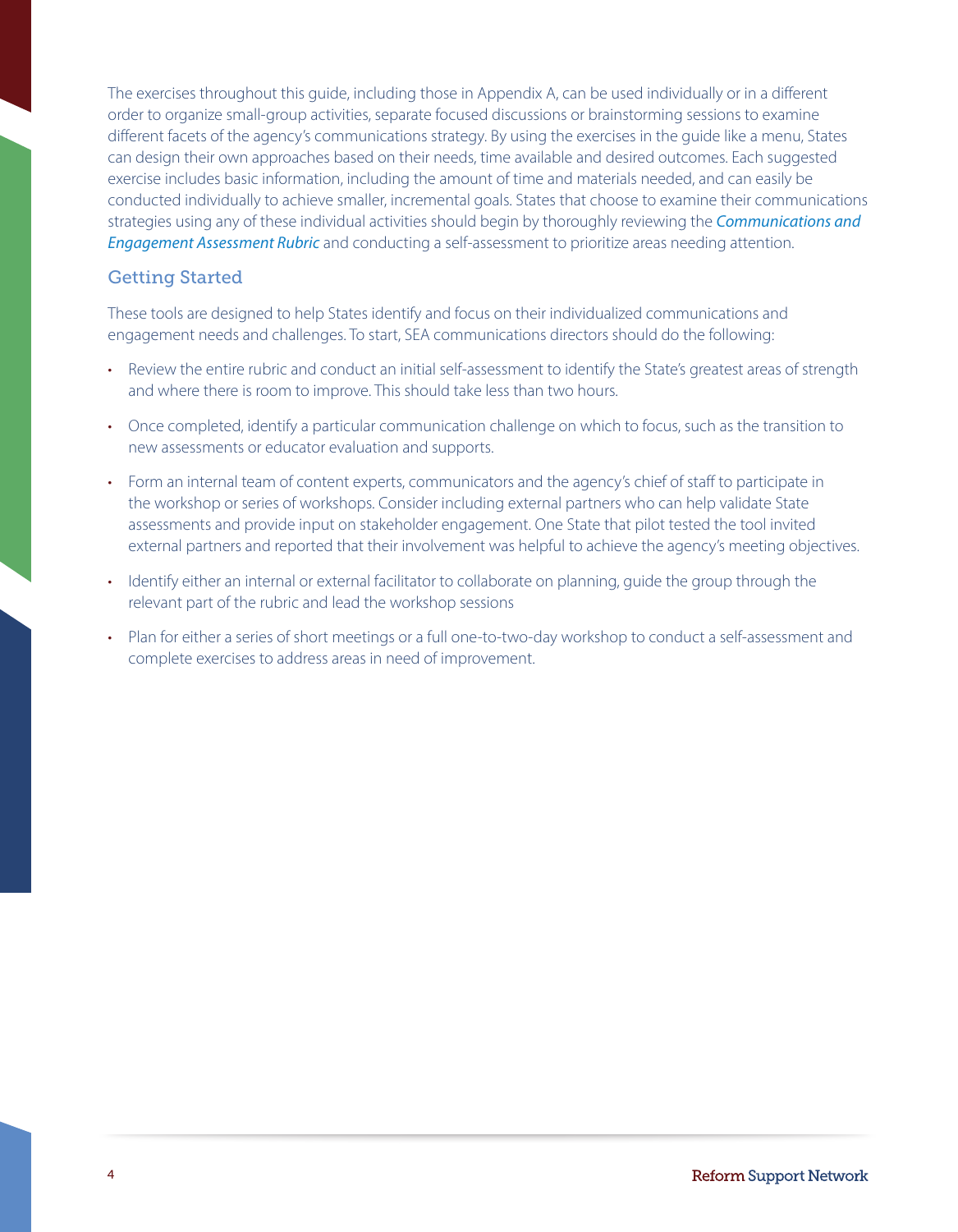### <span id="page-4-0"></span>Overview of the Communications and Engagement Assessment Rubric

The rubric is best used in conjunction with the "4 I's" framework, a tool to help States and districts deliver a set of comprehensive communication strategies designed to ensure more effective communication with and engagement of stakeholders (see Figure 1). This framework should help States identify what they need to do to strengthen their communications and engagement efforts:

• Conceptually this framework identifies informing as the foundation of all good practice: Keeping key audiences abreast of changes in expectations, policy and practice, and developing relevant messaging, content and strategic communications is the minimum expectation





- Efforts that lead to inquiry are more proactive, less reactive and more likely to have a positive impact. This can include opportunities for audiences to provide feedback and have their questions answered by SEAs and intentional efforts to demonstrate how and when feedback and input is used to inform and improve practice.
- In certain cases, SEAs also will benefit by creating opportunities for key audiences to get involved in the work as active co-creators of policies, practices, training and/or tools.
- The most powerful result—inspiration—will occur when State leaders motivate others to act and lead, based on what they have learned and on the policies and programs they have helped develop.

The tools in this facilitator's guide should be used with the RSN *[Communications and Engagement Assessment](http://www2.ed.gov/about/inits/ed/implementation-support-unit/tech-assist/communications-and-engagement-assessment-rubric.pdf)  [Rubric](http://www2.ed.gov/about/inits/ed/implementation-support-unit/tech-assist/communications-and-engagement-assessment-rubric.pdf)* which the RSN developed to help SEAs reflect on and assess their current communications and engagement strategies, capacity and impact.

The rubric is divided into five sections, with each section representing a strategic focus area surrounding communications and engagement:

- Overall Strategy: How SEAs define communications and engagement, connect this work to their mission, make communications and engagement a priority, use a strategic plan to guide the work, support staff members as key communicators and measure success .
- Audience Segmentation: How SEAs identify priority audiences whose understanding and support is central to achieving their goals—and how effectively they communicate with them.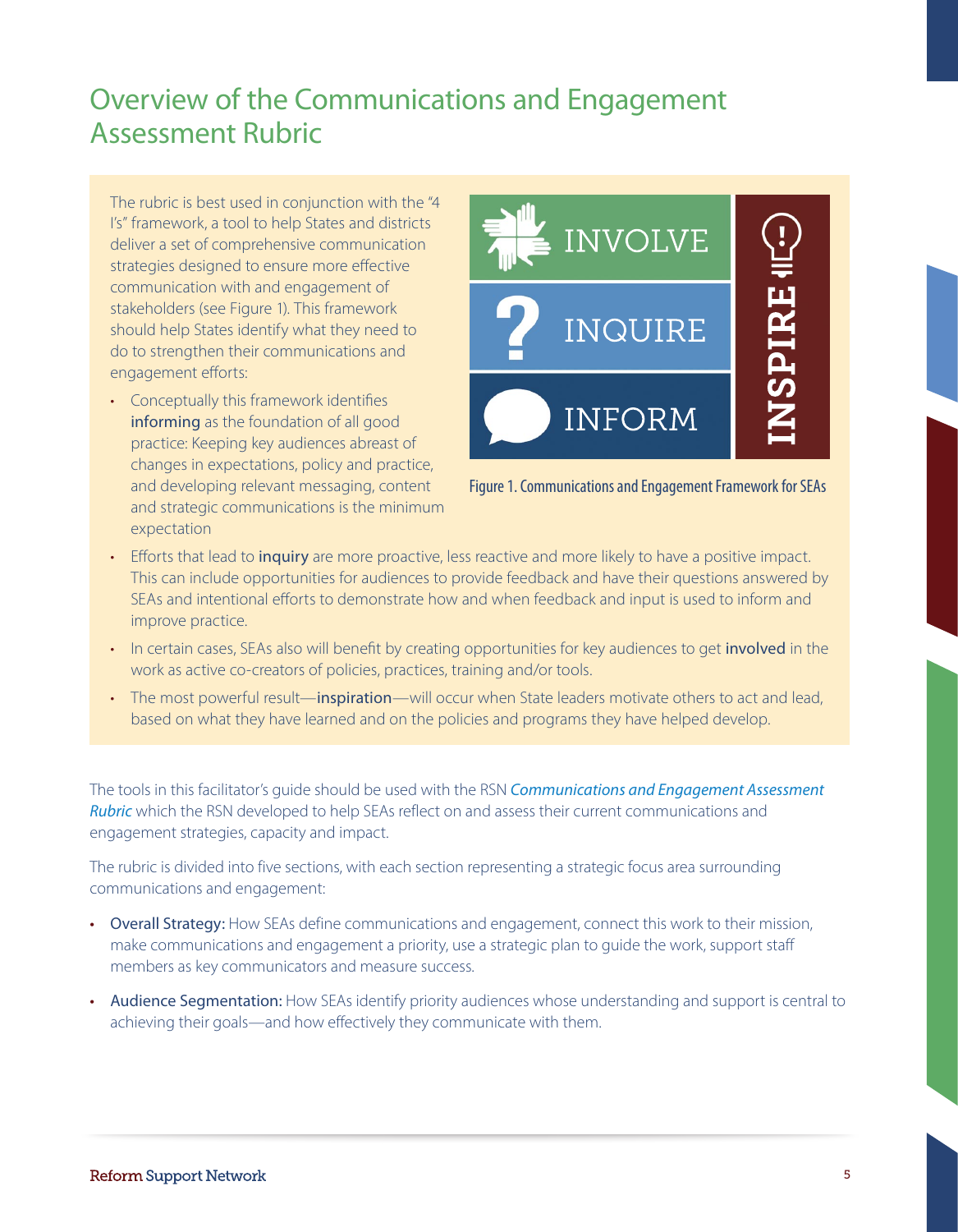- Audience-Specific Messages and Diverse Tactics: How SEAs develop their core messages, select messengers for each audience, differentiate messages to meet the needs of different stakeholders, use diverse communications vehicles (including emerging social tools) and measure success .
- Stakeholder Engagement and Coalition Building: How SEAs involve important stakeholders in shaping policies and programs at the front end and/or inquire about these policies and programs later in the process, build relationships with a variety of partners, engage other reform champions, ensure all messages are delivered accurately and solicit and use feedback.
- SEA Communications Capacity: How SEAs allot staff to communications and engagement, train staff members, allocate funding to support their work and leverage partnerships.

The rubric utilizes a four-point scale in which 1 (Basic) is the lowest rating and 4 (Exemplary) is the highest rating The categories represent progressively more advanced and strategic approaches to effective communications. The categories are defined in the following way:

- 1. Basic (1). Either the practice doesn't exist or it is occurring at a very rudimentary level. The SEA's efforts serve to primarily *inform* stakeholders. Synonyms: lacking, inadequate, rudimentary.
- **2. Emerging (2).** The SEA has taken important steps to improve its performance, building and growing its practices until they become routinized. There is evidence that good work is sometimes happening in at least one priority area of reform . The SEA's efforts better *inform* stakeholders and create some opportunities for *inquiry* and *involvement* Synonyms: progressing, developing
- **3.** Strong (3). The SEA is regularly performing high-quality, purposeful communications work in multiple areas . The SEA's efforts *inform* stakeholders and create multiple opportunities for *inquiry*  and *involvement*, leading to some evidence of *inspiration* and growing support. Synonyms: meets or exceeds expectations, comprehensive, proficient
- 4. Exemplary (4). The SEA's practices are highly strategic and consistently effective. The SEA's efforts successfully *inform* stakeholders and create ongoing, diverse opportunities for *inquiry* and *involvement*, leading to widespread evidence of support and, in some cases, *inspiration* among stakeholders . Synonyms: excellent, advanced, innovative.

The tools, exercises and resources contained in this guide help States work through the rubric and enable rich discussion about the depth, quality and impact of an SEA's current communications work . States can also use the exercises in the guide like a menu to design their own approaches based on their needs, time available and desired outcomes .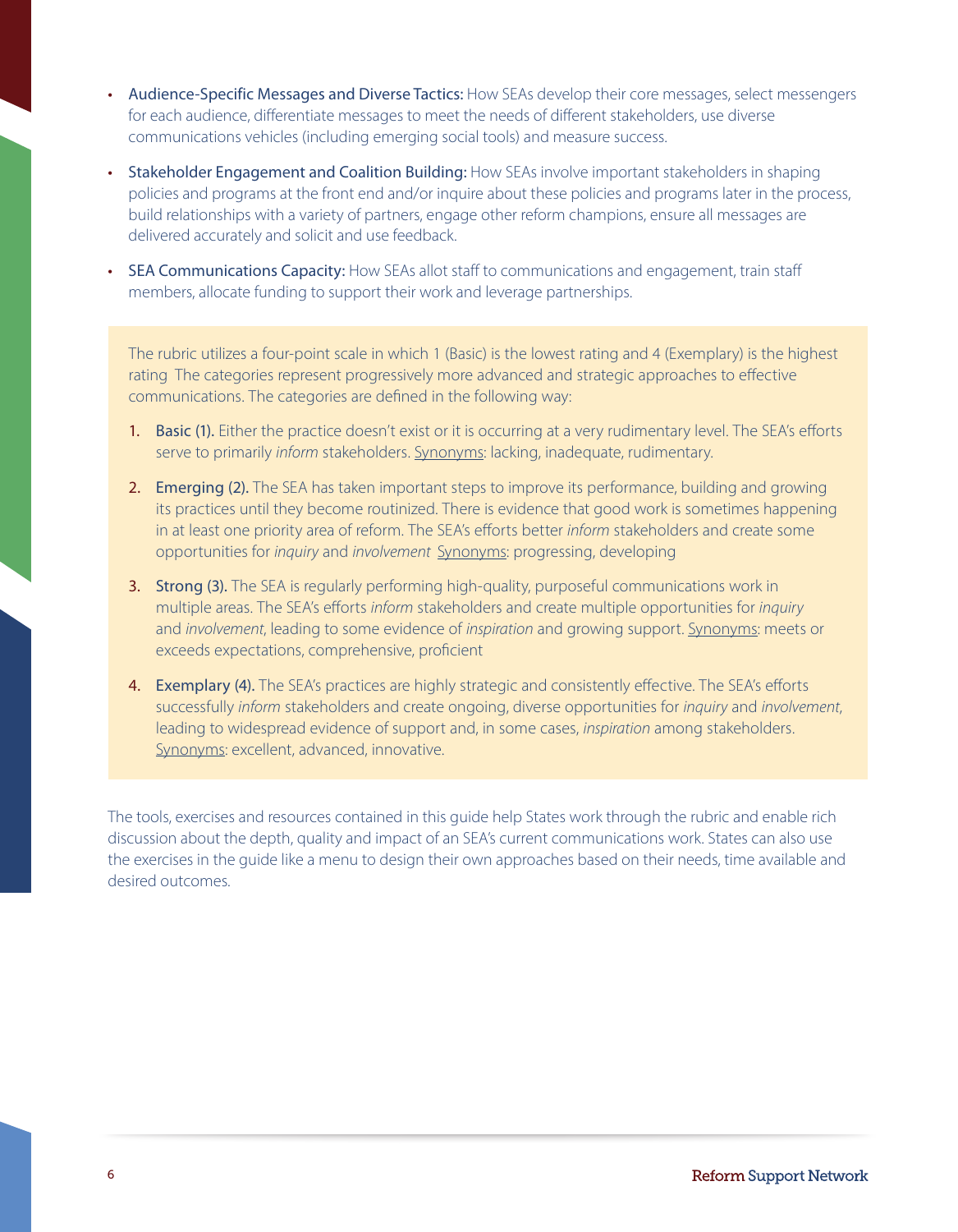### <span id="page-6-0"></span>Comprehensive Communications Workshop

### <span id="page-6-1"></span>Workshop Objectives

All workshop participants will:

- Determine the characteristics of strong communications and engagement efforts and apply to ongoing efforts;
- Use the *[Communication and Engagement Assessment Rubric](http://www2.ed.gov/about/inits/ed/implementation-support-unit/tech-assist/communications-and-engagement-assessment-rubric.pdf)* to identify areas that need strengthening in specific SEA communications and engagement efforts; and
- Identify next steps for strengthening communications and engagement efforts, including developing an action plan, brainstorming next steps and developing core messages to reach specific audiences .

### <span id="page-6-2"></span>General Agenda

This workshop is intended to take place over 6.5 hours, and all times are approximate. States can divide that time over one or two days. The main workshop on Day 1 will include the full group of participants and will last approximately 4 .5 hours, including a 15-minute break . The follow-up planning workshop will take place on either the afternoon of Day 1 or on the morning of Day 2 It will include only the State lead(s) and will last approximately two hours . The agenda may be adjusted based on State context and scheduling needs, but the RSN recommends users who opt for the comprehensive workshop roughly follow the schedule below:

- Opening session (45 minutes) **Fig. 12 Service 12 (2 hours)**
- Introduction to the rubric and discussion of  $\cdot$  Reflect on the outputs of Day 1 (30 minutes) the communications/engagement challenge (75 minutes)
- Identifying key questions to address (15–25 minutes) minutes)
- • Break (15 minutes)
- • Tailored exercises: Selected and adapted to meet the needs of the State (80−90 minutes)
- • Share-out with the chief and discussion of next steps (30 minutes)

# Day 1: Main Workshop (4.5 hours) Day 1 Afternoon or Day 2: Planning Workshop

- 
- Identify clear next steps (60 minutes)
- Discuss how best to act on next steps (30

Workshop facilitators should follow the suggestions provided in this document to customize the agenda according to the specific needs and context of their States . (An annotated agenda starts on Page 12 of this guide )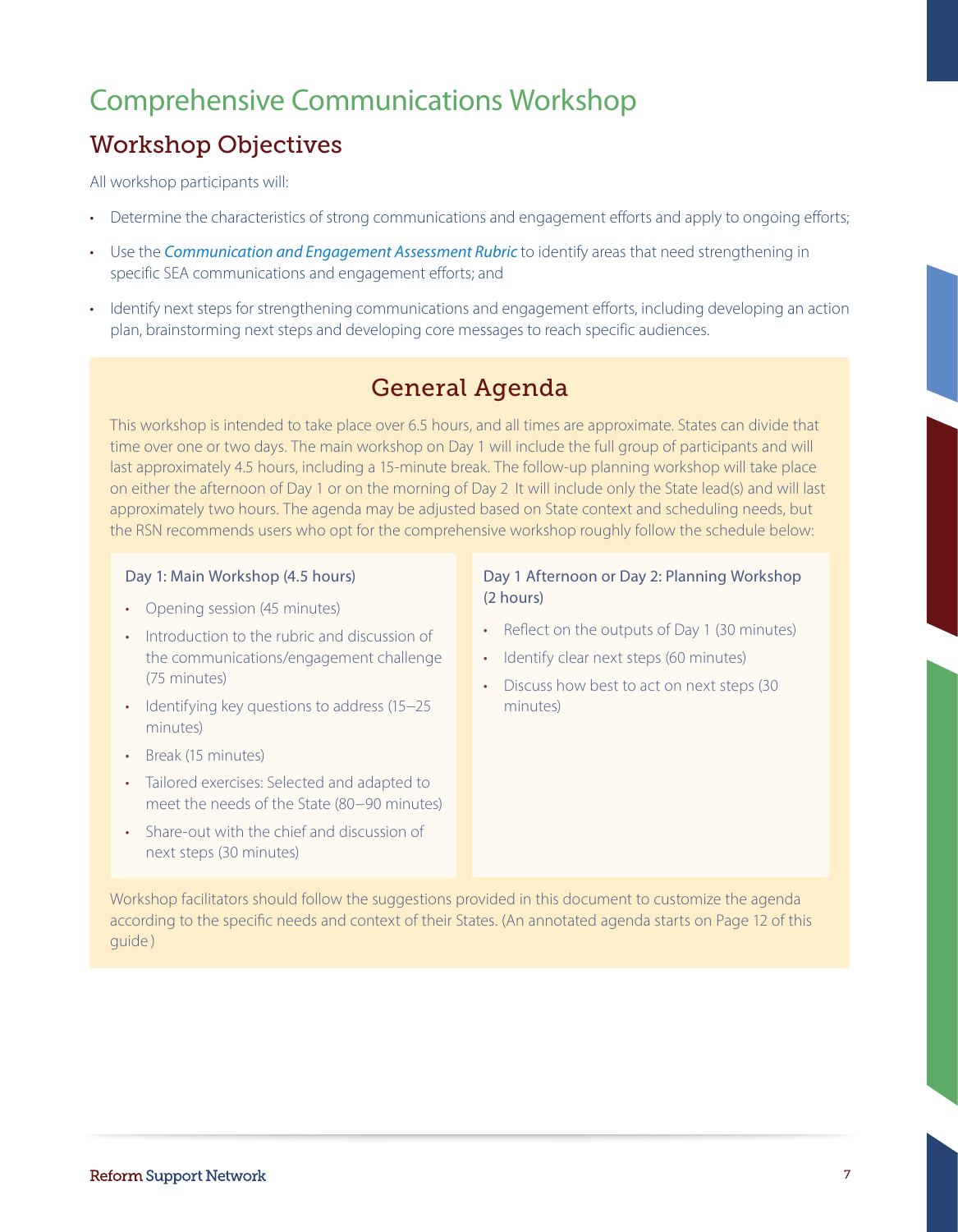### <span id="page-7-0"></span>Workshop Focus

Before planning each workshop, facilitators should first work with either the State lead or the members of the State team to identify a particular communications challenge or priority reform area on which to focus, such as the rollout of new common assessments or the implementation of the new educator evaluation and support system. Once the issue or reform area is identified, participants should review the complete rubric with that challenge or reform area in mind, and identify one or two sections on which to focus based on their unique needs . Facilitators can help States identify the sections on which to focus based on the indicators that receive the lowest scores  $(1 or 2)$  on the rubric.

Facilitators should then design each workshop around that particular issue or reform area, urging participants to

review the rubric with the particular challenges or concerns related to that issue or reform area in mind.<br>Facilitators should tailor each workshop to meet the needs of the State, depending on the issue selected Appendix A includes several options for modules that can be used in the second half of the workshop .

### <span id="page-7-1"></span>Recommended Participants

Whether States are planning a full workshop or shorter, more focused discussions, team members should include people empowered to make strategic decisions on behalf of the agency and external stakeholders who regularly work with the SEA on communications and engagement efforts.

Potential SEA participants *could* include the following stakeholders:

- State chief
- • Public information officer
- • Chief of staff or deputy
- SEA content leaders relevant to the rubric challenge area and the focus topic or issue
- Legislative liaison
- Communications staff
- Digital media staff
- Other key stakeholders could include:
	- Teachers, principals and district leaders, depending on the focus of the conversation
	- Representatives from business leaders associations
	- Representatives from the governor's office or secretary's office
	- State Board members or staff directors

### <span id="page-7-2"></span>Roles and Responsibilities

Facilitator: The facilitator will work within the SEA to organize the workshop or session(s) and may be either an external person brought in to run the session or an internal member of the staff. The facilitator's role will include working with the State lead to organize the meeting, sending pre-reads out to participants in advance, including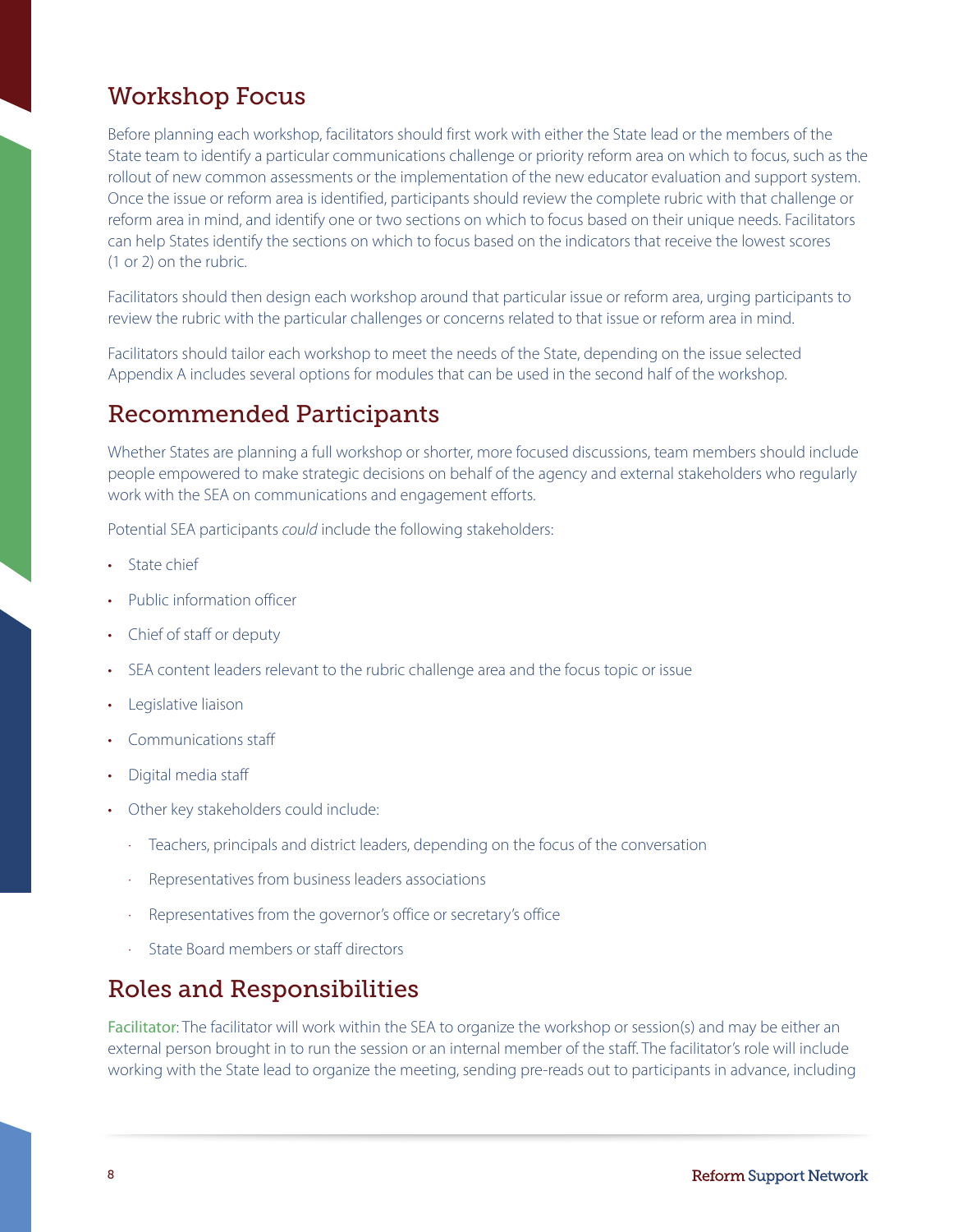the relevant section or sections of the rubric; facilitating the workshop or session(s); typing notes and distributing them to the team; and completing the necessary follow-up work and debriefs . During the workshop, the facilitator should remain neutral in order to manage the conversation, ensure participants stay on track during exercises and press participants to reach consensus when they disagree . If the SEA uses an internal staff member as the facilitator, he or she should be skilled in neutral facilitation . The facilitator should regularly ask participants the question, "How do you know?" Facilitators can work in teams of two, with one designated as the lead facilitator . Facilitator teams should work together to decide how to best divide the responsibility between themselves.

State Lead(s): The State lead will work closely with the facilitator to organize the workshop or session . This person will be responsible for securing a location, ensuring participants are invited and respond to invitations, ensuring the involvement of the chief, deciding on the appropriate communications/engagement challenge and focus topic or issue for the workshop, sending pre-work to participants, participating in follow-up work and ensuring any other logistical issues are handled. The State lead will also be responsible for participating in the Day 2 planning workshop and making sure participants carry out actions they identify for follow-up . If an external facilitator is not an option, the State lead can play the facilitator role.

State Chief: Ideally, the State chief will kick off the meeting on Day 1 by providing opening remarks about the importance of strong communications and engagement, as well as his or her hopes for this workshop. During this time, the chief should remind the group that he or she has brought the participants together to make strategic decisions for the agency, and that the group should aim to end the day with clear ideas about what it would take to move the agency's communications and engagement work forward . The chief should also participate in the last 30 minutes of Day 1 to hear about the work the group has accomplished throughout the day . Beyond these two sessions during Day 1, the chief does not need to participate in the rest of the workshop, though he or she is welcome to do so if time and schedule permit. If the chief is available to participate in only one session, he or she should give preference to the Day 1 closing session . If for some reason the chief is not available to participate at all, another senior agency leader can serve in this role on his or her behalf, but the facilitator should try to accommodate the chief's schedule when the workshop date(s) are selected .

### <span id="page-8-0"></span>**Materials**

Facilitators should use this guide in conjunction with other materials:

- • The RSN *[Communications and Engagement Assessment Rubric](http://www2.ed.gov/about/inits/ed/implementation-support-unit/tech-assist/communications-and-engagement-assessment-rubric.pdf)*
- • The RSN *[Communications and Engagement Framework](http://www2.ed.gov/about/inits/ed/implementation-support-unit/tech-assist/framework-communications-engagement.pdf)* (4 I's available in Appendix B)

Give participants a folder or binder with the following necessary materials and tools:

- • The section of the RSN *[Communications and Engagement Rubric](http://www2.ed.gov/about/inits/ed/implementation-support-unit/tech-assist/communications-and-engagement-assessment-rubric.pdf)* that has been selected in advance as the focus of the workshop
- The RSN *[Communications and Engagement Framework](http://www2.ed.gov/about/inits/ed/implementation-support-unit/tech-assist/framework-communications-engagement.pdf)* (4 I's available in Appendix B)
- Dot stickers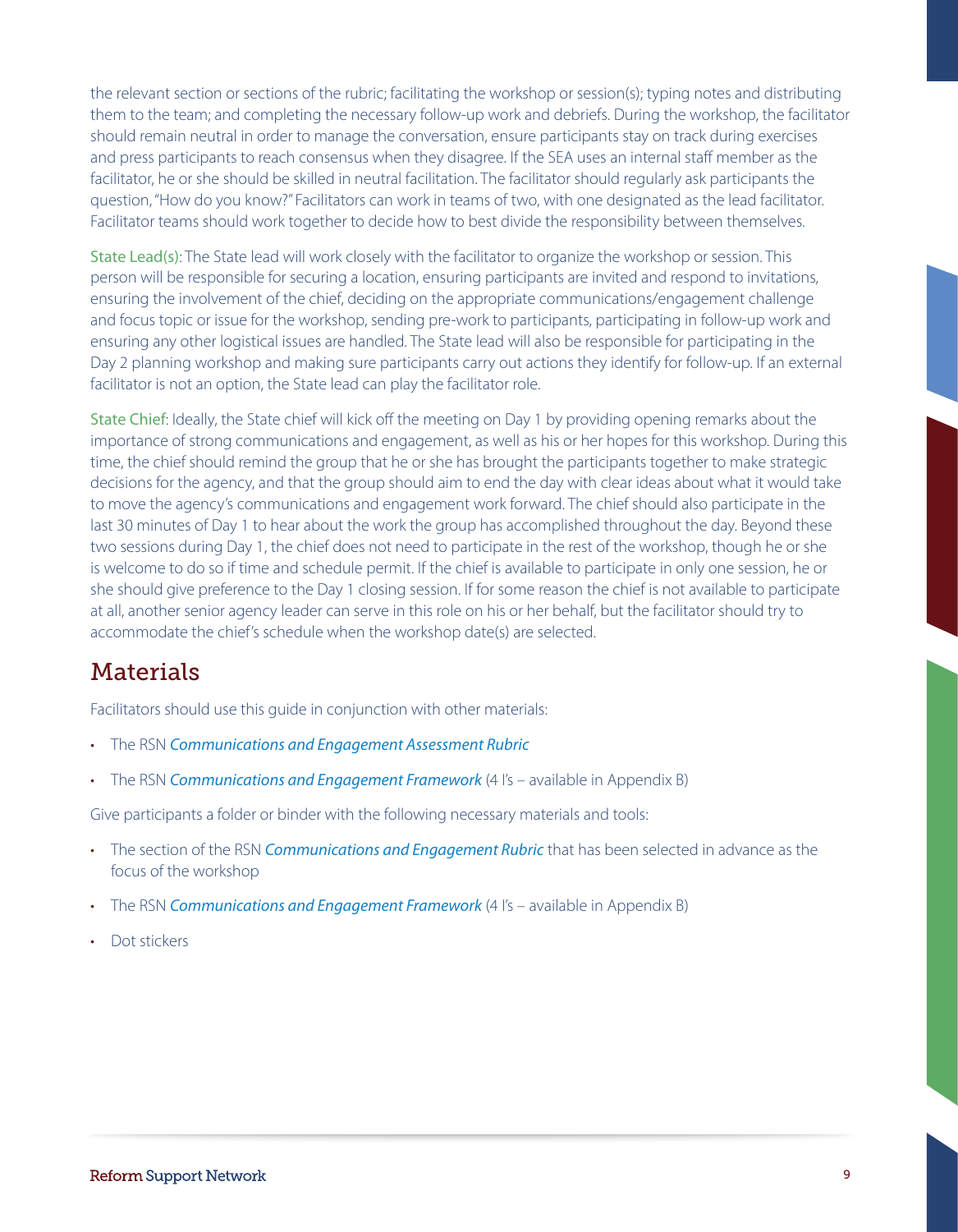### <span id="page-9-0"></span>Pre-Work

The State lead and facilitator should begin planning four to six weeks before the workshop . Workshop participants will also need to complete pre-work to ensure they are prepared to fully participate. This section outlines the prework for facilitators and State leads.

#### Four to Six Weeks Before the Workshop

First pre-meeting:

- Participants: Facilitators and State lead(s)
- Objectives:
	- · Introduce the workshop to the State lead(s) .
	- Introduce the idea of focusing on one topic or issue related to the relevant reform area.
	- Introduce the rubric, including the five sections, and the idea of focusing on one section.
	- · Discuss potential participants.
	- Discuss the role of the chief, the role of the State lead(s) and associated time commitments.
	- Review the rubric in full and request that the State lead complete the entire rubric before the second call to identify the State's problem areas and to help the facilitator better understand the current capacity level and context
	- Agree upon next steps, including scheduling the workshop, identifying participants, selecting a focus topic or issue and identifying a challenge area from the rubric.

#### Two to Three Weeks Before the Workshop

#### Second pre-meeting:

- Participants: Facilitators and State lead(s)
- Objectives:
	- Review the results of the completed rubric and discuss any unusual outcomes or highlights.
	- Discuss and agree upon a focus topic or issue.
	- Discuss and agree upon a communications and engagement challenge area in the rubric (that is, the area where the State could most use help communicating with and engaging stakeholders about the given topic or issue).
	- Review the participant list and confirm the chief's participation.
	- Review the agenda and discuss specific modules to use in the second half of the workshop.
	- Review required logistics and materials.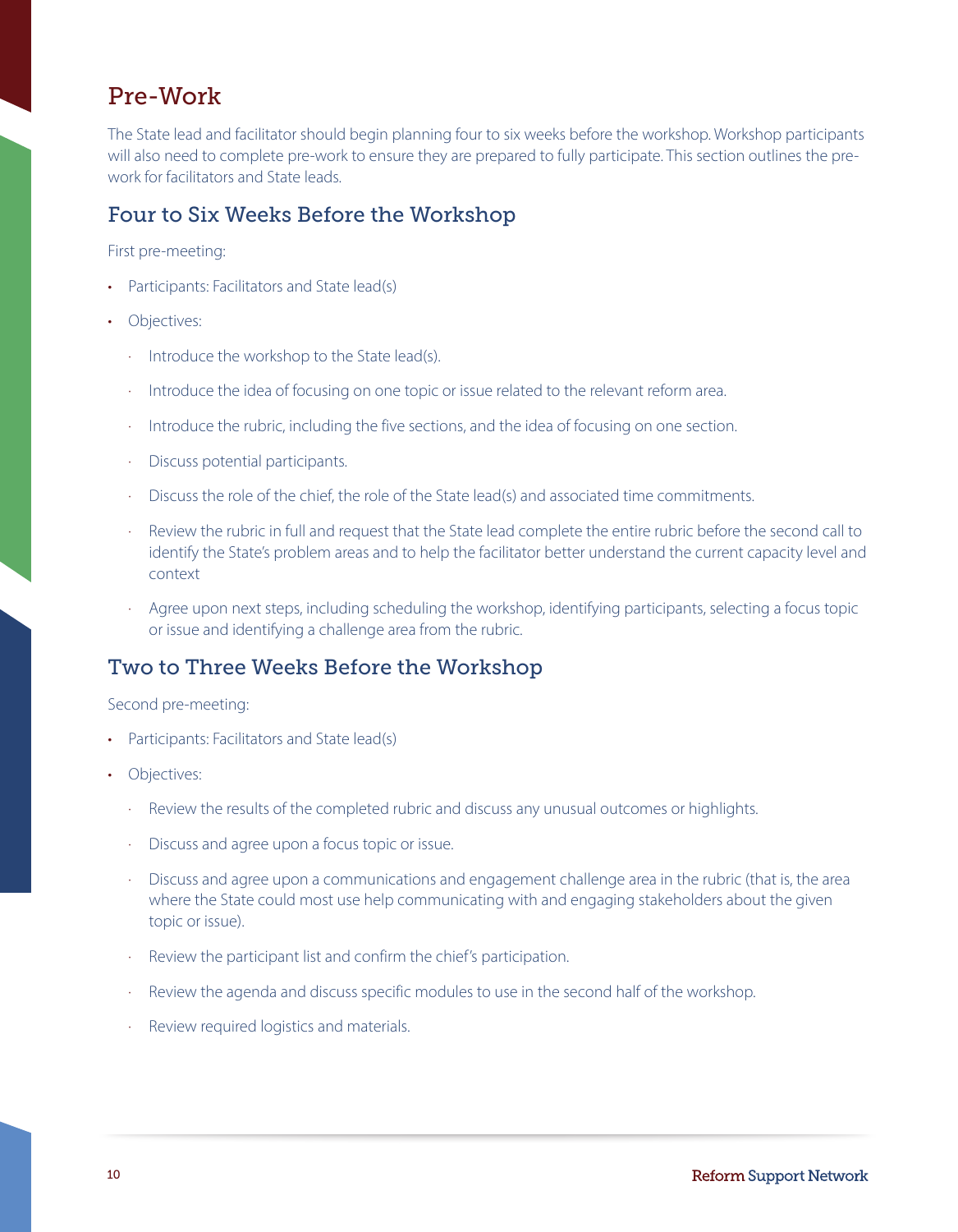Optional Chief Meeting: Either the State lead(s) or the facilitator should communicate with the chief ahead of time to discuss his or her role in the workshop and share talking points for the opening session. The State lead(s) and facilitators should decide the best way to handle this preparation, whether it is through a call between the chief and the facilitators or through a meeting between the chief and the State lead(s).

### One Week Before the Workshop

Send pre-work to participants: The State lead(s) or facilitators should email the rubric, highlighting the section identified as being most relevant to the challenge area, to participants at least one week before the workshop They should request that participants review at least the identified section of the rubric in advance, make observations on the State's progress in this area and come prepared to share their responses on the day of the workshop.

Prepare materials for the workshop:

- Ensure all materials are available and packed.
- Ensure slides and the agenda have been updated to meet the needs of the team as discussed during the precalls.

### Day of the Workshop

Arrive 30−60 minutes early to set up . This will include:

- Creating templates, 4 I's and rubric-description posters on flipchart paper;
- Placing markers, binders, cards and any other materials on tables; and
- Hanging templates and 4 I's poster on the walls.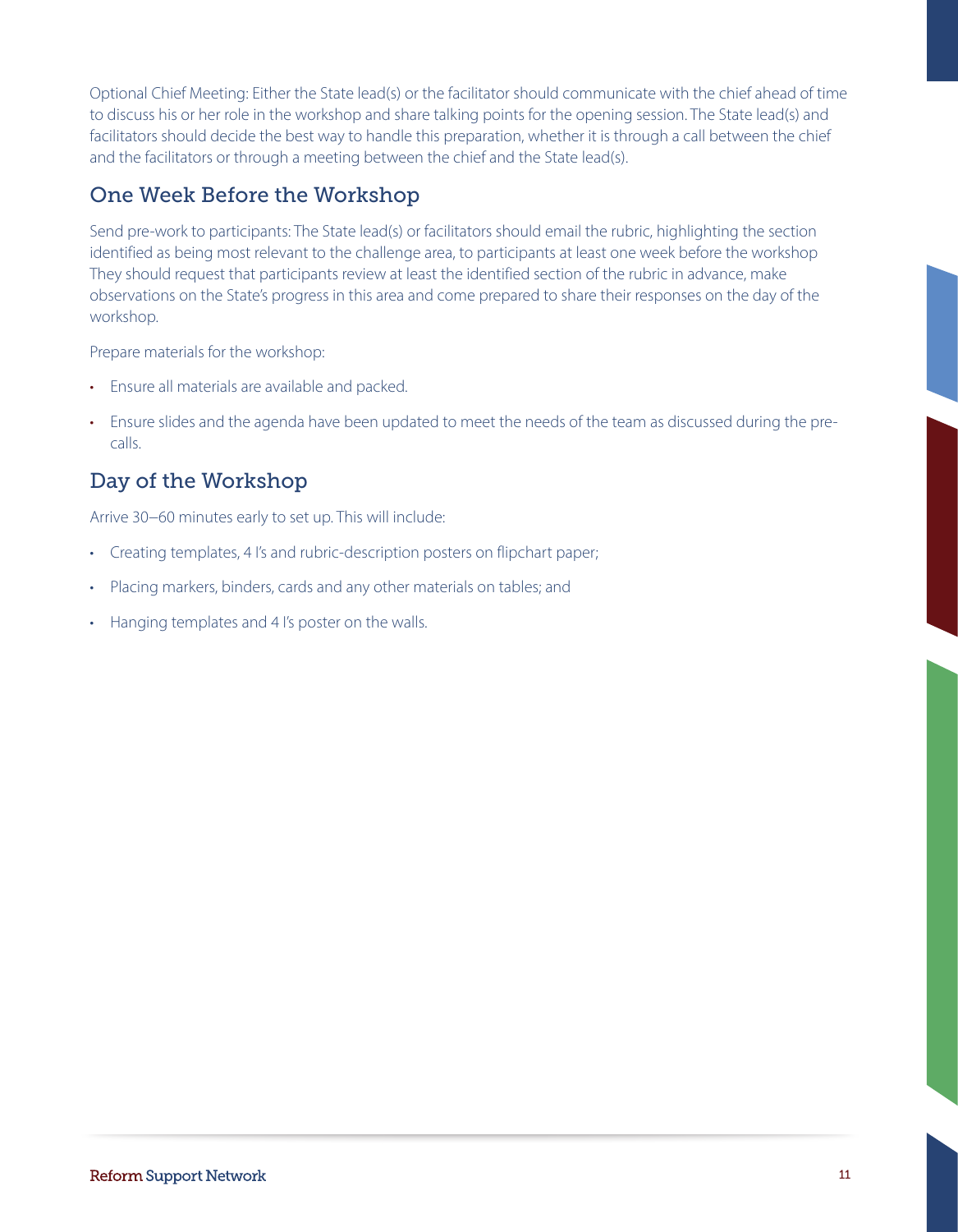### <span id="page-11-0"></span>Annotated Agenda

This section outlines each of the key sessions in the recommended full workshop agenda in greater detail . Each exercise includes learning objectives, detailed activities, suggested timing, discussion questions, templates and facilitator tips. States that opt for the full workshop could consider following some version of this agenda; States that opt for individual sessions should select from the exercises outlined below as needed to meet their specific needs and time constraints.

### <span id="page-11-1"></span>Day 1

### Opening Session (45 Minutes)

#### **Objectives**

- Participants will understand the characteristics of strong communications and engagement efforts; and
- Participants will understand the 4 I's framework as a potential tool to help improve SEA communications and engagement efforts.

#### Facilitator Detailed Agenda

| <b>Time</b> | <b>Activities</b>                                                                                                                                                                                                                                                                                                                                        |
|-------------|----------------------------------------------------------------------------------------------------------------------------------------------------------------------------------------------------------------------------------------------------------------------------------------------------------------------------------------------------------|
| 30 minutes  | SEA Opening Remarks: (15 minutes)                                                                                                                                                                                                                                                                                                                        |
|             | State chief or other top leader makes welcoming remarks to set the stage<br>$\bullet$ .                                                                                                                                                                                                                                                                  |
|             | Facilitator Opening Remarks: (15 minutes)                                                                                                                                                                                                                                                                                                                |
|             | Ask each participant to introduce his or herself<br>$\bullet$                                                                                                                                                                                                                                                                                            |
|             | Ask participants to share their names, titles and goals/expectations for the workshop                                                                                                                                                                                                                                                                    |
|             | Optional: One facilitator could capture these expectations on a flipchart to refer back to throughout the day, especially<br>$\bullet$<br>at the end of the workshop (Use the Meeting Expectations template at the end of this exercise as a formatting quide)                                                                                           |
|             | Introduce the workshop                                                                                                                                                                                                                                                                                                                                   |
|             | Review the agenda and objectives for the day<br>$\bullet$                                                                                                                                                                                                                                                                                                |
|             | Explain that this workshop is intended to be an opportunity for all participants to self-reflect, share their opinions and<br>work together to create a plan for improving communications and engagement efforts It will be very interactive, and<br>you hope that everyone will remain engaged so everyone can get the most out of their time together. |
|             | Introduce the 4 I's                                                                                                                                                                                                                                                                                                                                      |
|             | The 4 I's are a framework for States to use to think about the purpose behind their communications and engagement<br>efforts                                                                                                                                                                                                                             |
|             | Conceptually, this framework identifies informing as the foundation of all good practice: Keeping key audiences<br>$\bullet$<br>abreast of changes in expectations, policy and practice, and developing relevant messaging, content and strategic<br>communications is the minimum expectation                                                           |
|             | All efforts will be more proactive, less reactive and more likely to have a positive impact when inquiry is prioritized by<br>creating opportunities for audiences to provide feedback and have their questions answered, and by demonstrating<br>that their feedback and input is used to inform practice                                               |
|             | In certain cases, SEAs also will benefit by creating opportunities for key audiences to get involved as active co-creators<br>$\bullet$<br>of policies, practices, trainings and/or tools                                                                                                                                                                |
|             | Ultimately, the most powerful result—inspiration—will occur when State leaders motivate others to act and lead<br>$\bullet$<br>based on what they have learned and on the policies and programs they have helped develop                                                                                                                                 |
|             | The default for most States is to focus on informing, but the rubric we will use today includes strategies that will help<br>$\bullet$<br>you to use the other three I's (Inquire, Involve, Inspire) as well                                                                                                                                             |
|             | Optional: Set norms or ground rules for the workshop                                                                                                                                                                                                                                                                                                     |
|             | These may include rules prohibiting cell phones, asking everyone to participate, etcetera<br>$\bullet$                                                                                                                                                                                                                                                   |
|             | If the State lead(s) feels it's appropriate, ask the participants to establish their own norms; record them on flipchart<br>$\bullet$<br>paper and post and keep them on the wall throughout the workshop (Use the Meeting Norms template at the end of<br>this exercise as a formatting quide)                                                          |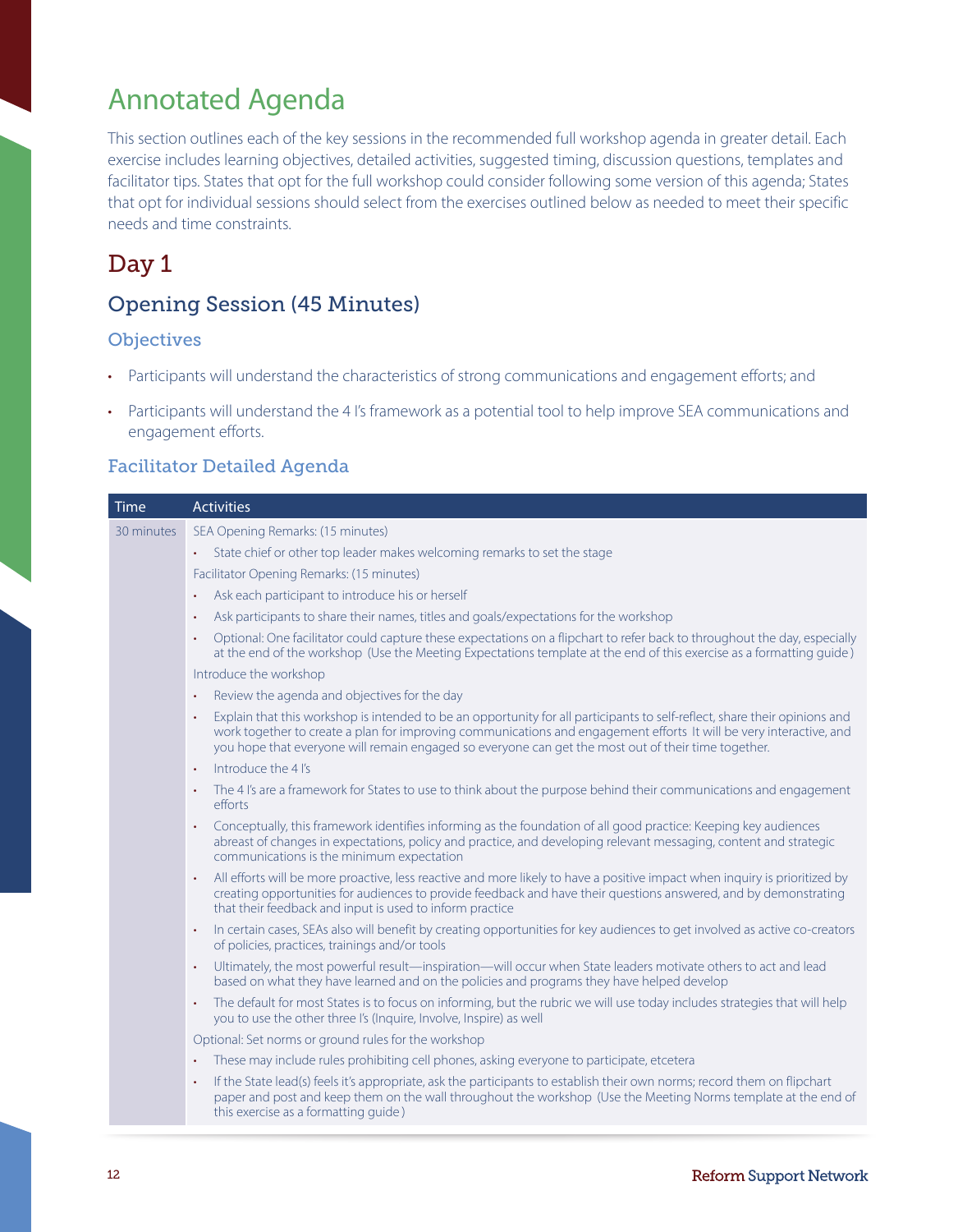| Time                     | <b>Activities</b>                                                                                                                                                                                                                                                                                                                                                                                                                                                                                                                                                                                                                                                                                              |
|--------------------------|----------------------------------------------------------------------------------------------------------------------------------------------------------------------------------------------------------------------------------------------------------------------------------------------------------------------------------------------------------------------------------------------------------------------------------------------------------------------------------------------------------------------------------------------------------------------------------------------------------------------------------------------------------------------------------------------------------------|
| 15 minutes               | Strong/Weak Brainstorm: (10 minutes)                                                                                                                                                                                                                                                                                                                                                                                                                                                                                                                                                                                                                                                                           |
|                          | Ask participants to think about a time they were involved in a strong communications efforts in the agency and a time<br>$\bullet$<br>they were involved in weak efforts in the agency Tell them to write about both efforts on the provided paper and then<br>turn their answers over so no one else can see                                                                                                                                                                                                                                                                                                                                                                                                  |
|                          | Explain that the purpose of this exercise is to get participants thinking and to level-set their understanding of what<br>$\bullet$<br>makes a strong versus a weak approach to communications This is by definition an ice breaker or warm up exercise,<br>but creates a foundation for the rubric exercise. Once they've written about both efforts ask them to describe the<br>strong effort generally, without noting specific details—In general, why did it work so well? Who was involved? How<br>was it organized? What were the results? Record participant input in two columns on flipchart paper, using the Strong/<br>Weak Brainstorm template at the end of this exercise as a formatting quide. |
|                          | Next, ask participants to describe the weak effort generally, without giving specifics—Why didn't it work out? Record<br>$\bullet$<br>their input on the Strong/Weak Brainstorm flipchart paper                                                                                                                                                                                                                                                                                                                                                                                                                                                                                                                |
|                          | Debrief: (5 minutes)                                                                                                                                                                                                                                                                                                                                                                                                                                                                                                                                                                                                                                                                                           |
|                          | Once you have completed general lists of characteristics of strong and weak efforts, summarize what participants have<br>$\bullet$<br>identified                                                                                                                                                                                                                                                                                                                                                                                                                                                                                                                                                               |
|                          | Discuss the differences between the two lists and highlight what sets the strong efforts apart from the weaker ones<br>$\bullet$                                                                                                                                                                                                                                                                                                                                                                                                                                                                                                                                                                               |
|                          | Point out particular connections to the rubric where possible<br>$\bullet$                                                                                                                                                                                                                                                                                                                                                                                                                                                                                                                                                                                                                                     |
|                          | Point out connections to the 4 I's-areas where involvement or engagement played into the strong effort but were<br>$\bullet$<br>missing from the weak one, for example                                                                                                                                                                                                                                                                                                                                                                                                                                                                                                                                         |
|                          | Remind participants that while they will focus on one part of the rubric today, much of what they have identified as<br>$\bullet$<br>part of a strong effort is covered in the rest of the rubric, and they should consider how to explore the rest of the rubric<br>at a later date                                                                                                                                                                                                                                                                                                                                                                                                                           |
| <b>Facilitator Notes</b> |                                                                                                                                                                                                                                                                                                                                                                                                                                                                                                                                                                                                                                                                                                                |
| $\bullet$                | Set expectations and norms only as appropriate for your particular participants, the context of the State and                                                                                                                                                                                                                                                                                                                                                                                                                                                                                                                                                                                                  |

- For the Strong/Weak Brainstorm, participants should think about ALL work, not just the work covered by a particular rubric challenge area . Indicate that this is an exercise to get them thinking as a group on what makes communications efforts particularly strong or weak .
- Remind participants ahead of time that during a brainstorm, the point is just to get their ideas out. You'll come back to discuss these ideas once they're all raised . During the brainstorm, consider setting a time limit to keep the ideas coming quickly.

#### Materials/Logistics

• Copies of 4 I's framework (in participant binders) and 4 I's wall poster

the amount of time participants normally spend working together.

- • Exercise slide with discussion questions
- Slide with agenda/objectives
- • Flipchart paper with templates
- Markers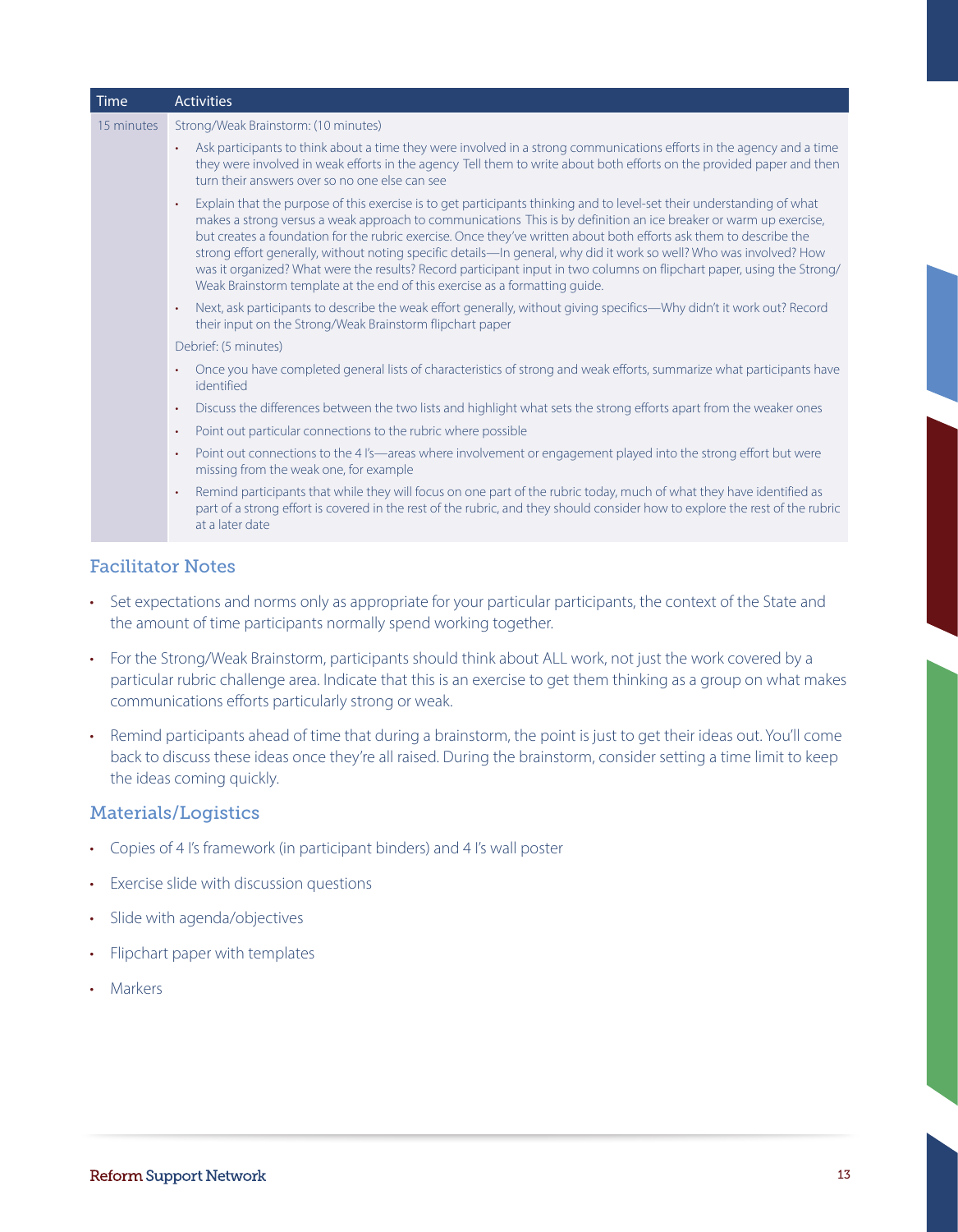#### Meeting Expectations Template (FLIPCHART)

See the full [Meeting Expectations Template](#page-48-0) in Appendix C.



#### Meeting Norms Template (FLIPCHART)

See the full **[Meeting Norms Template](#page-48-1)** in Appendix C.

Meeting Norms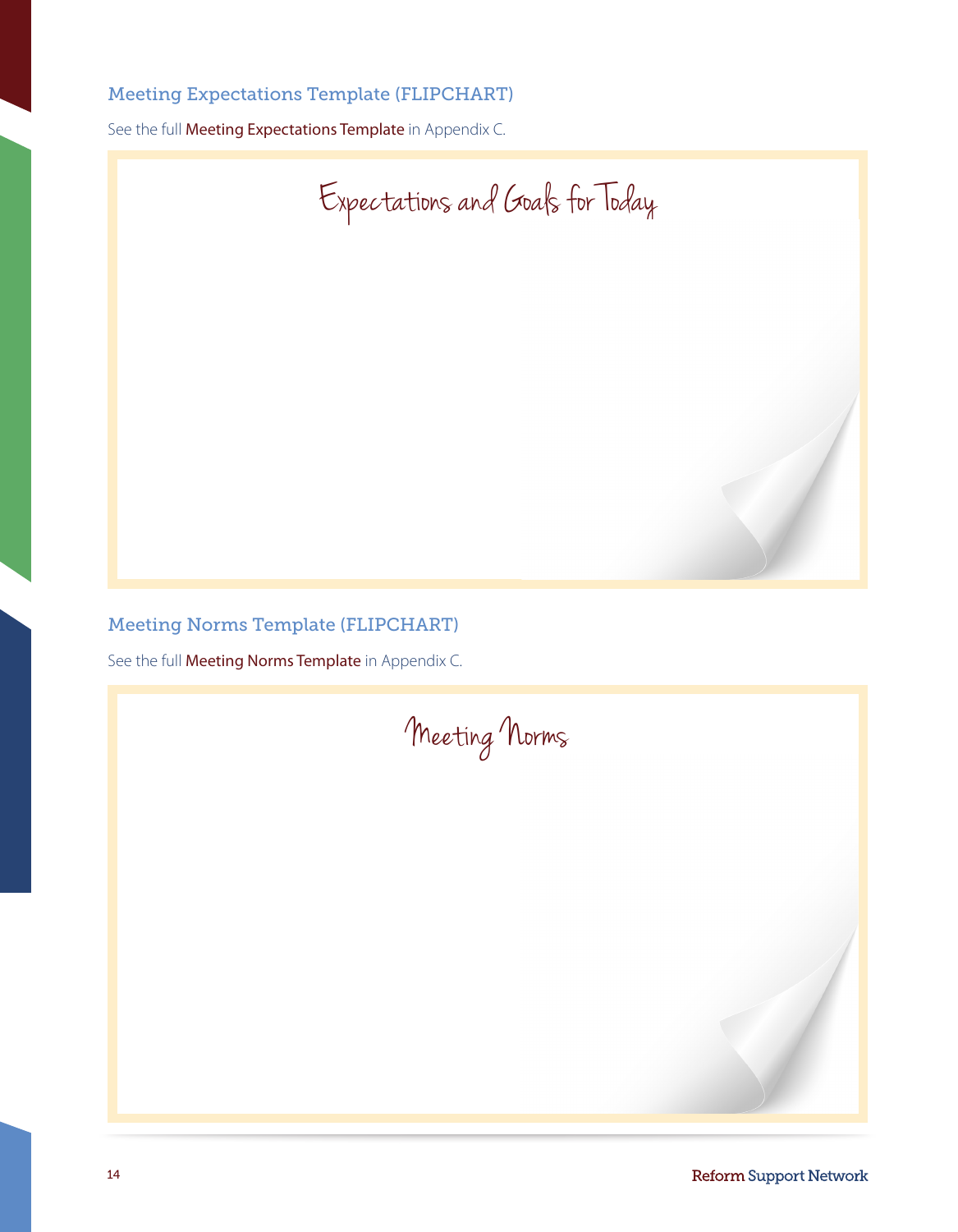#### Strong/Weak Brainstorm Template (FLIPCHART)

See the full [Strong/Weak Brainstorm Template](#page--1-0) in Appendix C.

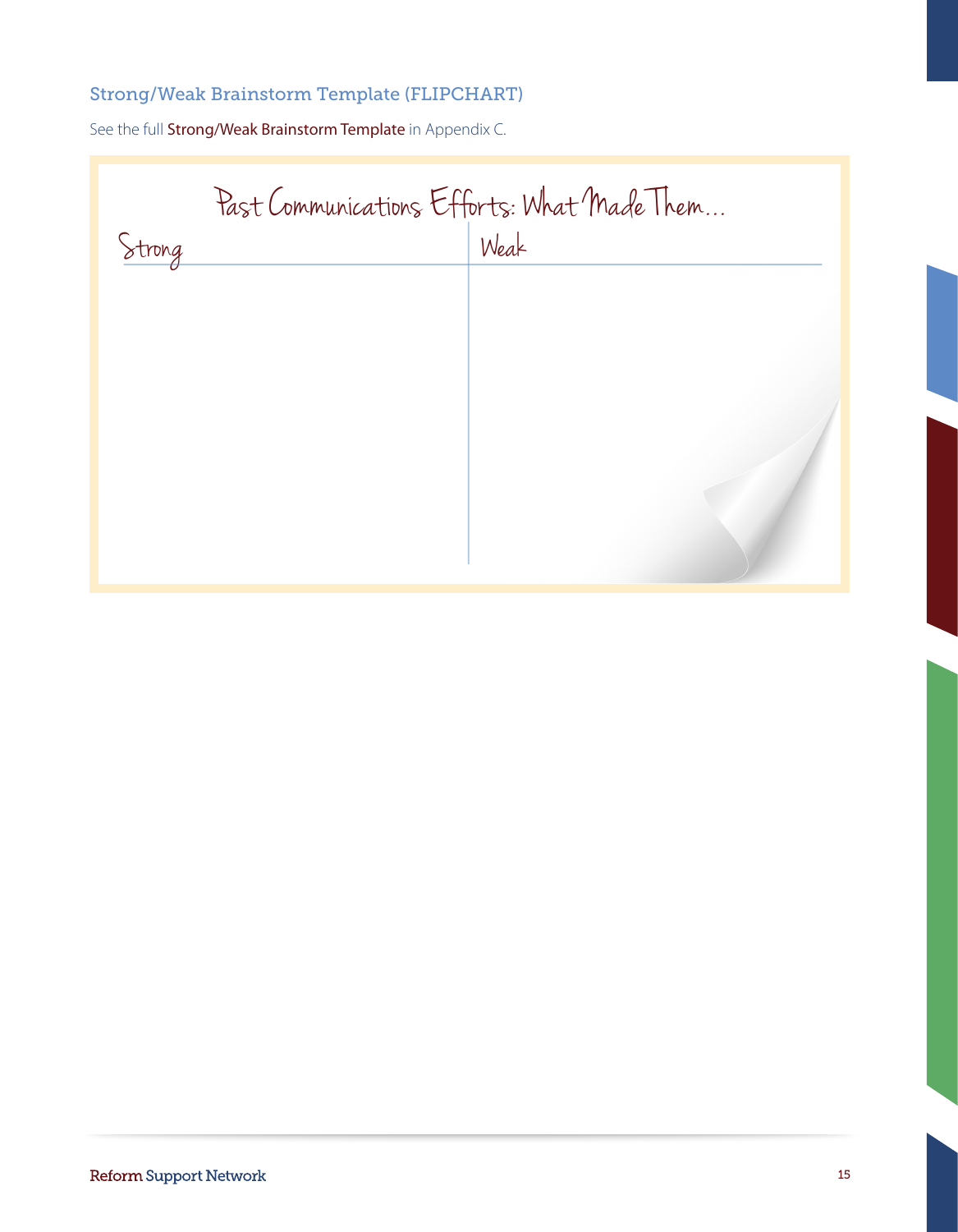### Rubric Introduction and Review (75 Minutes)

#### **Objectives**

- Participants will use the rubric to identify the strengths and weaknesses in their current communications and engagement efforts; and
- Participants will use the rubric to identify new strategies that could strengthen their current efforts.

#### Facilitator Detailed Agenda

| <b>Activities</b>                                                                                                                                                                                                                                                                                                                            |
|----------------------------------------------------------------------------------------------------------------------------------------------------------------------------------------------------------------------------------------------------------------------------------------------------------------------------------------------|
| Introduce the rubric:                                                                                                                                                                                                                                                                                                                        |
| Remind participants that the purpose of today's workshop is to reflect upon their current work and identify potential<br>$\bullet$<br>methods for strengthening their communications and engagement efforts                                                                                                                                  |
| Review the purpose of the rubric and its general structure, including the five sections:                                                                                                                                                                                                                                                     |
| Overall strategy<br>$\bullet$                                                                                                                                                                                                                                                                                                                |
| Audience segmentation<br>$\bullet$                                                                                                                                                                                                                                                                                                           |
| Audience-specific messages and diverse tactics<br>$\bullet$                                                                                                                                                                                                                                                                                  |
| Stakeholder engagement and coalition building<br>$\bullet$                                                                                                                                                                                                                                                                                   |
| SEA communications capacity<br>$\bullet$                                                                                                                                                                                                                                                                                                     |
| Specifically point out the topic that participants identified as a focus for the day and discuss how and why they chose it                                                                                                                                                                                                                   |
| Explain that the rubric is intentionally content-neutral and that it can be used to help assess the strengths and<br>weaknesses of any initiative The workshop is intended to focus on one specific effort, but participants should take the<br>tools and approaches modeled at the workshop and use them to think through other initiatives |
| Share observations on one area of the rubric: (5 minutes)                                                                                                                                                                                                                                                                                    |
| Remind participants that they hopefully have already taken the time to review this area of the rubric in advance<br>$\bullet$<br>as part of their pre-work one week before the workshop, and they should have made observations on the State's<br>progress in the communications and engagement challenge area                               |
| Provide participants with dot stickers With the selected issue in mind, ask them to review the first row of the rubric<br>and place a dot in the column they think best describes the work of the agency Use the Rubric voting template at<br>the end of this exercise as a formatting quide                                                 |
| Discuss observations and rationale: (45 minutes)                                                                                                                                                                                                                                                                                             |
| As a group, review the first row of votes and discuss the various observations<br>$\bullet$                                                                                                                                                                                                                                                  |
| If votes are distributed across multiple ratings, ask someone who voted on either extreme to share why, and then ask<br>$\bullet$<br>someone from the other extreme to share why                                                                                                                                                             |
| Continue to ask participants to share the rationales behind their votes, making connections and recording their<br>$\ddot{\phantom{0}}$<br>notes on the flipchart throughout                                                                                                                                                                 |
| If time is limited, don't feel that you need to push participants to come to consensus; the point is to have a good<br>$\bullet$<br>conversation and record notes about the reasoning behind their votes                                                                                                                                     |
| After completing the first-row discussion, ask participants to vote on the remaining rows, and then discuss each<br>$\bullet$                                                                                                                                                                                                                |
| **Note that this section will take more or less time depending upon the section of the rubric that you chose to focus on<br>and the number of rows in that section                                                                                                                                                                           |
| Discuss the overall picture: (10 minutes)                                                                                                                                                                                                                                                                                                    |
| How do we perform as a whole on the section of the rubric identified earlier by the team?<br>$\ddot{\phantom{0}}$                                                                                                                                                                                                                            |
| Within this section, where are our strengths? Where are our challenges?<br>$\bullet$                                                                                                                                                                                                                                                         |
| Specifically ask participants to identify areas where they rank a 1 or 2 so you can focus on how to move them to a 3<br>$\bullet$<br>or $4$                                                                                                                                                                                                  |
|                                                                                                                                                                                                                                                                                                                                              |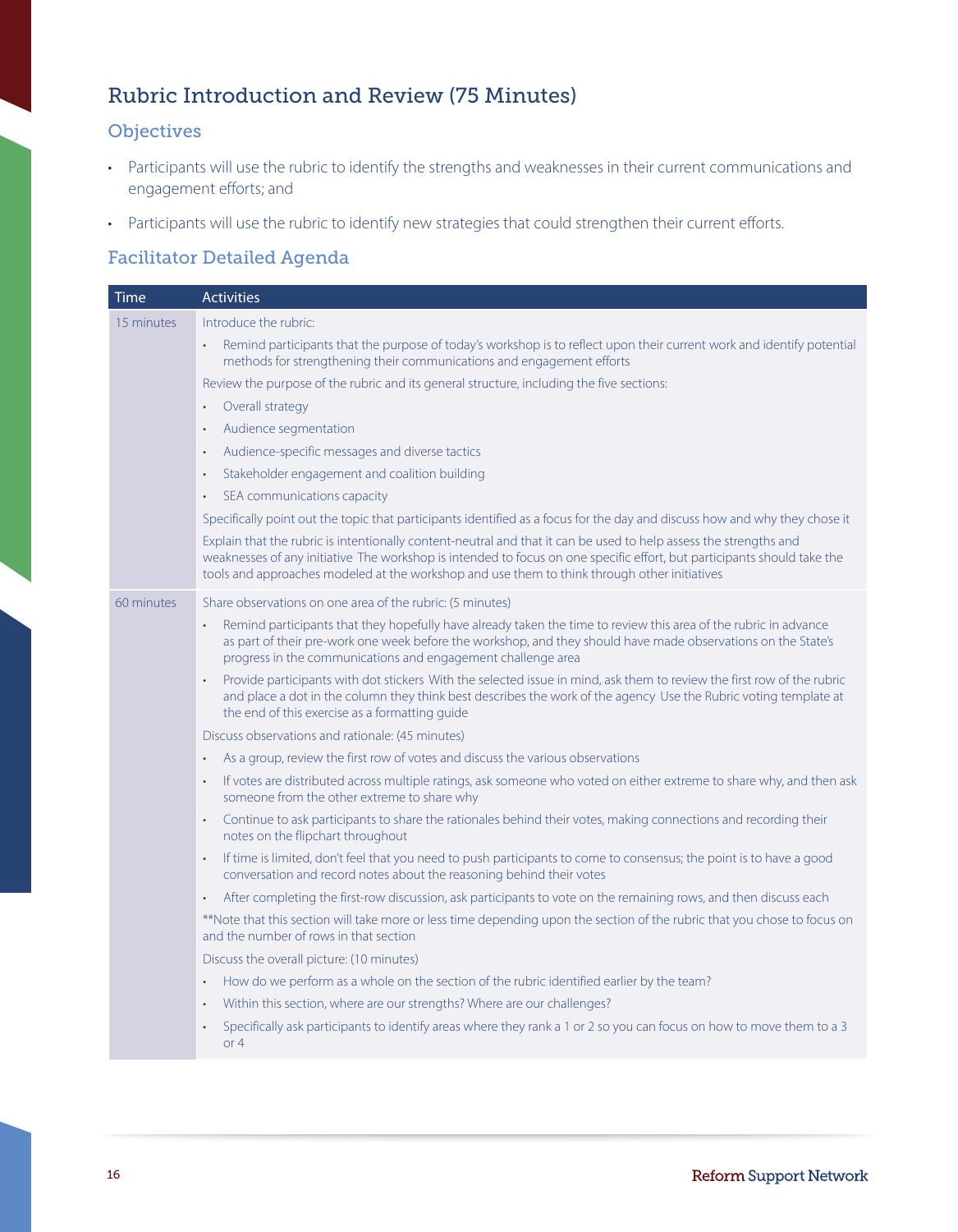#### Facilitator Notes

- • As participants are voting, urge them to indicate the votes they actually came with and to not be swayed when they see the votes of other people.
- Keep in mind that when you are pushing participants to come to a consensus on their observations they don't have to be in total agreement; rather, they just have to all be able to live with the decision.
- • It will be easy for this conversation to go long, so keep it moving and urge the group to come to a consensus as quickly as possible . Consider tabling a rubric discussion and coming back to it if you're finding consensus hard to achieve.
- If votes cluster around the same rating, you should still ask participants to identify their rationale and record notes on the flipchart, but feel free to quickly move on if consensus is easily reached . If you feel the consensus is inauthentic, though, feel free to play the devil's advocate or call them back to the rubric and question whether certain elements are in place. Asking "How do you know?" may help further drive the discussion.
- Some tips for facilitating conversation:
	- · Ask people who voted certain ways to share why (start with the highest and lowest votes or with the majority vote).
	- · Ask any outliers to share why they voted the way they did
	- · Ask whether outliers are convinced by others' rationales and whether they are willing to accept the group answer If not, ask them to identify why.
	- · Keep in mind that the group won't necessarily come to an agreement on the rating with the most votes at the start It may come to a completely different consensus through the conversation.
	- · Sometimes you may want to synthesize what you're hearing, make a suggestion for moving forward and see if the group can live with it.

#### Materials/Logistics

- Two sheets of flipchart paper, formatted using the Rubric Voting template
- Markers
- Dot stickers (in participant folders)
- Copies of the full rubric with the challenge area highlighted
- Slides introducing the rubric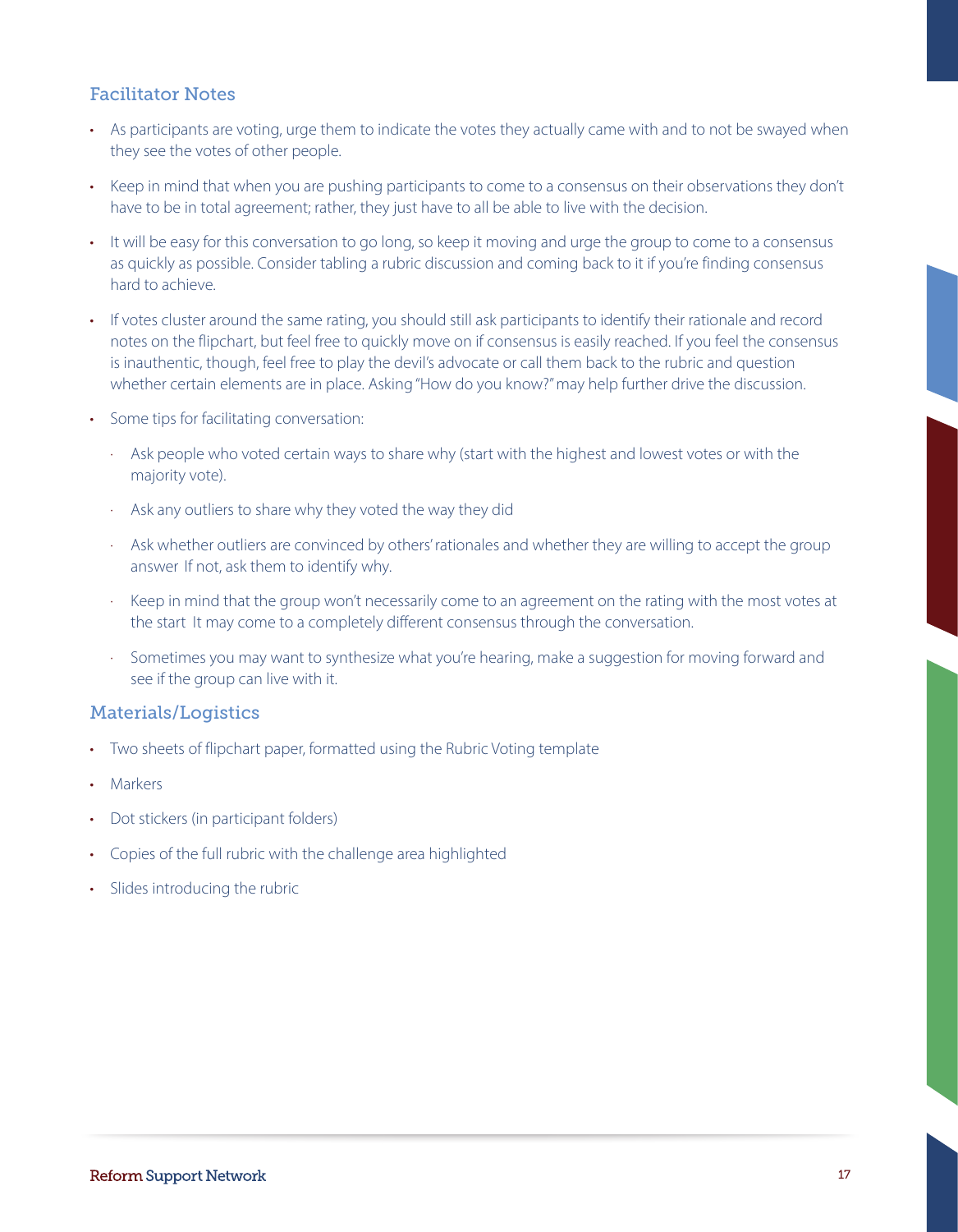### Rubric Voting Template (FLIPCHART)

\*Copy this template on two sheets of flipchart paper hung next to one another.

See the full **[Rubric Introduction Template and Review](#page-50-0)** in Appendix C.

| Topic |  | $Rating 2   3$ | $\frac{4}{1}$ | Rationale |
|-------|--|----------------|---------------|-----------|
|       |  |                |               |           |
|       |  |                |               |           |
|       |  |                |               |           |
|       |  |                |               |           |
|       |  |                |               |           |
|       |  |                |               |           |
|       |  |                |               |           |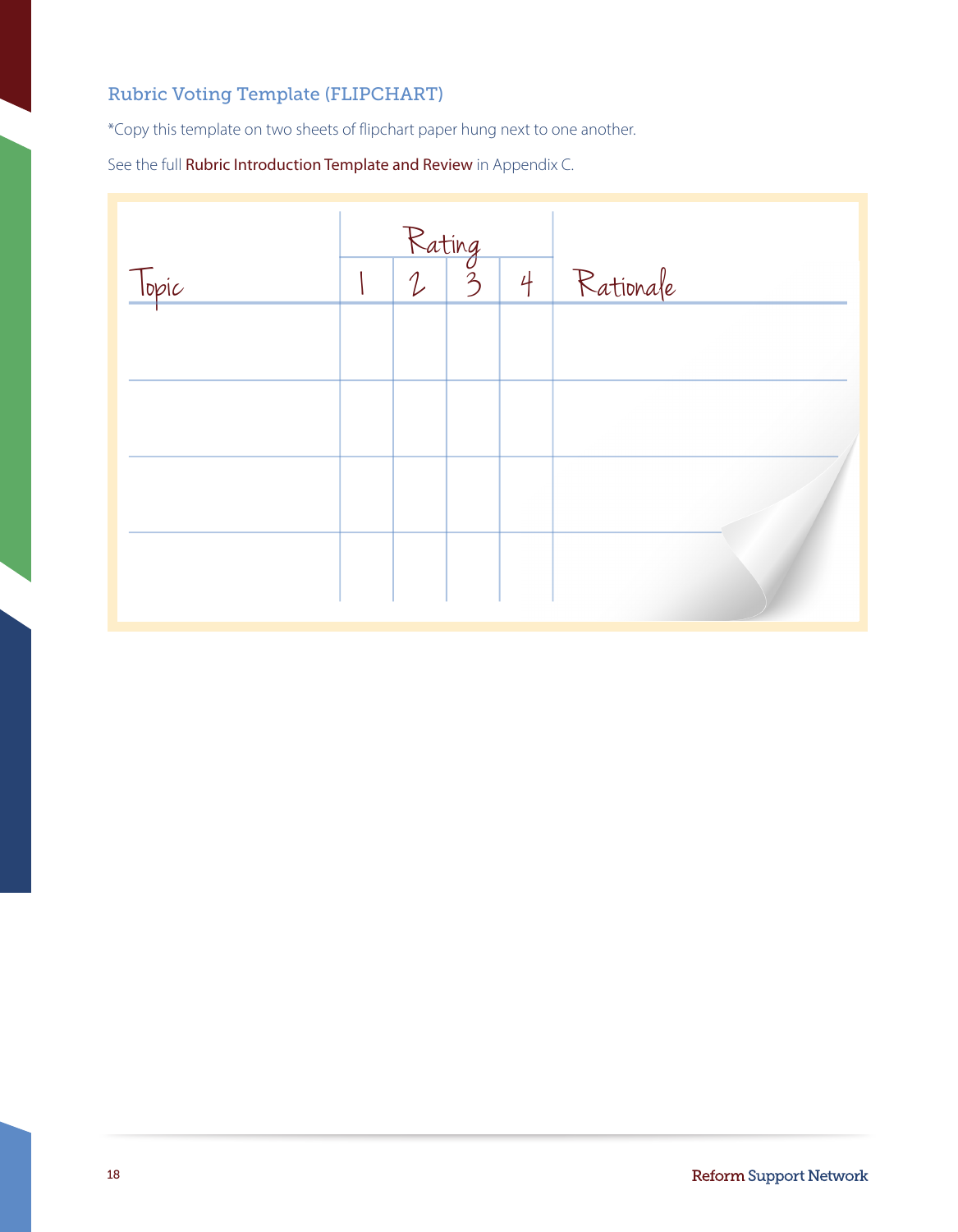### Identifying Key Questions to Address (15-25 Minutes)

In this session, the State team will identify the most common questions it hears about the focus issue, topic or initiative. These questions will be used in the following session to create the core messages about the issue on which they have chosen to focus.

#### **Objective**

• Participants will identify common questions about the topic or issue of focus.

#### Facilitator Detailed Agenda

| Time                              | <b>Activities</b>                                                                                                                                                                                                                                                                   |
|-----------------------------------|-------------------------------------------------------------------------------------------------------------------------------------------------------------------------------------------------------------------------------------------------------------------------------------|
| 15 minutes                        | Brainstorm: What are the most common questions you have heard from key audiences about the issue, topic or initiative<br>that we are focusing on today? (10 minutes)                                                                                                                |
|                                   | Record these questions on flipchart paper as participants brainstorm<br>$\bullet$                                                                                                                                                                                                   |
|                                   | Provide participants with dot stickers and ask them to vote on the top questions that need to be answered by key<br>audiences Indicate that these should all be answered succinctly, and if the team desires, can inform a Frequently Asked<br>Questions (FAQ) document (5 minutes) |
| $5 - 10$<br>minutes<br>(optional) | Select two questions to focus on for the rest of the day These will likely be the top two questions, but not necessarily<br>Give the group a chance to discuss and prioritize                                                                                                       |
|                                   | Set up the next exercise: (5 minutes)                                                                                                                                                                                                                                               |
|                                   | Tell participants that after the break they will split up into two groups that will each focus on one question The<br>$\bullet$<br>groups will develop core messages in response to the questions that the Department can use in written materials<br>and for talking points        |
|                                   | Count off to identify the two groups<br>٠                                                                                                                                                                                                                                           |
|                                   | Ask participants to break for 15 minutes and then come back to the breakout groups                                                                                                                                                                                                  |

#### Facilitator Notes

- • You may change the brainstorm slightly and ask participants to identify the biggest challenges they anticipate related to the focus issue or initiative, rather than asking them to describe questions they have heard.
- Decide how many dot stickers to provide for voting by using the N/3 method. That is, divide the number of questions identified in the brainstorm by three, then allow participants that many votes . For example, if the brainstorm yields 15 questions, you will provide participants with five votes  $(15/3 = 5)$ .

\*\*Note that this is a good place for the 15-minute break if it seems appropriate given the day's schedule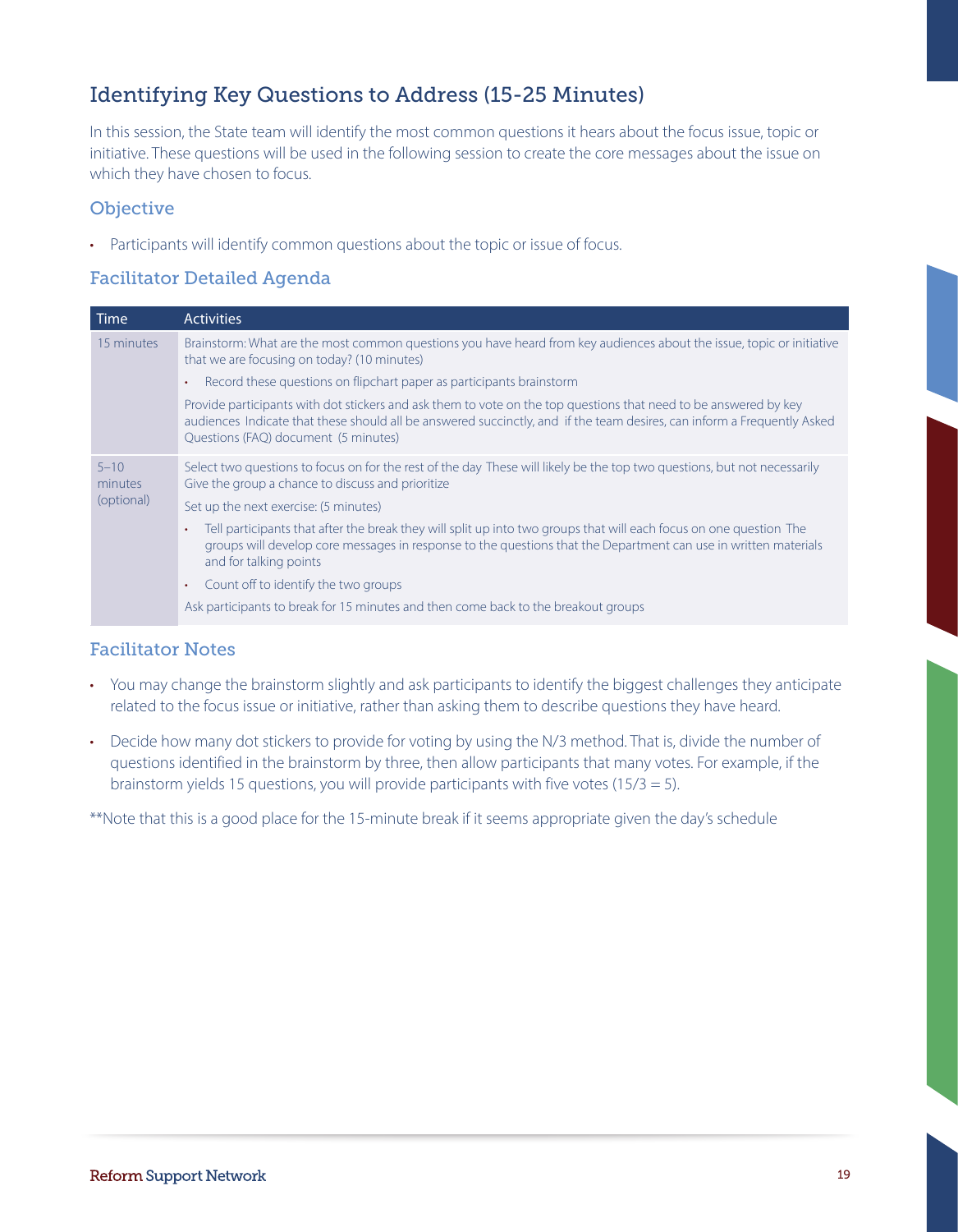#### Materials/Logistics

- Flipchart paper
- Markers
- Dot stickers

#### Key Questions Template (FLIPCHART)

See the full [Identifying Key Questions Template](#page-51-0) in Appendix C.



#### Session Outcomes

- List of key questions to be used in an FAQ document
- Key questions to use as starting point for message development exercise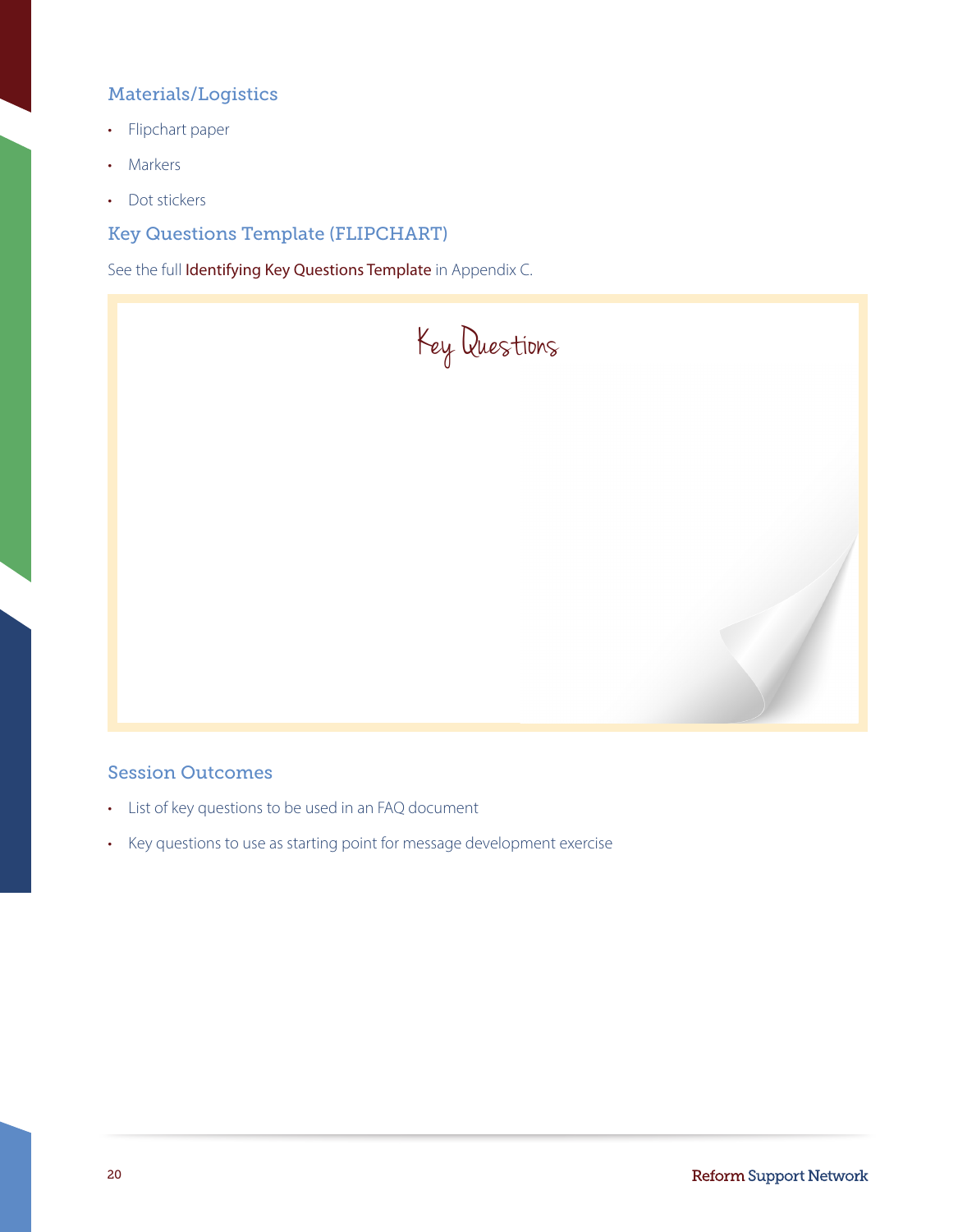### Creating Audience-Specific Mesages (60 Minutes)

Audience-specific messages should be grounded in research (including available market research, best practices from other States and input from members of key audiences as well as the agency's senior leadership) and tailored to what specific audiences want to know and need to know . These messages should be consistent, up-to-date, relevant and effective . Different messages should be developed for different audiences based on their interests and needs, and various tactics should be used to reach each audience directly. Social media, for example, is an effective tool to reach parents and educators (some States have found that Pinterest is specifically effective to reach educators), whereas face-to-face meetings are an appropriate and effective way to reach principals, local educational agencies and other partners. For more tips on message development, see Creating Core Messages exercise in Appedix A.

#### **Objectives**

- Participants will consider what information their primary audiences need
- • Participants will contribute to the initial development of messages created specifically to meet the needs of unique audiences.

#### Facilitator Detailed Agenda

| Time       | <b>Activities</b>                                                                                                                                                                                                                                                                                                                                                                                                                                                                                                      |
|------------|------------------------------------------------------------------------------------------------------------------------------------------------------------------------------------------------------------------------------------------------------------------------------------------------------------------------------------------------------------------------------------------------------------------------------------------------------------------------------------------------------------------------|
| 10 minutes | If the State team includes six or more people, break up into two groups                                                                                                                                                                                                                                                                                                                                                                                                                                                |
|            | Give each group one of the two questions identified in the previous exercise; ask them to quickly craft two or three core<br>messages for that topic or issue and record them on a sticky note or card A core message should include the facts any<br>audience needs to know and what they should think about the issue being communicated Be careful not to spend too<br>much time word-smithing your message—for now, just write down the general idea<br>Post all the messages on a shared piece of flipchart paper |
| 20 minutes | Reconvene the team                                                                                                                                                                                                                                                                                                                                                                                                                                                                                                     |
|            | Start with the first question and draft message Identify the audiences that will benefit most from direct communication<br>or engagement on this topic, or who will likely seek an answer to the identified question Record all answers using the<br>flipchart                                                                                                                                                                                                                                                         |
|            | For each audience, identify why you want to reach that audience and what information it will likely need on this topic<br>Revise the draft core messages developed earlier to tailor them to meet the needs of the individual audiences, using<br>language they will understand using language they will understand and respond to                                                                                                                                                                                     |
| 25 minutes | For each message, discuss the following:                                                                                                                                                                                                                                                                                                                                                                                                                                                                               |
|            | What vehicles will you use to communicate your core message to this audience?<br>$\bullet$                                                                                                                                                                                                                                                                                                                                                                                                                             |
|            | Who will create and distribute the communications? Who will be on the team?<br>$\bullet$                                                                                                                                                                                                                                                                                                                                                                                                                               |
|            | What is the timeline for the communications?<br>$\bullet$                                                                                                                                                                                                                                                                                                                                                                                                                                                              |
|            | What immediate next steps should we take?<br>$\bullet$                                                                                                                                                                                                                                                                                                                                                                                                                                                                 |
|            | Be creative when thinking about vehicles you can use to communicate Are there new vehicles that you could try? See<br>the list of example vehicles on page 37                                                                                                                                                                                                                                                                                                                                                          |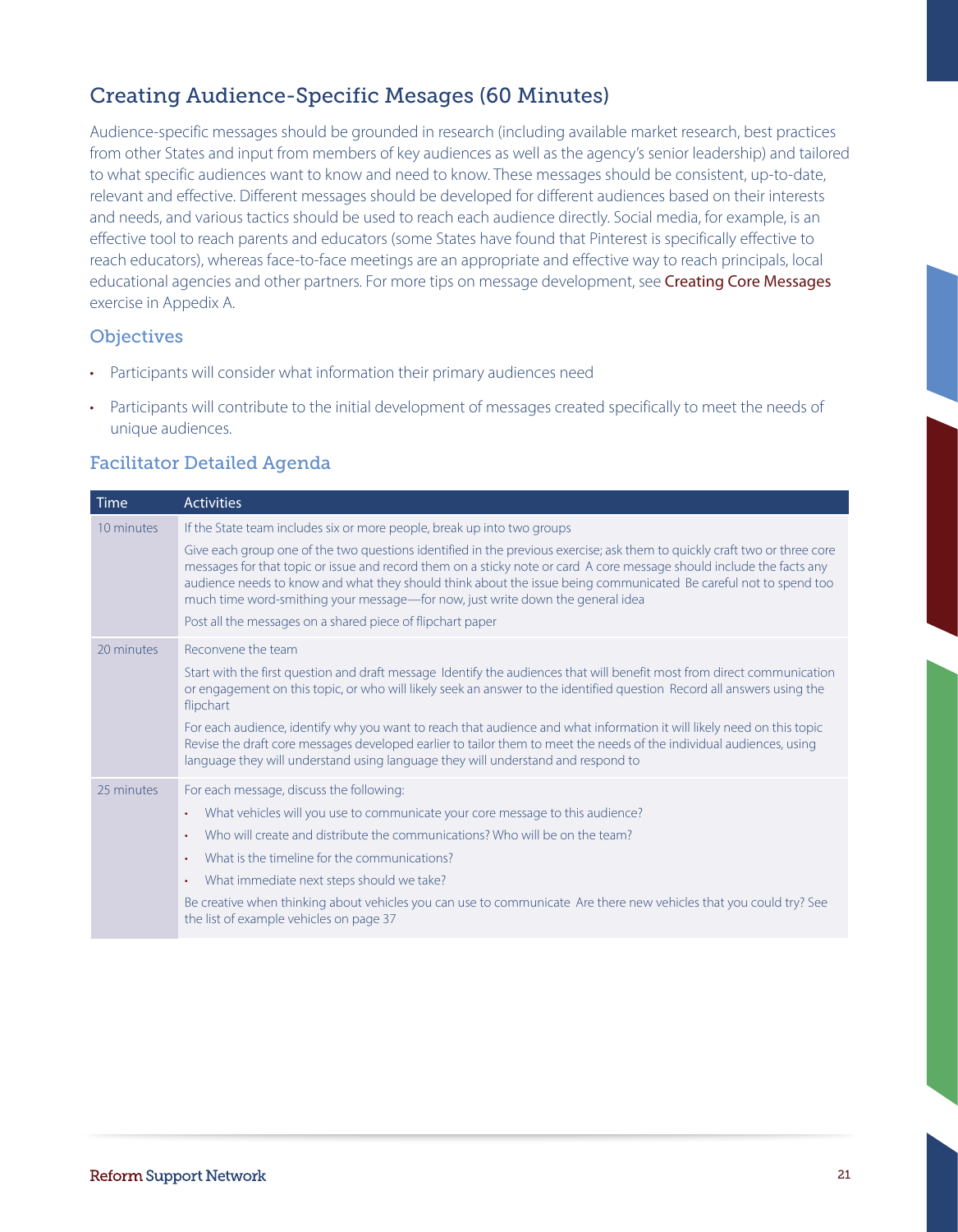#### Creating Audience-Specific Messages Template

Use this template as necessary for each of the primary audiences you identified.

See the full [Creating Audience-Specific Message Template](#page-52-0) in Appendix C.

| Audience<br>Purpose |                               |            |          |                        |
|---------------------|-------------------------------|------------|----------|------------------------|
| Core<br>Messages    | Vehicles for<br>Communication | Owner/Team | Timefine | Immediate<br>Next Step |
|                     |                               |            |          |                        |
|                     |                               |            |          |                        |
|                     |                               |            |          |                        |
|                     |                               |            |          |                        |
|                     |                               |            |          |                        |

Note: To further refine these messages, see [Creating Core Messages](#page-33-0) exercise on page 34.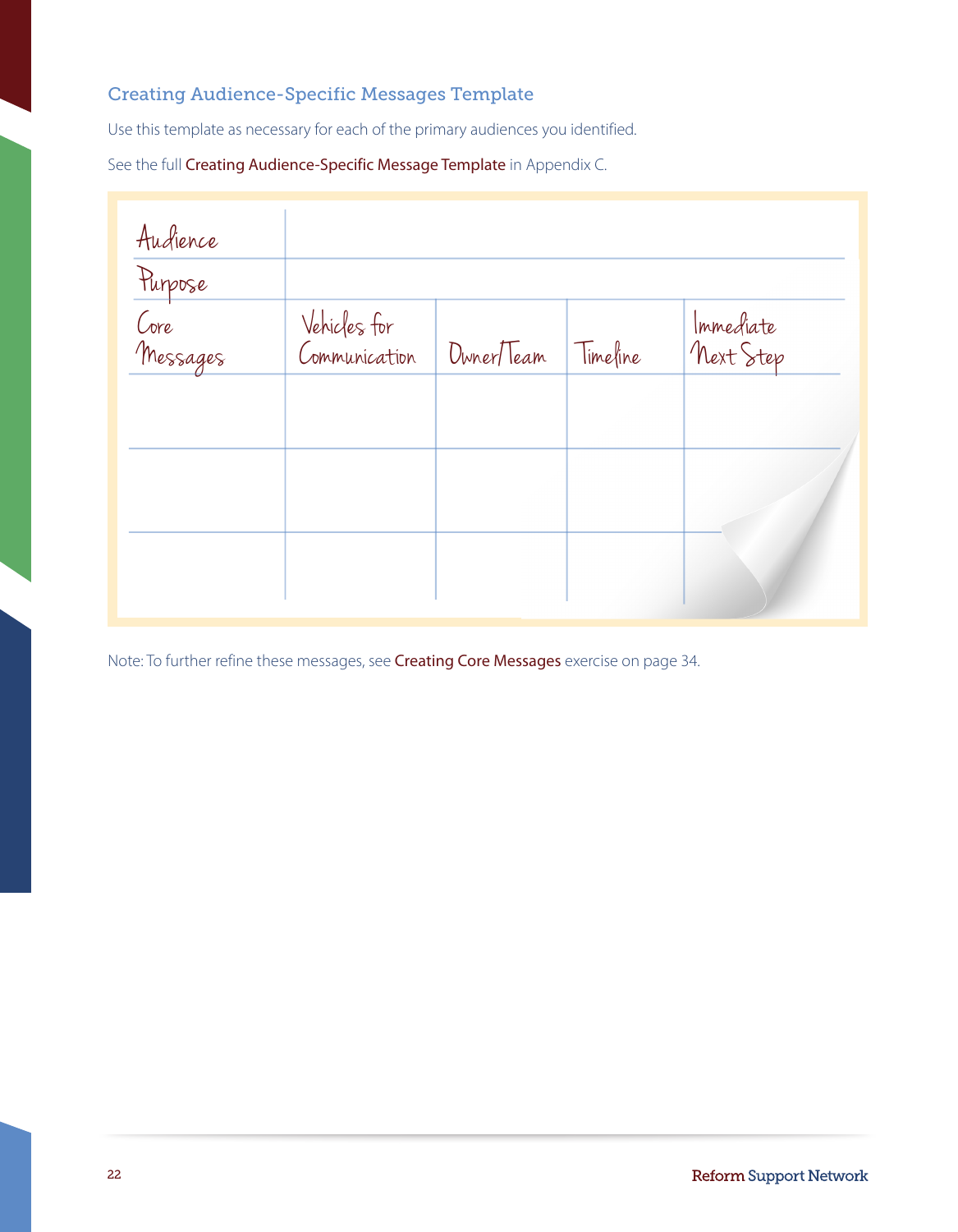### Share-Out and Closing Discussion (30 Minutes)

#### **Objective**

• Participants will use the tools to identify next steps for strengthening SEA communications and engagement efforts.

#### Facilitator Detailed Agenda

| <b>Time</b>              | <b>Activities</b>                                                                                                                                                                                                                                                                                                                                           |
|--------------------------|-------------------------------------------------------------------------------------------------------------------------------------------------------------------------------------------------------------------------------------------------------------------------------------------------------------------------------------------------------------|
| 30 minutes               | Share-out with the chief and discuss next steps:                                                                                                                                                                                                                                                                                                            |
| *Chief to<br>participate | Review the progress that was made over the course of the day, including the topic selected, the outcome of the<br>$\bullet$<br>rubric discussion, the questions identified and the draft core messages and strategies for reaching specific audiences                                                                                                       |
|                          | Ask the chief to share any final thoughts or reflections on what he or she has heard<br>$\bullet$                                                                                                                                                                                                                                                           |
|                          | Thank the chief for his or her comments<br>$\bullet$                                                                                                                                                                                                                                                                                                        |
|                          | Let participants know that they have done really good work that day, and that you want to ensure they carry this<br>$\bullet$<br>work forward Remind them that the tools are content-neutral and that you haven't used all of them, so they should<br>discuss how they can use the rest of the tools to continue to build stronger strategic communications |
|                          | Remind participants that the State lead(s) will take the results of that day's workshop and translate them into specific<br>$\bullet$<br>action plans the following day                                                                                                                                                                                     |
|                          | Ask discussion questions, and record notes on flipchart paper:<br>$\bullet$                                                                                                                                                                                                                                                                                 |
|                          | How should we keep this work moving forward?<br>$\bullet$                                                                                                                                                                                                                                                                                                   |
|                          | Is there anything we as a State must be sure to include in our action plan?<br>$\sim$                                                                                                                                                                                                                                                                       |
|                          | Refer back to the goals and expectations we set at the beginning and reflect: Did we achieve these?<br>$\bullet$                                                                                                                                                                                                                                            |
|                          | Thank the group for their time and participation                                                                                                                                                                                                                                                                                                            |

#### Facilitator Notes

- The participants should be able to take the lead in sharing the results of their work with the chief, but you may need to push them to stay on time and keep the conversation moving.
- You may want to ask the chief questions before opening it up to others.
- Keep in mind that deeper challenges may surface during this conversation with the chief, and some things may not necessarily get resolved in this session . In that case, you may want to suggest setting up another meeting to further discuss unresolved issues.

#### Materials/Logistics

- • Outputs from the previous exercise
- Markers
- Flipchart paper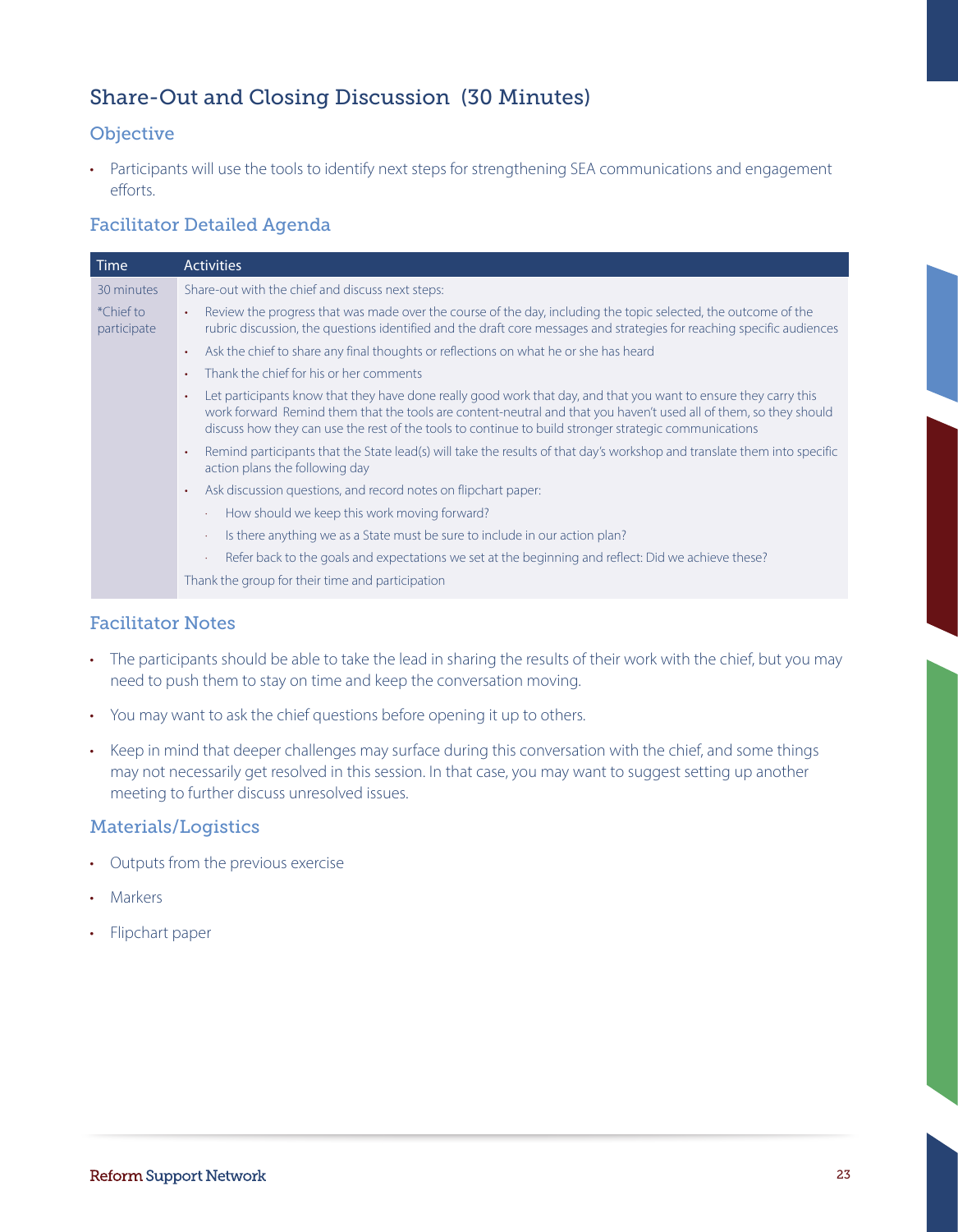### <span id="page-23-0"></span>Day 1 Afternoon or Day 2

### Action Planning (120 Minutes)

#### **Objectives**

- Participants will reflect on the outputs of Day 1.
- Participants will identify next steps for strengthening SEA communications and engagement efforts.
- Participants will commit to action items and ownership of the work.

#### Facilitator Detailed Agenda

| <b>Time</b> | <b>Activities</b>                                                                                                                                                                                                                                                                                                                                                                                                                                                    |
|-------------|----------------------------------------------------------------------------------------------------------------------------------------------------------------------------------------------------------------------------------------------------------------------------------------------------------------------------------------------------------------------------------------------------------------------------------------------------------------------|
| 30 minutes  | Discuss and debrief the previous day<br>Identify what went well (pluses) and what you would change (deltas)<br>Review the summarized notes from Day 1<br>Discuss:<br>What makes sense about the strategies that have been developed so far?<br>$\bullet$<br>What is most important to act upon?<br>$\bullet$<br>What ideas should we not include in our action plan, if any?<br>$\bullet$                                                                            |
| 60 minutes  | Discuss and record notes using the Action Planning template on flipchart paper:<br>What needs to happen to keep this work moving forward?<br>$\bullet$<br>Who should own each action item?<br>$\bullet$<br>What should the timeline for each be?<br>$\bullet$<br>How can we continue to use the rubric and other tools in our work? (This becomes a next step, which should also<br>$\bullet$<br>have an owner and a timeline)                                       |
| 30 minutes  | Based on the next steps identified, discuss what it will take to make them happen:<br>Who should we talk to in order to make these next steps happen?<br>$\bullet$<br>What do we want those individuals to do?<br>$\bullet$<br>How will we get them to do what we want?<br>$\bullet$<br>By when should next steps happen?<br>$\bullet$<br>Answer any final questions the State lead(s) may have<br>Schedule a follow-up call or meeting for at least two weeks later |

#### Facilitator Notes

- While the smaller audience for this conversation will make it somewhat more informal than the previous day, you should still record notes and encourage participants to create clear next steps.
- Some participants and other stakeholders may be reluctant to commit to next steps outside of their control, so encourage them to think through what it would take to make those next steps happen, who they would need to engage, etcetera.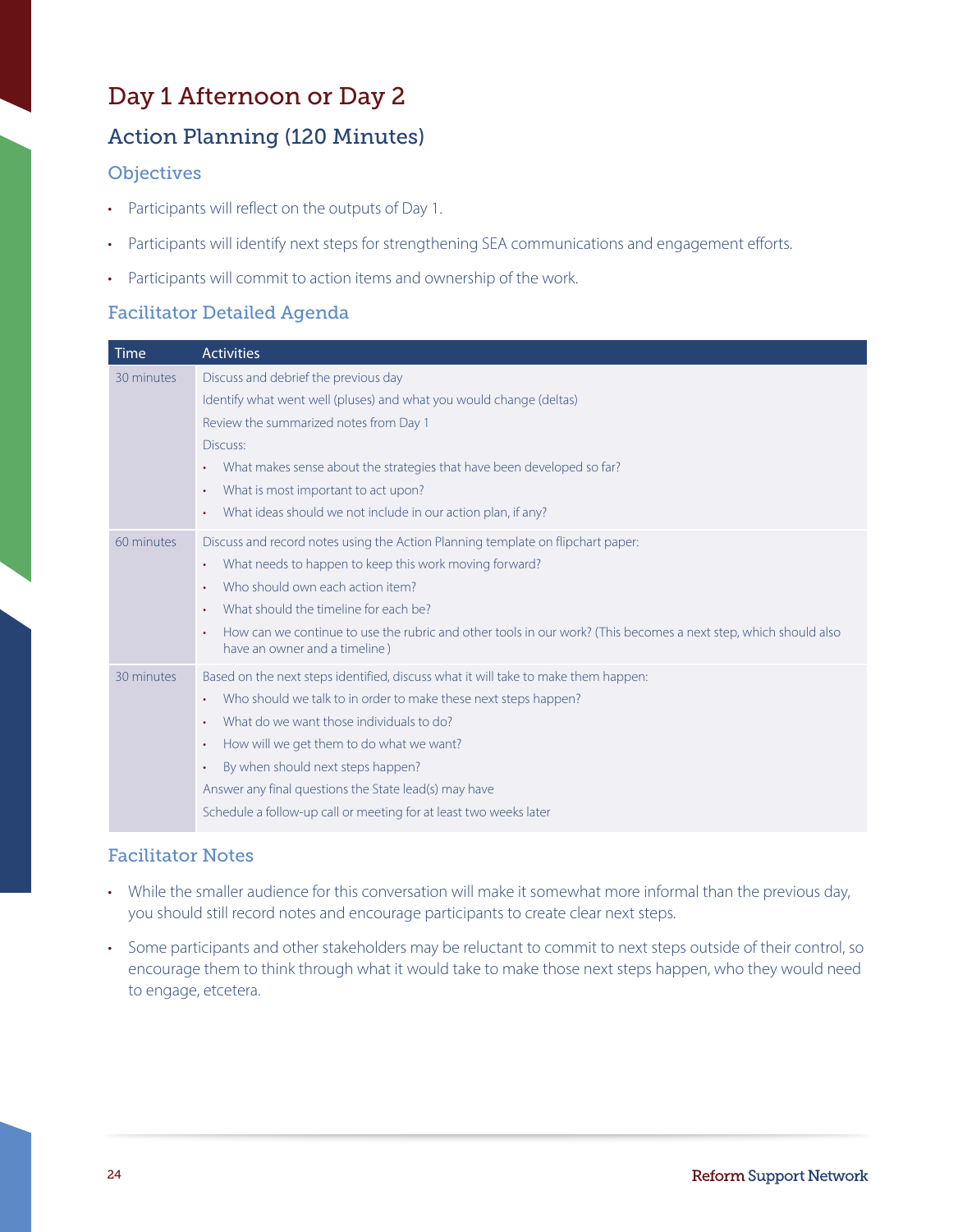#### Materials/Logistics

- • Outputs from previous exercises, typed up overnight
- Markers
- • Flipchart paper with template

#### Action Planning Template (FLIPCHART)

See the full **[Action Planning Template](#page-53-0)** in Appendix C.

| Immediate Next Steps | Deliverables Duner | Timeline |
|----------------------|--------------------|----------|
|                      |                    |          |
|                      |                    |          |
|                      |                    |          |
|                      |                    |          |
|                      |                    |          |
|                      |                    |          |

#### Facilitator Notes

• Recommend that teams develop only as many next steps as they are prepared to complete, and that they make them specific and actionable.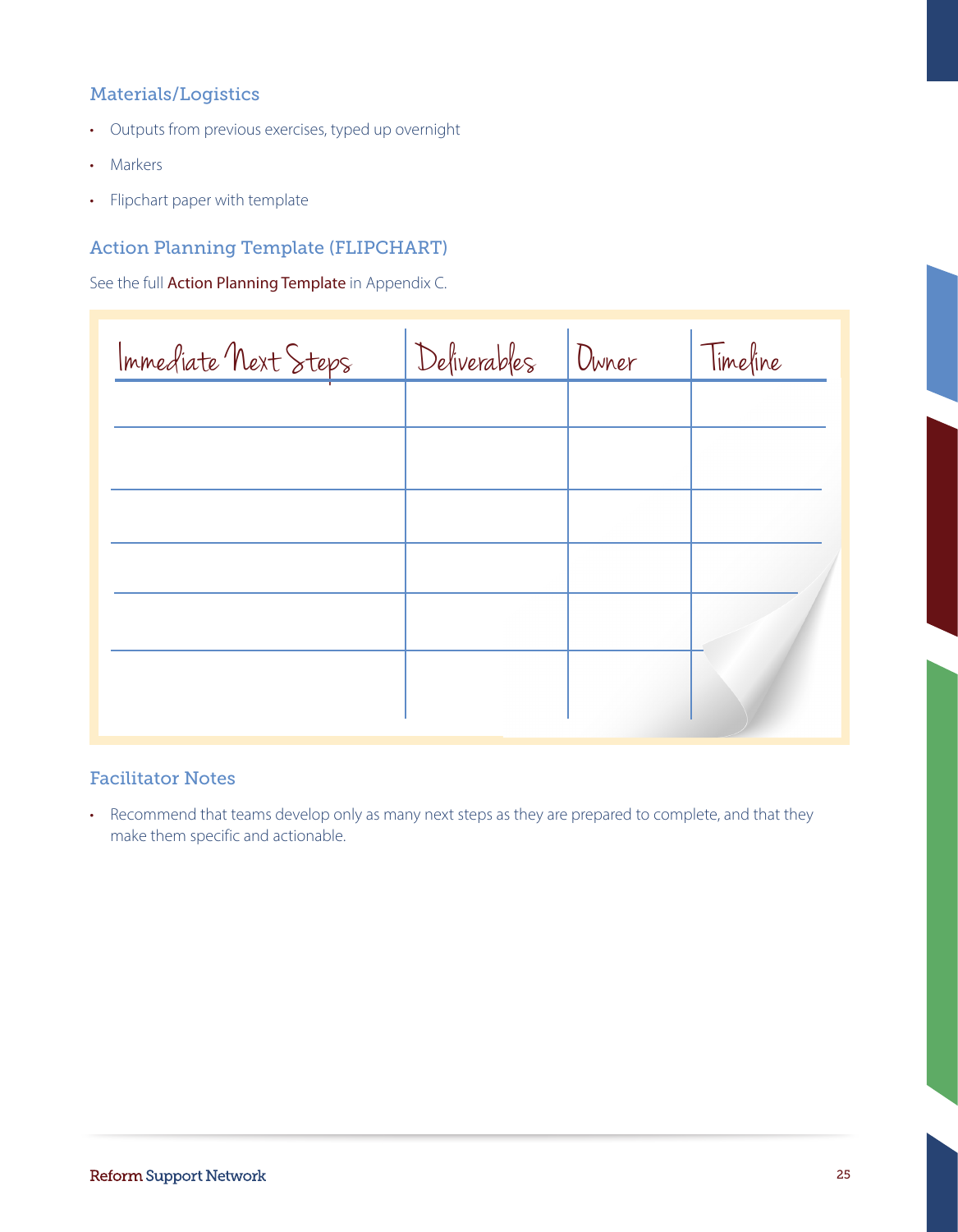### <span id="page-25-0"></span>Follow-Up

Facilitators should complete some of the follow-up steps detailed below before leaving the workshop; other steps should be completed within one or two weeks following the workshop.

### Before Leaving

- Take pictures of all flipcharts.
- Leave hard copies of flipcharts with the State lead(s) or throw them away
- Schedule a follow-up call with the State lead(s) for approximately two weeks later.

#### Within the Week

- Use the pictures to type up the notes from the workshop.
- Email notes to all members of the team.

#### Two Weeks Later

• Hold a follow-up call with the State lead(s) to discuss any progress on next steps.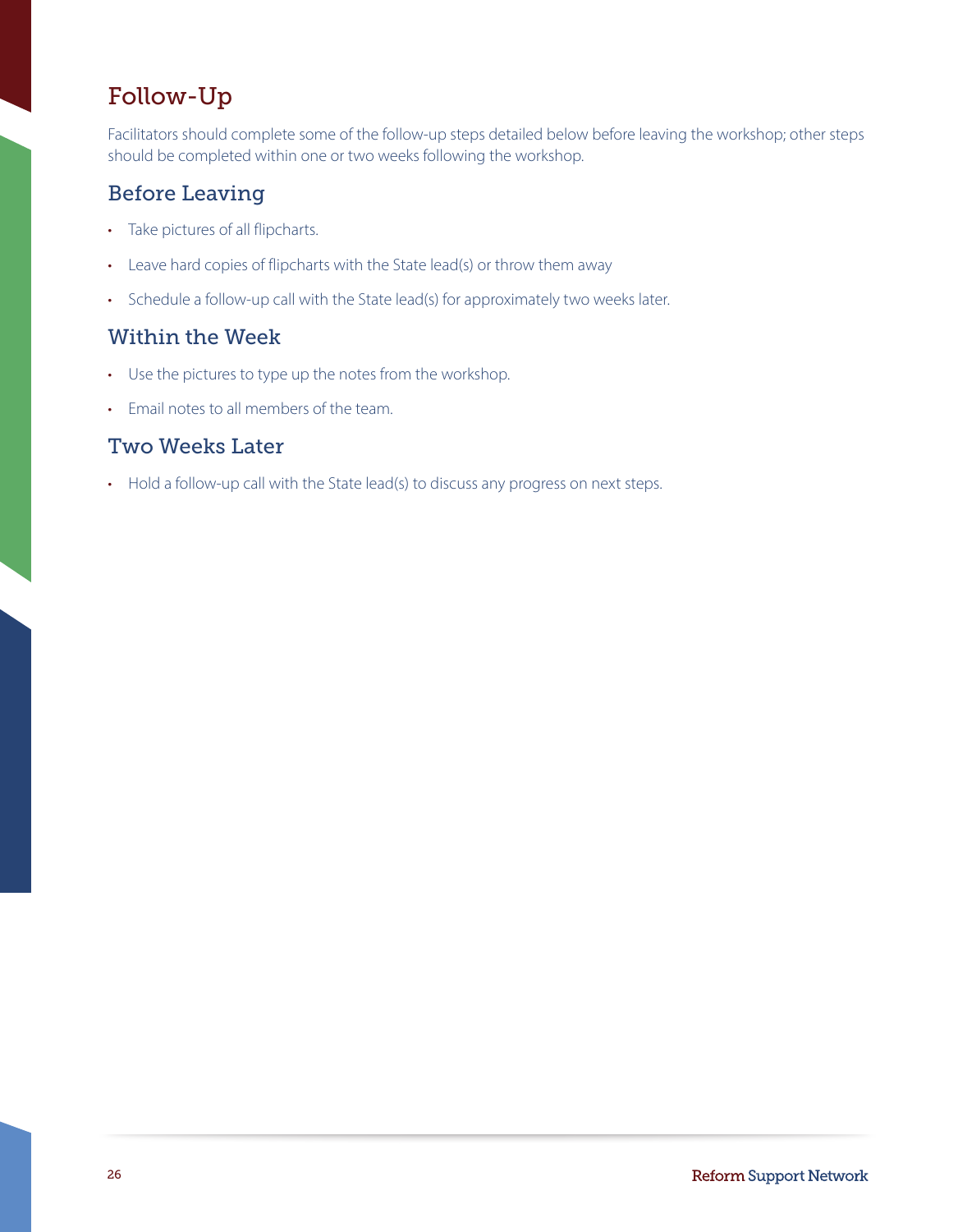## <span id="page-26-0"></span>Appendix A: Optional Workbook Exercises

States that need to address a particular area of the rubric should consider completing the following exercises . These can be completed along with some of the exercises in the recommended workshop agenda, or as standalone exercises .

Exercises, which are intentionally aligned with the rubric categories, include:

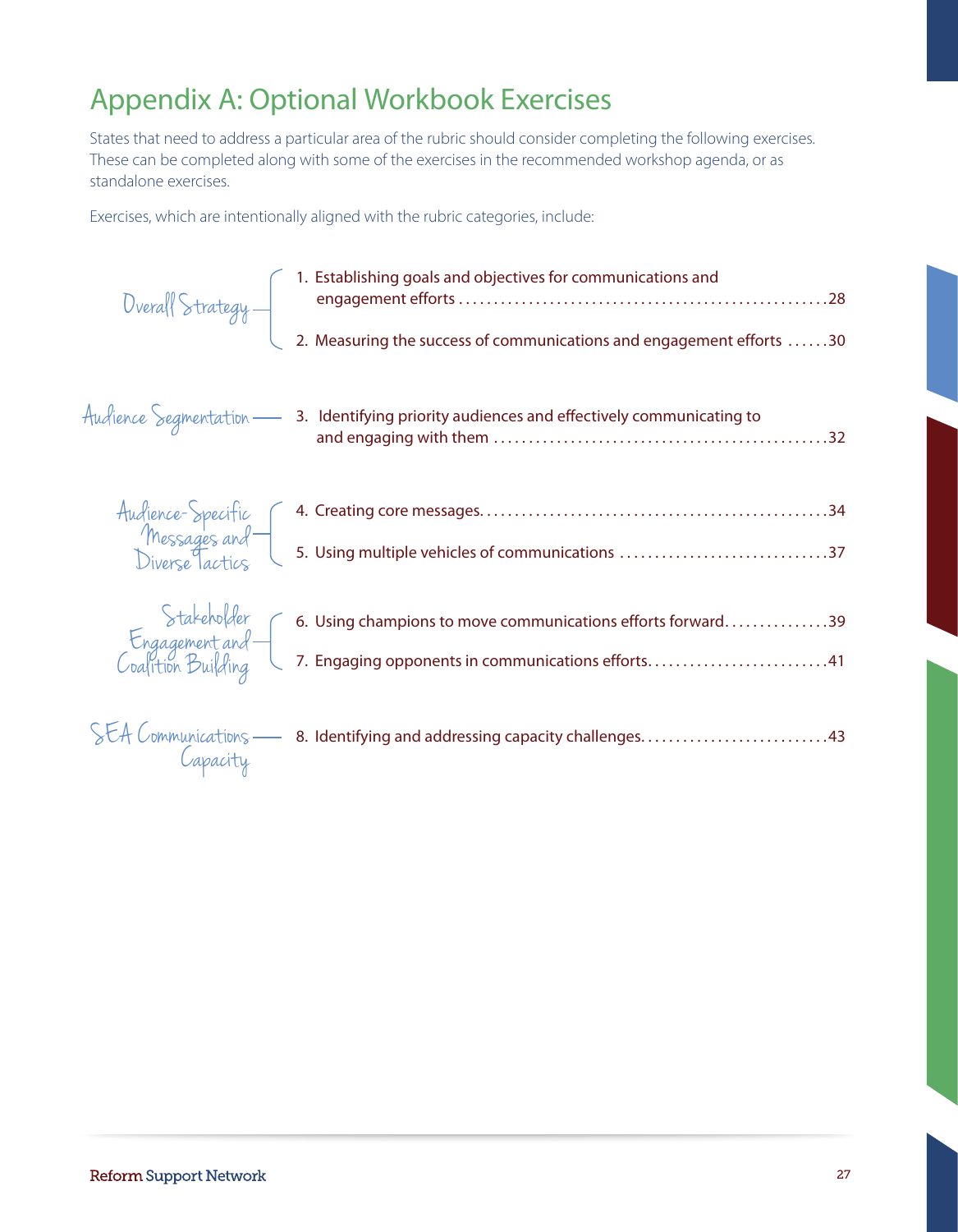### <span id="page-27-0"></span>1. Establishing Goals and Objectives for Communications and Engagement Efforts

# Rubric Category: Overall Strategy

Clearly defined, actionable goals and objectives serve as the foundation for successful communications and engagement efforts because they help to provide clarity about what the agency is trying to accomplish through these efforts, including identifying the audiences you are trying to reach and toward what end.

#### Expected time: 45 minutes

#### **Objective**

• Participants will discuss and identify goals and objectives for communications and engagement efforts.

#### **Directions**

- Discuss the following questions and record notes using the Goals and Objectives template:
	- · What is the purpose of our communications and engagement efforts?
	- · What are we trying to accomplish?
	- · Generally, how do we aim to accomplish these goals? What are our current methods?
	- · What do we want people to know and/or be able to do as a result of our communications and engagement efforts?
- Once you have identified these core purposes and methods, reflect (as a group or individually) and record notes using the Goals and Objectives template and the 4 I's framework:
	- Do we agree on the purpose of our communications efforts? If not, how can we address this?
	- · Would others in the agency agree on the purpose of our communications and engagement efforts? If not, how can we address this?
	- · Are the agency's communications and engagement objectives frequently revised to reflect our current conditions? If not, how can we address this?
	- · Are the methods we currently use appropriate for achieving our stated goals?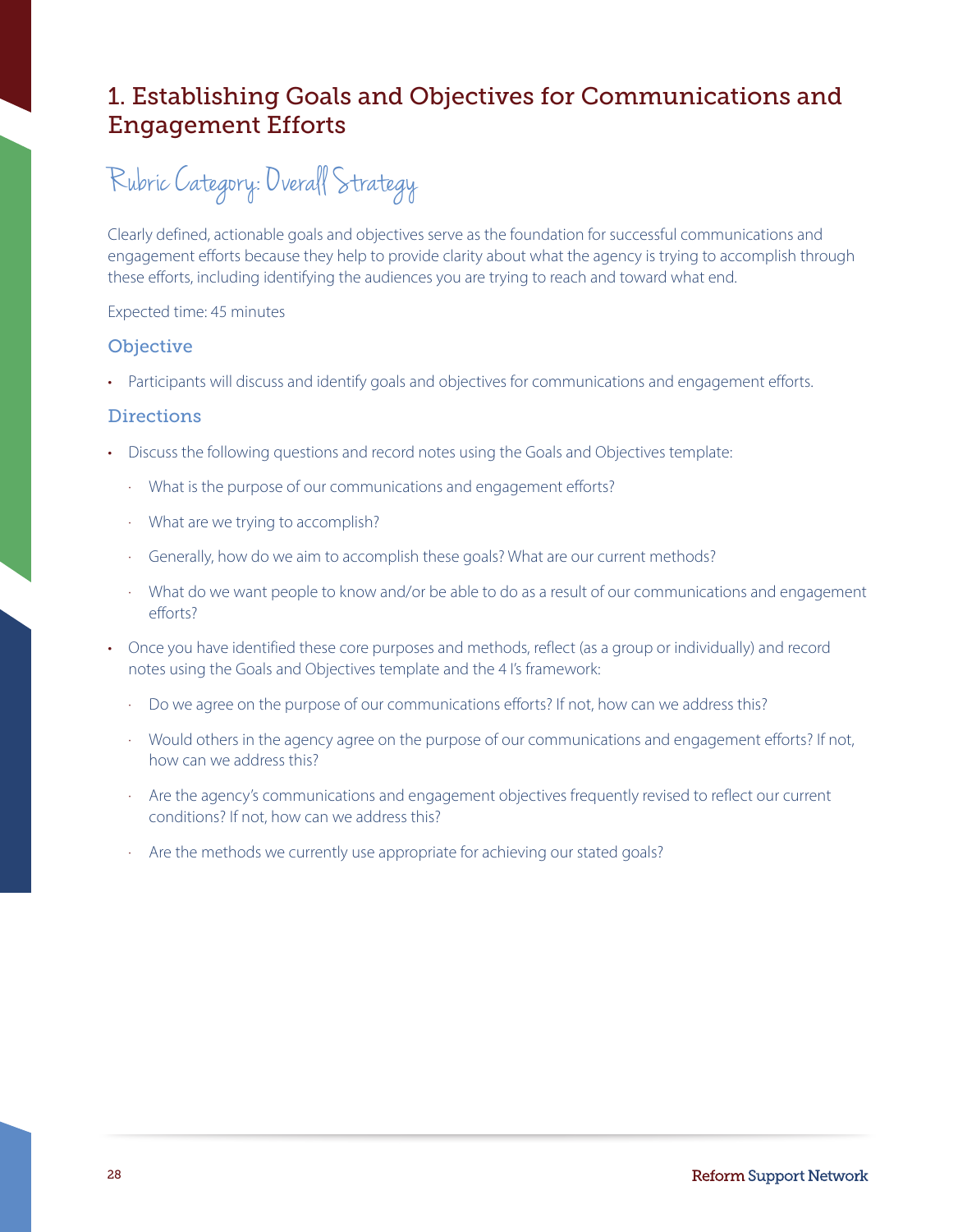### Goals and Objectives Template

| Purpose/<br>objectives of our<br>communications<br>and engagement<br>efforts                                             |  |
|--------------------------------------------------------------------------------------------------------------------------|--|
| Methods for<br>achieving our<br>communications<br>and engagement<br>goals                                                |  |
| Do we agree on<br>the purpose? If<br>not, how can we<br>address this?                                                    |  |
| Would others in<br>the agency agree<br>on the purpose?<br>If not, how can<br>we address this?                            |  |
| Do we regularly<br>revisit our<br>communications<br>and engagement<br>objectives? If<br>not, how can we<br>address this? |  |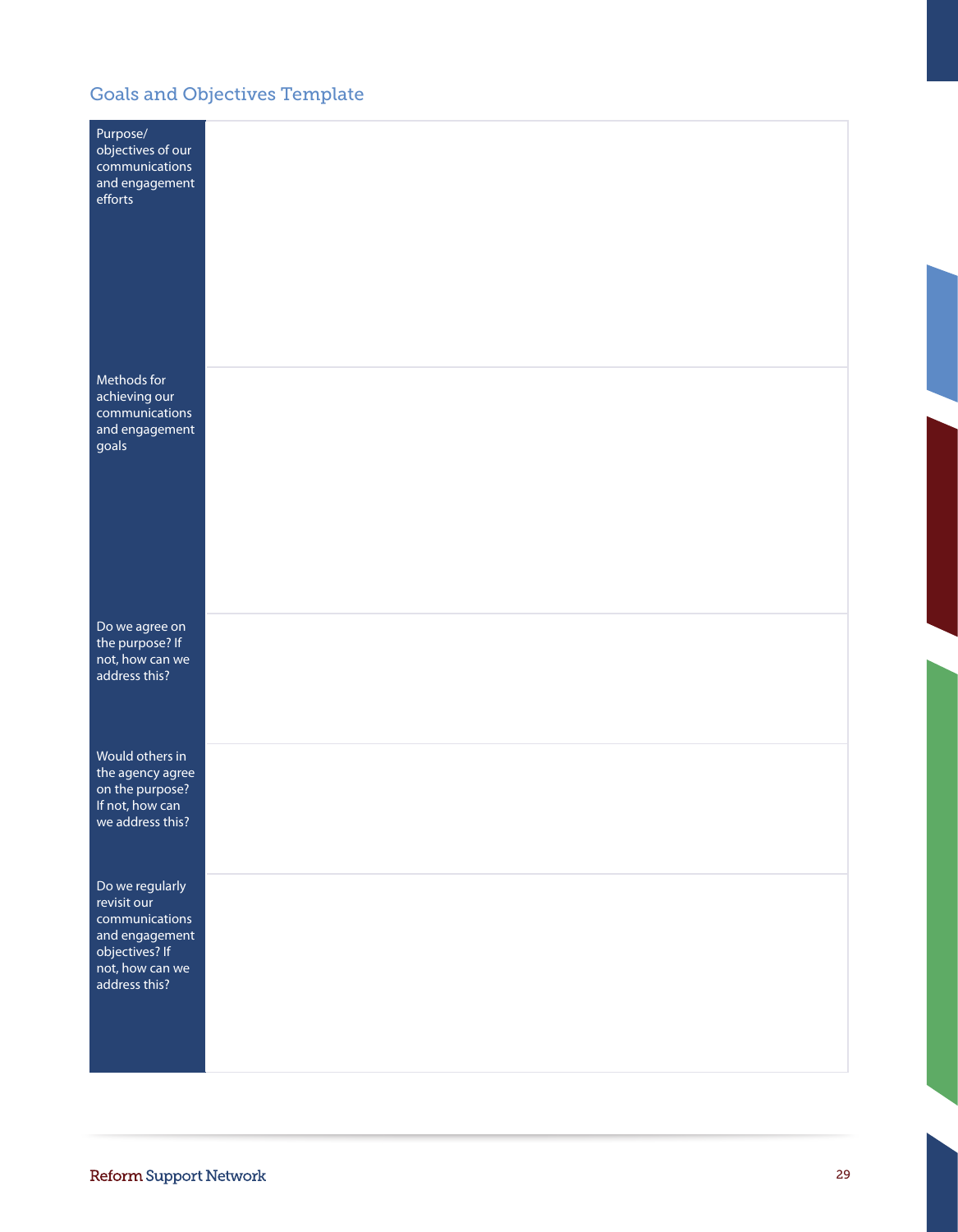### <span id="page-29-0"></span>2. Measuring the Success of Communications and Engagement Efforts

# Rubric Category: Overall Strategy

Measuring the success and reach of communications and engagement efforts is important to understand whether the agency's efforts have the intended impact and to identify what needs to be changed, strengthened or removed from your strategy . In addition to establishing a regular and systematic process and mechanisms for measuring success, agencies should have a clear process for analyzing the data and using them to improve elements of their strategy.

#### Expected time: 60 minutes

#### **Objectives**

- • Participants will understand how they currently measure the success of their communications and engagement efforts.
- • Participants will identify new and refined ways to measure the success of their communications and engagement efforts.
- Participants will identify how best to use the information they get by measuring the success of their communications and engagement efforts.

#### **Directions**

- Identify a current topic or issue that is important to the agency.
- Identify the key stakeholders who need to be engaged or communicated with in the context of that particular topic or issue. Record these stakeholders using the Measuring Success template.
- Identify the methods used to communicate with the first stakeholder group Record them using the Measuring Success template.
- For each method, ask the following question: How do we know this method is working? Identify existing or potential ways of collecting feedback and evidence of the success of communications efforts, drawing on the rubric for potential strategies . Record feedback methods using the Measuring Success template .
- For each method, identify how often feedback should be collected and who will be responsible for collecting it. Record these using the Measuring Success template.
- Repeat this process for additional stakeholder groups, as time allows.
- Once you have completed the exercise for each stakeholder group, ask:
	- · Are the methods we identified for collecting feedback enough to provide us with a regular, clear picture of how well our communications efforts are working?
	- · What else could we/should we be doing?
	- · Is the collection effort manageable for those responsible?
	- · What do we need to do next to make this happen?
	- · How should the State use the feedback and/or evidence?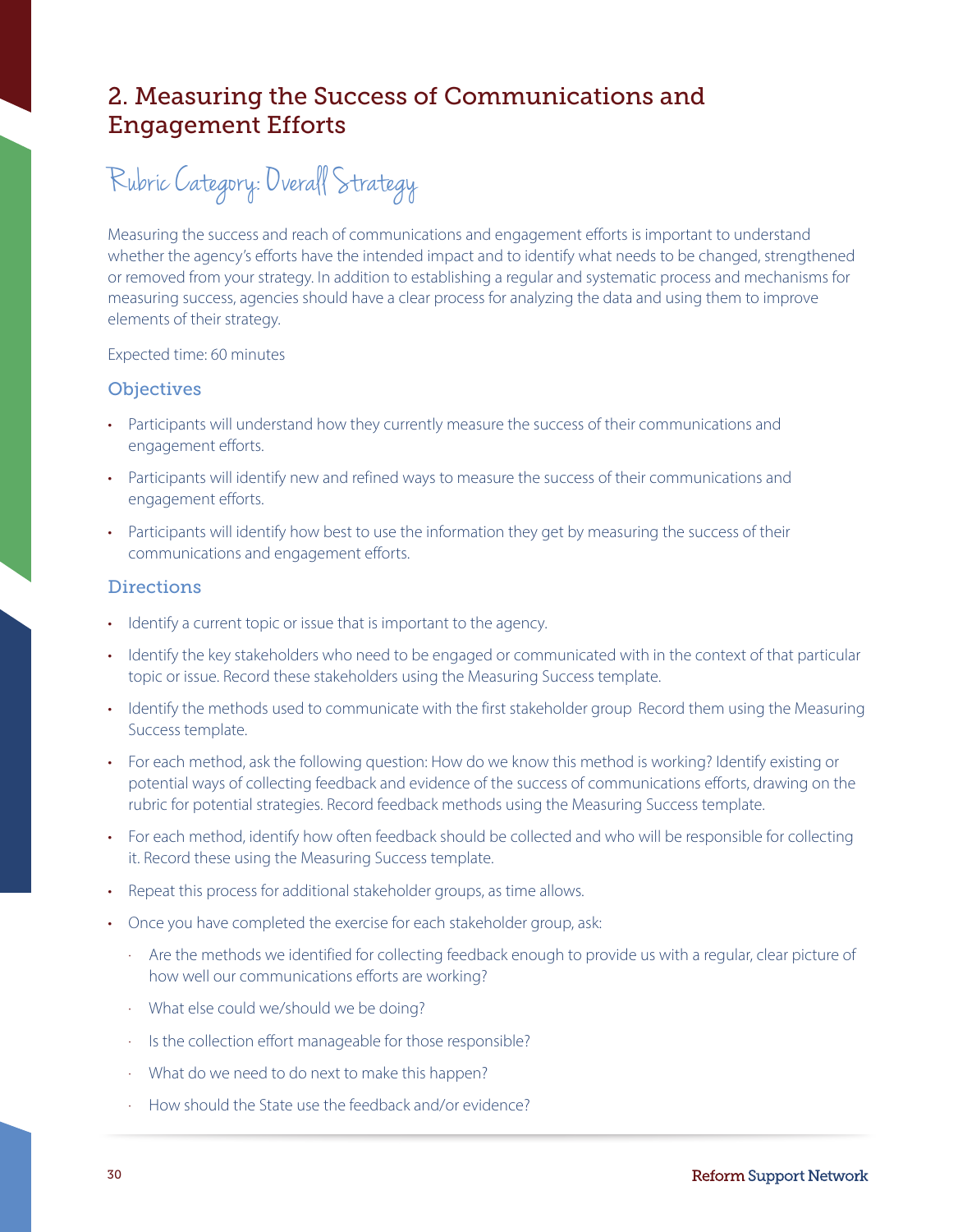### Measuring Success Template

| Stakeholder Group | Communication<br>Methods | How do we Know it is<br>Working? | How Often Will we<br>Monitor? | Who is Responsible? |
|-------------------|--------------------------|----------------------------------|-------------------------------|---------------------|
|                   |                          |                                  |                               |                     |
|                   |                          |                                  |                               |                     |
|                   |                          |                                  |                               |                     |
|                   |                          |                                  |                               |                     |
|                   |                          |                                  |                               |                     |
|                   |                          |                                  |                               |                     |
|                   |                          |                                  |                               |                     |
|                   |                          |                                  |                               |                     |
|                   |                          |                                  |                               |                     |
|                   |                          |                                  |                               |                     |
|                   |                          |                                  |                               |                     |
|                   |                          |                                  |                               |                     |
|                   |                          |                                  |                               |                     |
|                   |                          |                                  |                               |                     |
|                   |                          |                                  |                               |                     |
|                   |                          |                                  |                               |                     |
|                   |                          |                                  |                               |                     |
|                   |                          |                                  |                               |                     |
|                   |                          |                                  |                               |                     |
|                   |                          |                                  |                               |                     |
|                   |                          |                                  |                               |                     |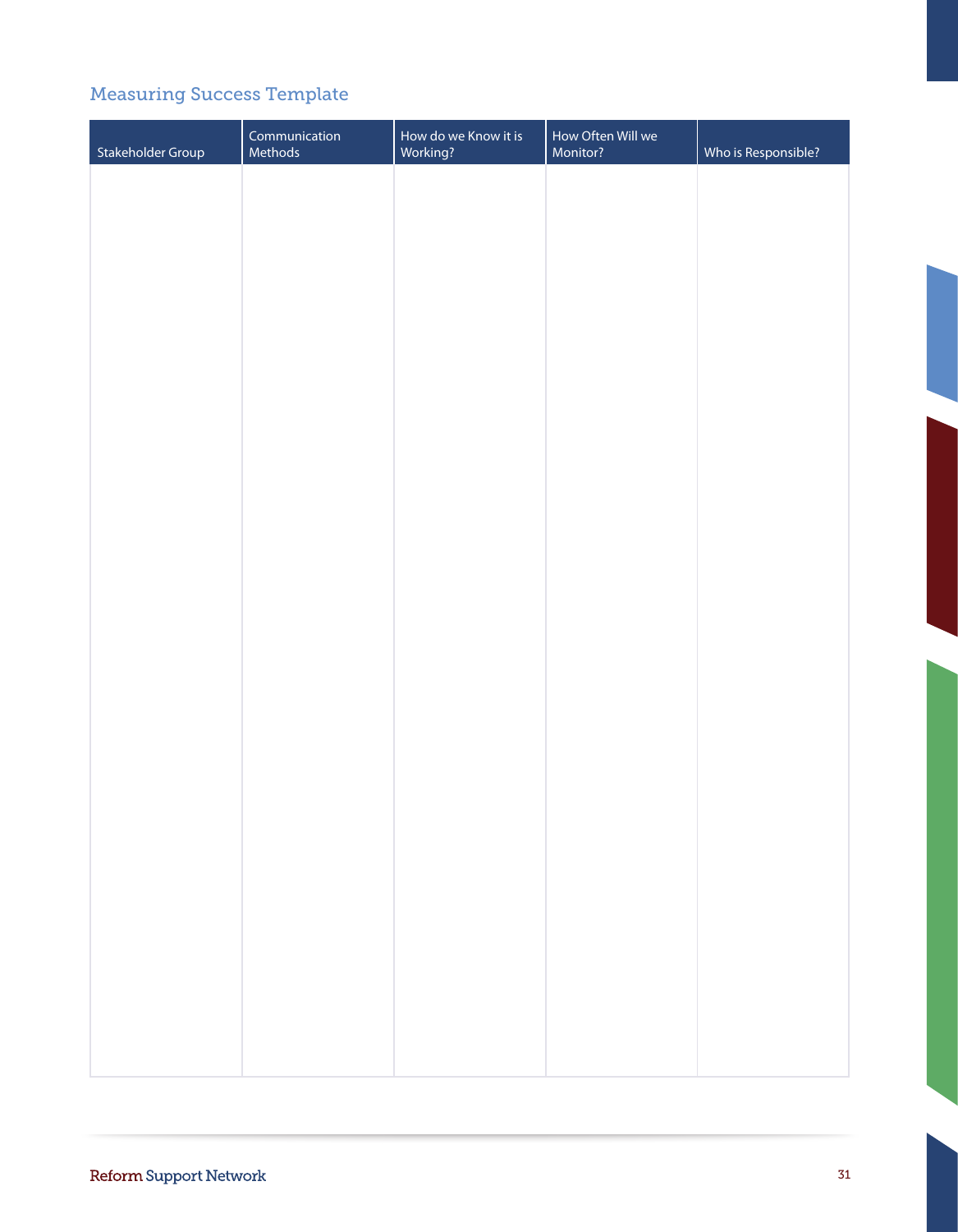### <span id="page-31-0"></span>3. Identifying Priority Audiences and Effectively Communicating to Them

Rubric Category: Audience Segmentation

each audience and establish how to communicate the right materials to each audience.<br>Expected time: 45 minutes Differentiating messages to key stakeholders ensures that they receive the most relevant information about key initiatives or programs and can understand and apply the information in a meaningful way. This requires the agency to consider which audiences are impacted by each initiative, determine which information is relevant to

#### **Objective**

• Participants will identify key audiences or stakeholders and analyze their current level of knowledge and support to better understand which ones should take priority for a specific issue.

#### **Directions**

- Identify a topic or issue that is important to the agency.
- For that topic or issue, brainstorm the audiences whose knowledge and support are central to the work. Record them on sticky notes or cards. Use this list for inspiration:

|                                           | $\cdot$ SEA staff      | ¥.        | Parents                 |
|-------------------------------------------|------------------------|-----------|-------------------------|
|                                           | · Teacher leaders      | $\bullet$ | Students                |
| $\mathcal{L}^{\text{max}}$                | Other teachers         | $\bullet$ | Regional office leaders |
| $\mathcal{L}_{\mathcal{A}}$               | Principals             | ÷         | <b>Business leaders</b> |
| $\mathcal{F}^{\mathcal{A}}_{\mathcal{A}}$ | Superintendents        | ٠         | Legislators             |
|                                           | · Curriculum directors |           | Teachers' unions        |

- · Local school board members
- Place each stakeholder identified by the participants on a  $2 \times 2$  matrix using the Identifying Priority Audiences template, where the axes represent the current level of support and criticality to the work . "Criticality" in this context refers to the role that each stakeholder plays in the work and how important—or critical—that role is to the ultimate success of the effort . The axes could also be changed to represent knowledge or engagement, or other options more appropriate to the State context
- As a next step, list the audiences that were identified as being most supportive and most critical, and use dot voting to identify the top three-to-five stakeholder groups that are seen as most critical to success
- Then, discuss the following:
	- · What do we want them to know, and what role do we want them to play in our work?
	- · What is the best way to reach our most critical audiences?
	- Why do we want to reach them?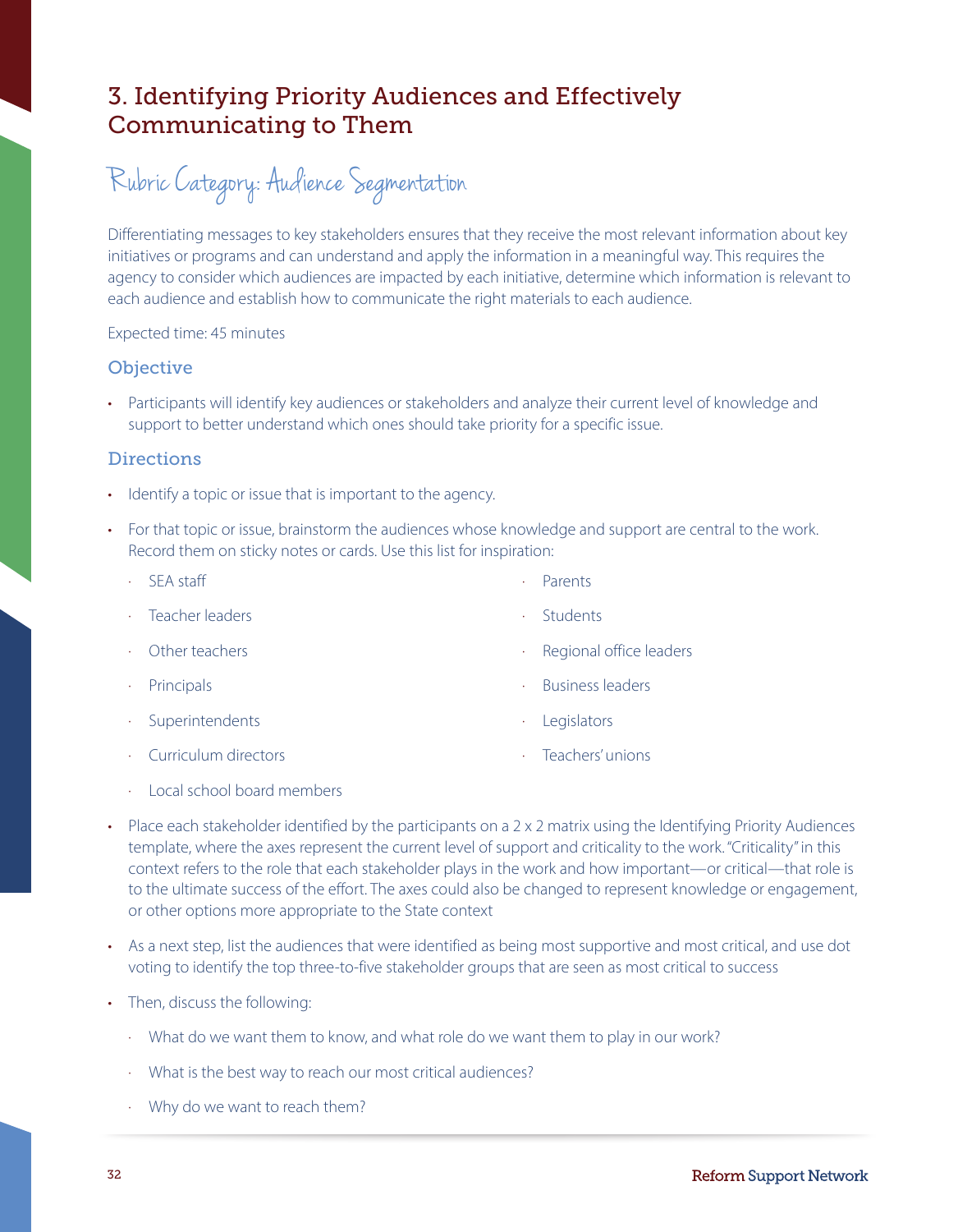### Identifying Priority Audiences Template

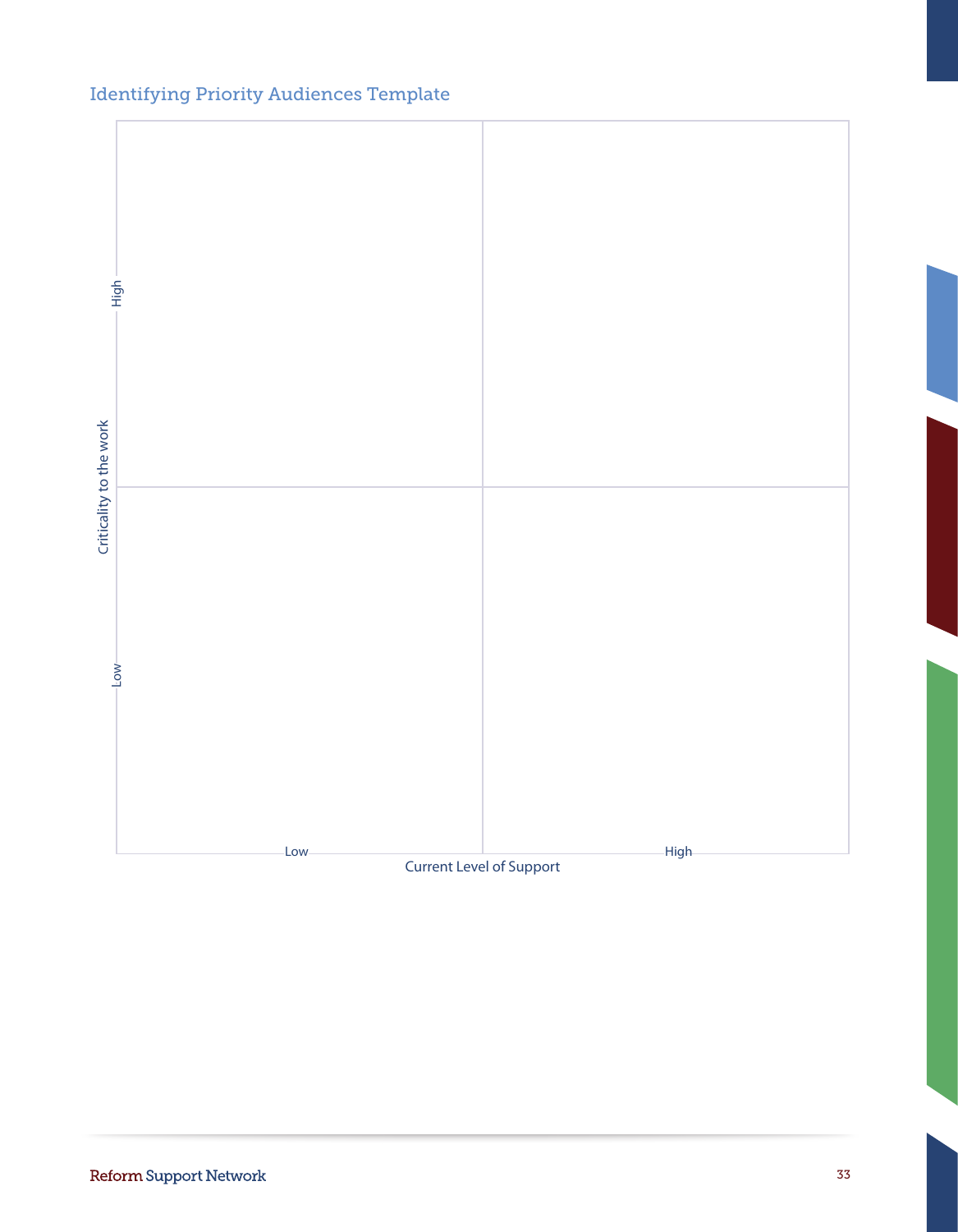### <span id="page-33-0"></span>4. Creating Core Messages

Rubric Category: Audience-Specific Messages and Diverse Tactics

#### Objective

• Participants will create core messages to address key questions that can be tailored for specific audiences.

\*Complete this section in two small groups, with each group focusing on a particular question from the "Identifying Key Questions" exercise on page 21 .

#### Facilitator Detailed Agenda

| Time       | <b>Activities</b>                                                                                                                                                                                               |
|------------|-----------------------------------------------------------------------------------------------------------------------------------------------------------------------------------------------------------------|
| 40 minutes | Explain that all strong messaging needs to include elements of all three types of messages:                                                                                                                     |
|            | The logical messages are the basic details that answer the in-the-weeds questions, such as who, what, when, where<br>$\bullet$<br>and how                                                                       |
|            | The rational messages get to what you want people to understand and believe—the "why"<br>$\bullet$                                                                                                              |
|            | The emotional messages get to what you want people to feel They are the aspirational, broad points that get to the<br>$\bullet$<br>core of the issue and are the "sticky" messages that people tend to remember |
|            | This is the core difference between inform (who, what, when, where, etcetera) and inspire (messages that<br>resonate, draw people in and make them want to learn more)                                          |
|            | Ask participants to brainstorm the logical (who, what, when, where), rational (why) and emotional answers to the<br>questions identified in the "Identifying Key Questions" exercise                            |
|            | Record all of the ideas generated during the brainstorm on colored cards                                                                                                                                        |
|            | Use the Tiered Messages template as a grid and map out the messages and thoughts as they emerge through the<br>brainstorm                                                                                       |
|            | Start with a full-group brainstorm; then work as a group to identify the common threads and core messages that<br>$\bullet$<br>emerge                                                                           |
|            | Do not wordsmith; be clear that the exercise is an opportunity to get the broad ideas down on paper and that it will<br>$\bullet$<br>be up to the team to finalize the language after the workshop              |
| 25 minutes | Together, discuss and record on flipchart paper the following:                                                                                                                                                  |
|            | What are the vehicles for communicating these messages?<br>$\bullet$                                                                                                                                            |
|            | How will we inform our key stakeholders?<br>$\bullet$                                                                                                                                                           |
|            | How will we then promote inquiry of our key stakeholders?<br>$\bullet$                                                                                                                                          |
|            | How will we involve our stakeholders in this work?<br>$\bullet$                                                                                                                                                 |
|            | How will we inspire our stakeholders?<br>$\bullet$                                                                                                                                                              |
| 15 minutes | Prepare a report for the chief:                                                                                                                                                                                 |
|            | Who will share the report on our behalf?<br>$\bullet$                                                                                                                                                           |
|            | What key points should the report cover?<br>$\bullet$                                                                                                                                                           |

#### Facilitator Notes

- Use the 4 I's to frame this exercise. Create messages to inform and inspire, and then consider vehicles of communications that can inform, inquire, involve and inspire.
- For the messages, tell the groups not to be too concerned with wording something exactly right; rather, they should just describe general ideas and benefits.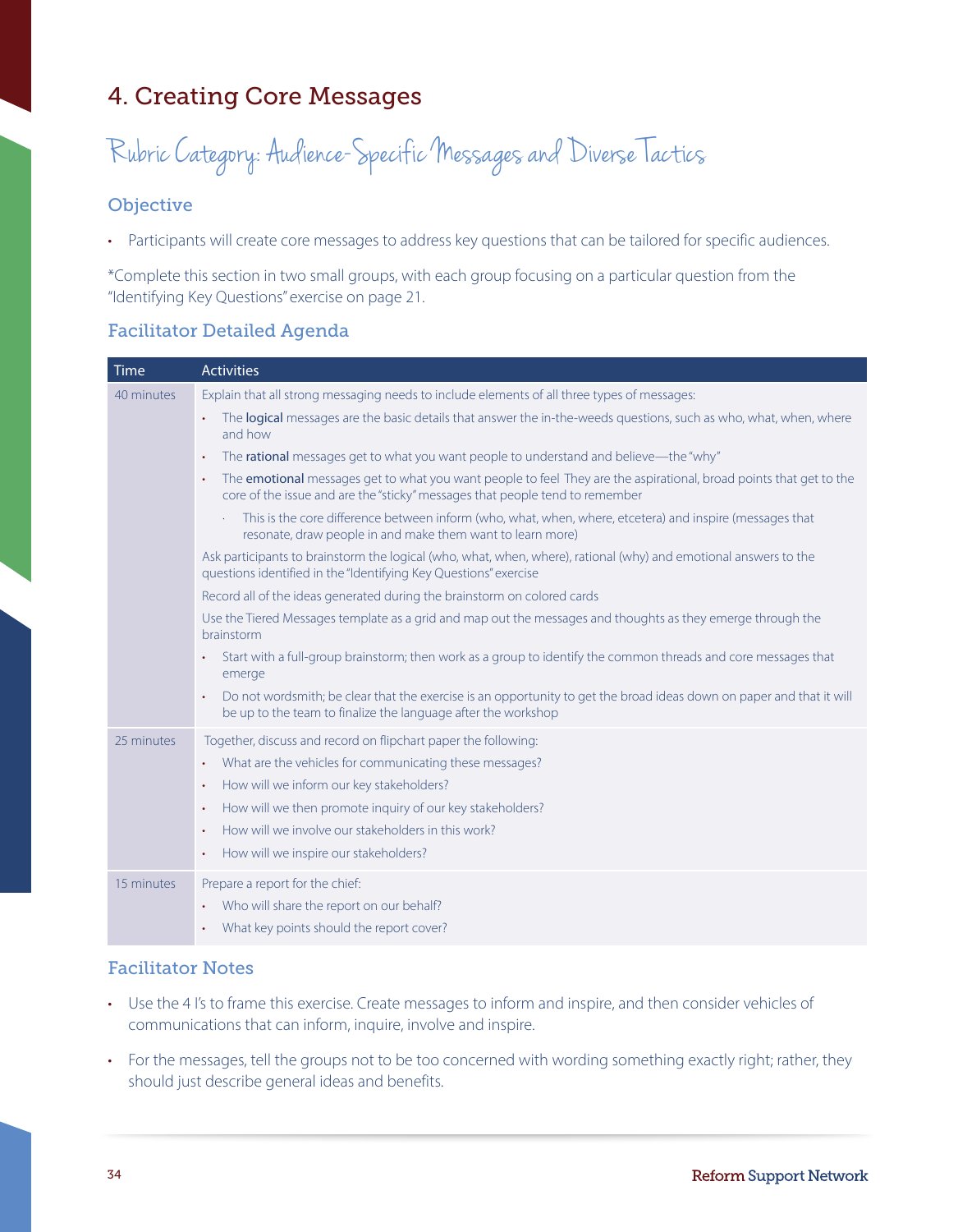- Keep in mind that the groups will need to share the product of this session with the chief and the other team at the end of the workshop.
- Encourage the group to use the strategies throughout columns three and four in the rubric for ideas as they consider new strategies.
- Push the groups to be as specific as possible when discussing actions, teams, owners and next steps.

#### Materials/Logistics

- Exercise slide
- Copies of rubric
- Colored cards
- Worksheets with messages
- Flipchart paper
- **Markers**

#### Tiered Messages Template (FLIPCHART)

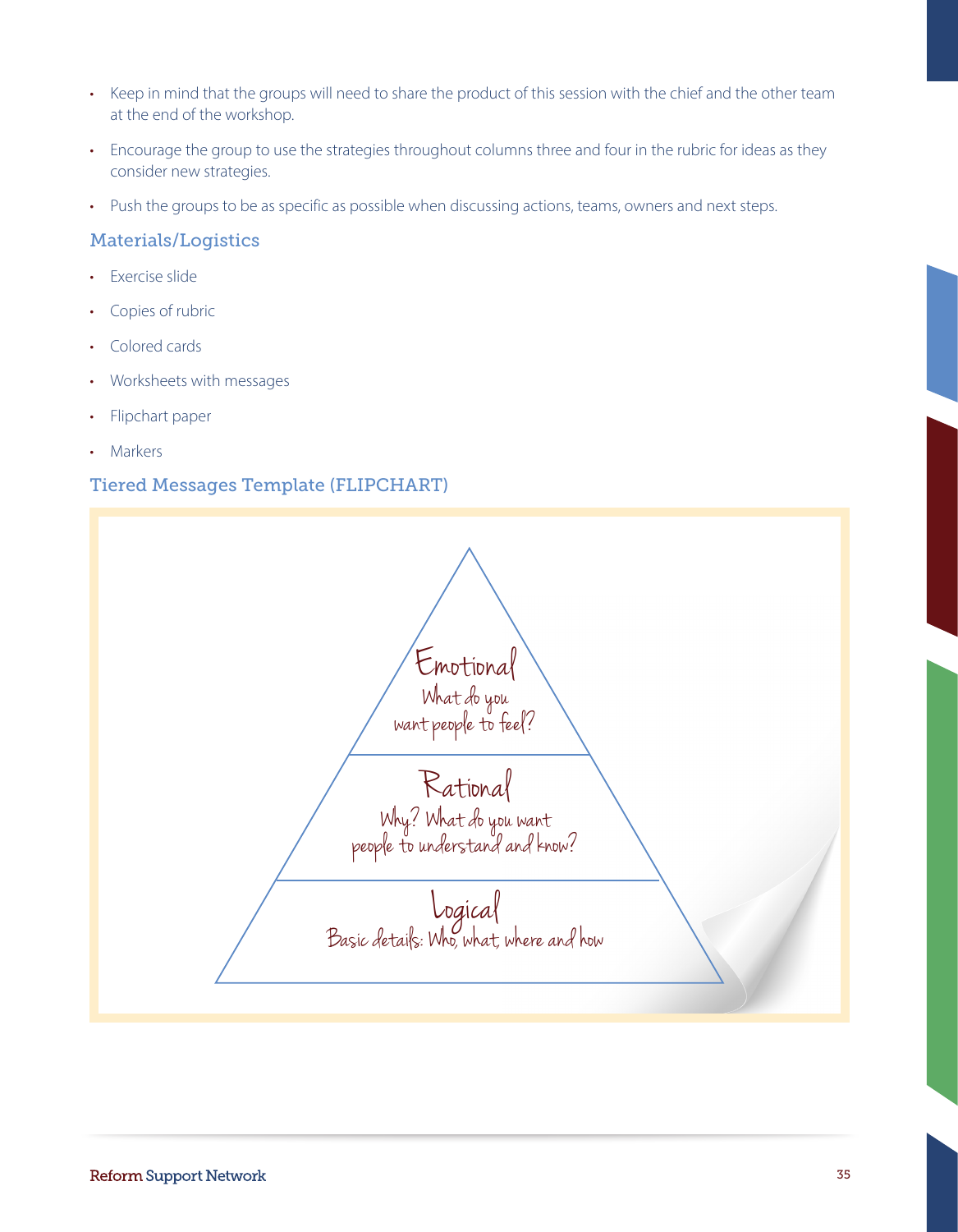#### Planning Template (FLIPCHART)

| Message Delivery                                                                                                                                                          |                                                                                      |                                                                                   |  |  |  |  |  |  |  |
|---------------------------------------------------------------------------------------------------------------------------------------------------------------------------|--------------------------------------------------------------------------------------|-----------------------------------------------------------------------------------|--|--|--|--|--|--|--|
| Message                                                                                                                                                                   | Vehicles                                                                             | Owner                                                                             |  |  |  |  |  |  |  |
| Example: Dur new educator evaluation system is<br>designed to provide our classroom teachers with<br>the real-time feedback and ongoing supports<br>they need to improve. | Example: Media,<br>webinars, written<br>materials, face-to-face<br>meetings, Website | Example: Media, webinars,<br>written materials, face-to-face<br>meetings, Website |  |  |  |  |  |  |  |

See the full [Creating Audience-Specific Messages Template](#page-52-0) in Appendix C.

#### Facilitator Notes

- For the second half of the exercise, transfer all key messages to the flipchart.
- Group where appropriate, and discuss the best vehicles to deliver each message.
- Assign an owner to each one.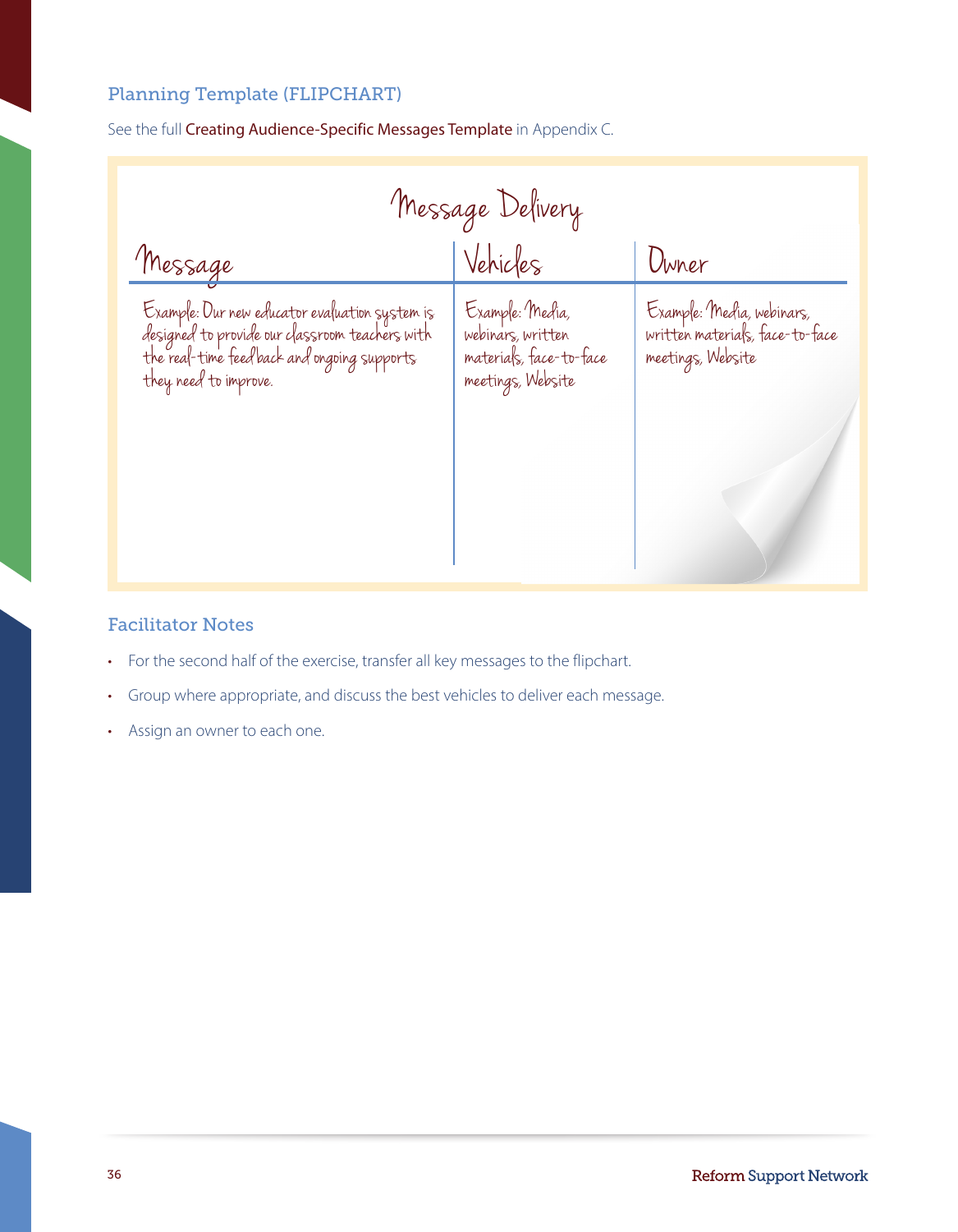### <span id="page-36-0"></span>5. Using Multiple Vehicles of Communications

# Rubric Category: Audience-Specific Messages and Diverse Tactics

Using a wide range of communications vehicles, including multiple social media tools, can ensure that your message is effectively disseminated to stakeholders. Depending on the issue and the audience, some vehicles may be more effective than others, and multiple vehicles can help to ensure that your message is effectively reinforced. You should complete the exercise about audience segmentation on page 33 before completing this exercise

#### Expected time: 45 minutes

#### **Objective**

• Participants will consider and identify appropriate communications vehicles to reach different groups of stakeholders.

#### **Directions**

- Identify a topic or issue that is important to the agency.
- Identify the audiences or stakeholder groups that will need to be reached and/or engaged regarding this topic or issue (using your results from "Creating Audience-Specific Messages," if you completed that exercise). Record them using the Vehicles of Communications template.
- For each audience or stakeholder group, brainstorm the various messages they have received about the topic or issue and the vehicles through which they have received those communications from the agency . For each one, clarify the method or vehicle through which the message was sent (for example, by email, webinar, etcetera), as well as who delivered

To brainstorm vehicles, refer back to the 4 I's framework and use these suggestions as a starting point for your conversation:

Sample ways to INFORM:

- Meetings/presentations
- One-on-Ones
- PD sessions/workshops
- **Websites**
- • Op-eds
- Print collateral (one-pagers, FAQs, etcetera)
- • Video
- Social media
- • Earned media (newspapers, television, etcetera)
- • Webinars

Sample ways to INQUIRE:

- • Surveys
- Focus groups
- One-on-One interviews
- • "Pulse checks" (short surveys)

Sample ways to INVOLVE:

- • Advisory committees
- Steering committees
- Partner coalitions

the message (for example, State chief, district superintendent, etcetera) . Record the vehicles using the Vehicles of Communications template.

- For each audience, reflect on the current vehicles used to reach them (see above for examples). Use the relevant rubric row to consider whether these are the most effective vehicles or if there are alternatives that would be more effective . Record your answers using the Vehicles of Communications template
- As a final step, for each audience, discuss how best to ensure the message they receive through each vehicle is coherent, timely and consistent. Record notes using the Vehicles of Communications template.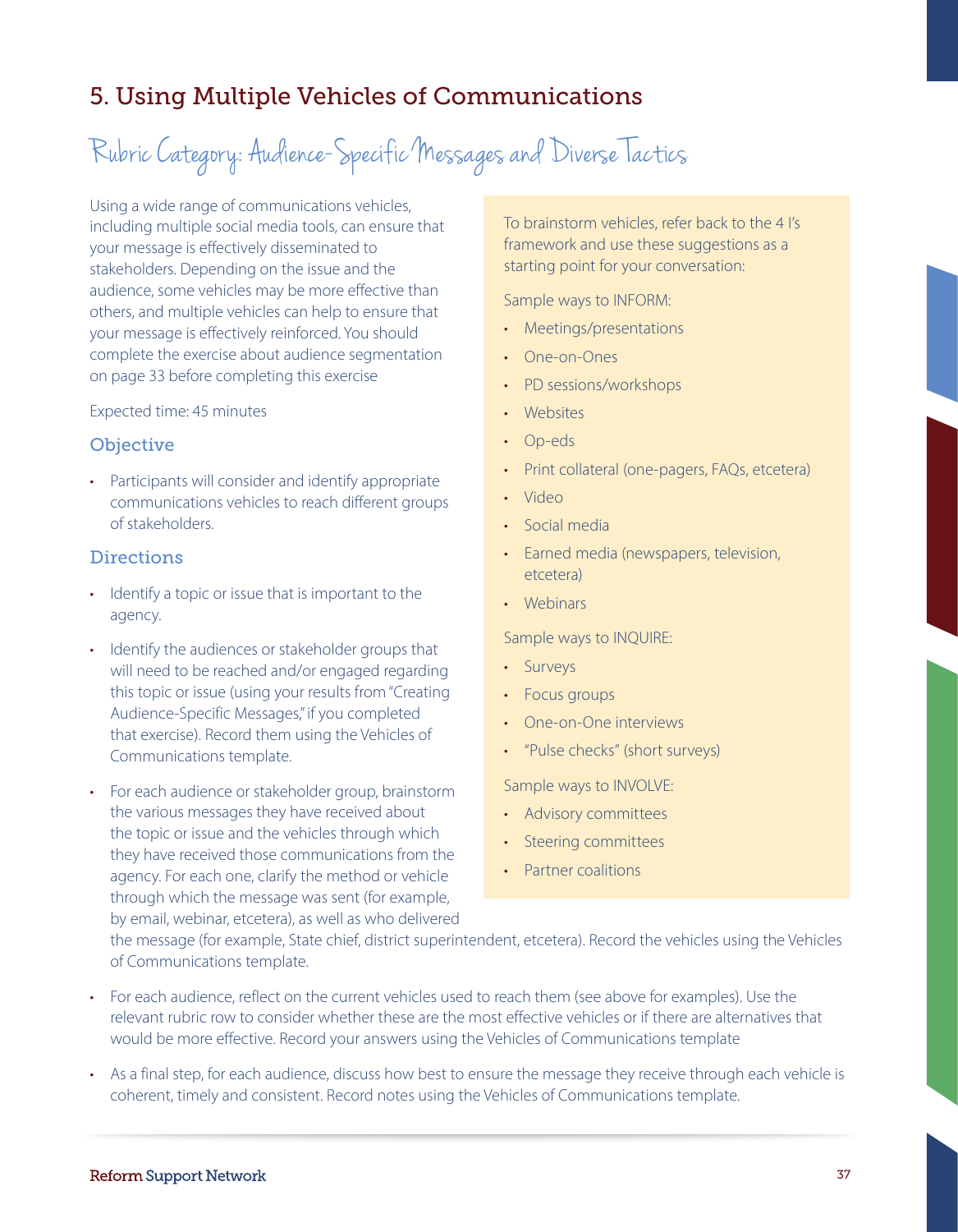### Vehicles of Communications Template

| Stakeholders | Vehicles for Communications (existing) | Vehicles for Communications (additional) |
|--------------|----------------------------------------|------------------------------------------|
|              |                                        |                                          |
|              |                                        |                                          |
|              |                                        |                                          |
|              |                                        |                                          |
|              |                                        |                                          |
|              |                                        |                                          |
|              |                                        |                                          |
|              |                                        |                                          |
|              |                                        |                                          |
|              |                                        |                                          |
|              |                                        |                                          |
|              |                                        |                                          |
|              |                                        |                                          |
|              |                                        |                                          |
|              |                                        |                                          |
|              |                                        |                                          |
|              |                                        |                                          |
|              |                                        |                                          |
|              |                                        |                                          |
|              |                                        |                                          |
|              |                                        |                                          |
|              |                                        |                                          |
|              |                                        |                                          |
|              |                                        |                                          |
|              |                                        |                                          |
|              |                                        |                                          |
|              |                                        |                                          |
|              |                                        |                                          |
|              |                                        |                                          |
|              |                                        |                                          |
|              |                                        |                                          |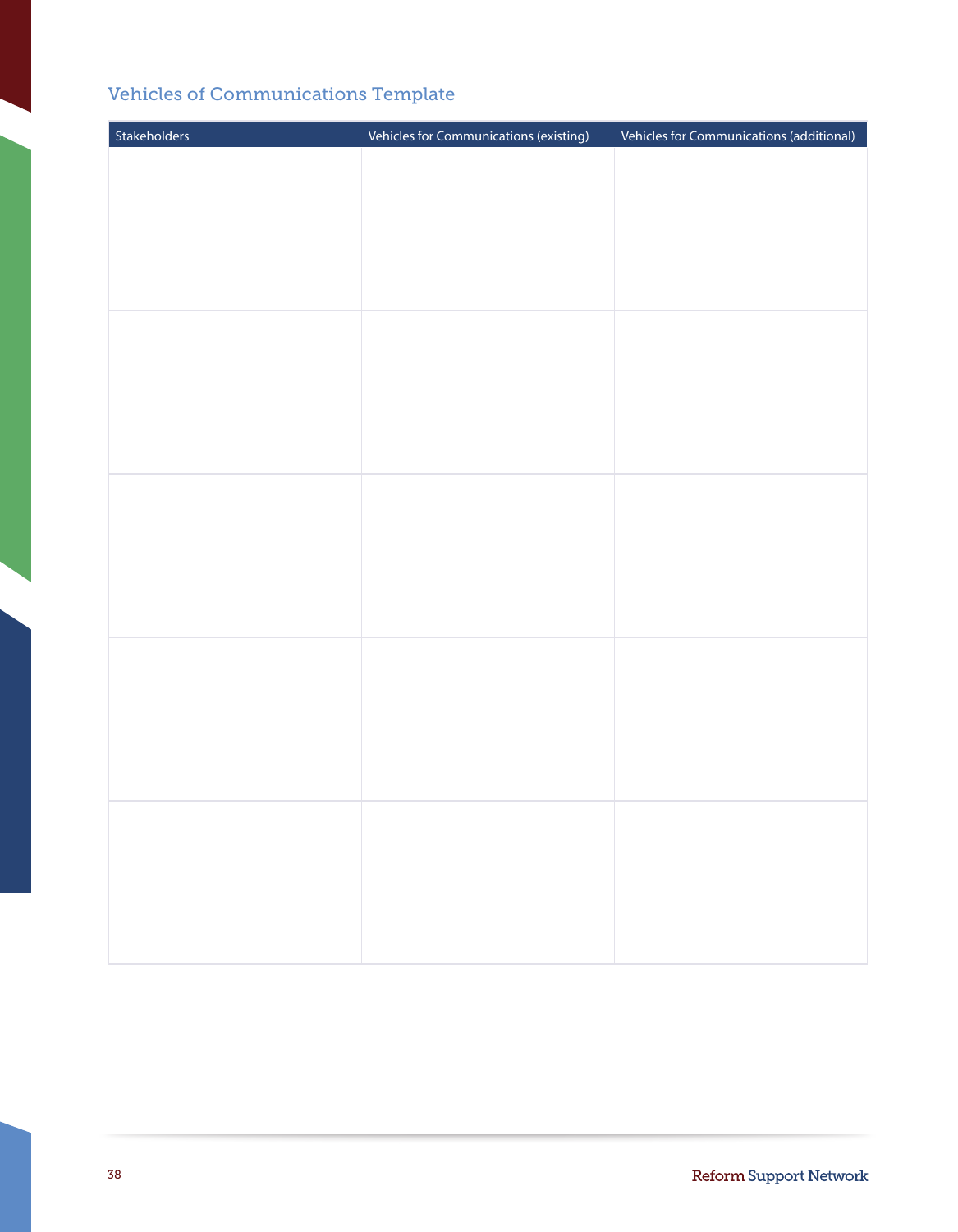### <span id="page-38-0"></span>6. Using Champions to Move Communications Efforts Forward

Rubric Category: Stakeholder Engagement and C oalition Building

informed, can play a key role in the implementation of an SEA's communications and engagement strategy.<br>Expected time: 45 minutes Like-minded partners or advocates can be hugely helpful to SEAs trying to build support and understanding about a specific issue or set of reforms. External partners have their own networks of stakeholders and, when well

#### **Objectives**

- Participants will identify champions for a particular topic or issue.
- Participants will plan to engage champions in a particular topic or issue.

#### **Directions**

- Identify a topic or issue that is important to the agency.
- Identify champions for that topic or issue, that is, stakeholders or partners who can provide support for the topic or issue . Note that these will typically be individuals, not groups . Start with existing champions, but also consider potential stakeholders who can be made into champions . Record them using the Identifying Champions template.
- • For each champion, analyze and record the following using the Identifying Champions template and consider:
	- · What is the current level of engagement or role of this champion?
	- · What is your objective for the champion?
	- · What role should the champion play? What should his or her message be?
	- · How will you get the champion to play that role? What will it take?
- Use the results of this exercise to enhance your overall plan by incorporating these strategies and partners.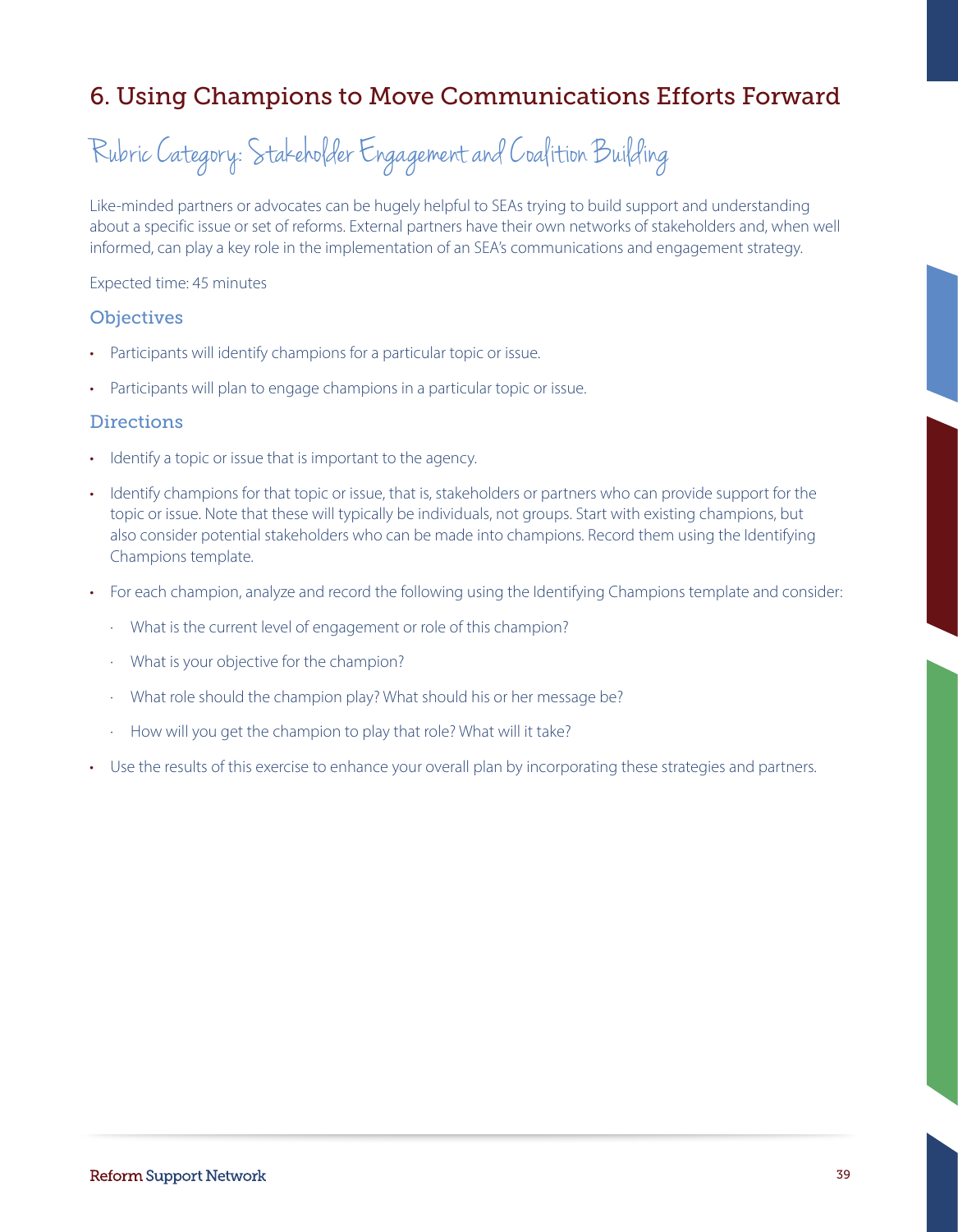### Identifying Champions Template

| Champion | Current Engagement<br>or Role | Objective | How Will You Get Them<br>to Play That Role? |
|----------|-------------------------------|-----------|---------------------------------------------|
|          |                               |           |                                             |
|          |                               |           |                                             |
|          |                               |           |                                             |
|          |                               |           |                                             |
|          |                               |           |                                             |
|          |                               |           |                                             |
|          |                               |           |                                             |
|          |                               |           |                                             |
|          |                               |           |                                             |
|          |                               |           |                                             |
|          |                               |           |                                             |
|          |                               |           |                                             |
|          |                               |           |                                             |
|          |                               |           |                                             |
|          |                               |           |                                             |
|          |                               |           |                                             |
|          |                               |           |                                             |
|          |                               |           |                                             |
|          |                               |           |                                             |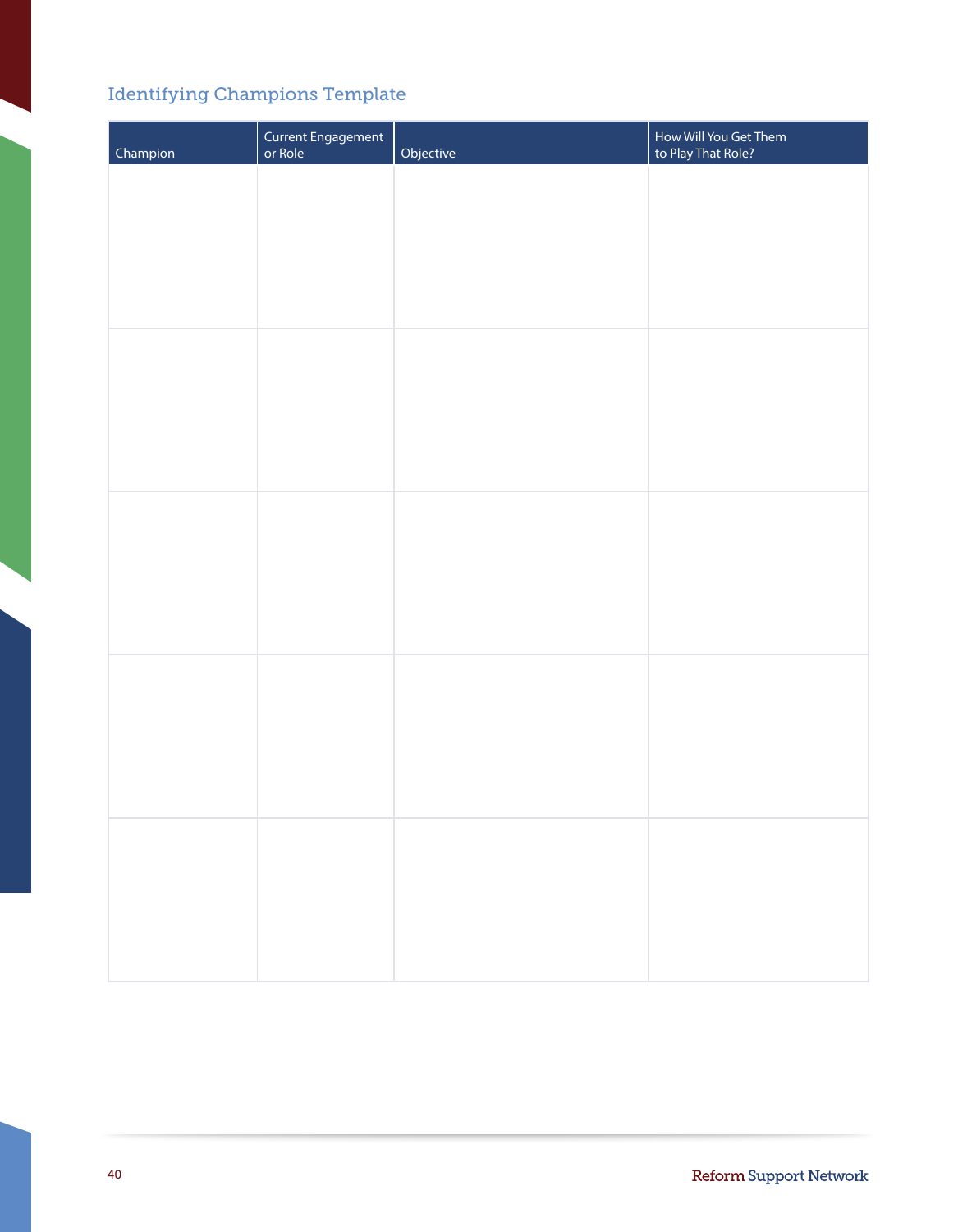### <span id="page-40-0"></span>7 . Engaging Opponents in Communications Efforts

Rubric Category: Stakeholder Engagement and C oalition Building

Every issue is likely to have its opponents. SEAs are wise to engage strategically and proactively with potential opponents to maintain a professional, cordial relationship; help them understand the agency's perspective; and provide them with accurate information. The agency can accomplish these goals by anticipating criticism from opponents, keeping opponents informed of the agency's position on key issues, making an effort to discuss disagreements openly and providing opponents with opportunities to listen and be heard.

#### Expected time: 45 minutes

#### **Objectives**

- Participants will identify primary opponents of a particular topic or issue.
- Participants will develop a plan to engage effectively and work with primary opponents of a particular issue.

#### **Directions**

- Identify a topic or issue that is important to the agency.
- Identify three-to-five key people and/or organizations who are vocal opponents of a particular effort or initiative and whose efforts may impede its success. Record them using the Engaging Opponents template.
- Analyze each opponent and develop a plan to engage with them effectively. Consider the following:
	- · Why are they opposed to the particular topic or issue? What are their concerns?
	- · How does the opponent express those concerns? How do they convey that opposition?
	- · What would an ideal, but realistic, relationship look like? What is feasible?
	- · What would it take to create that ideal relationship? What would you need to do?
	- · Who should be involved in engaging the opponent?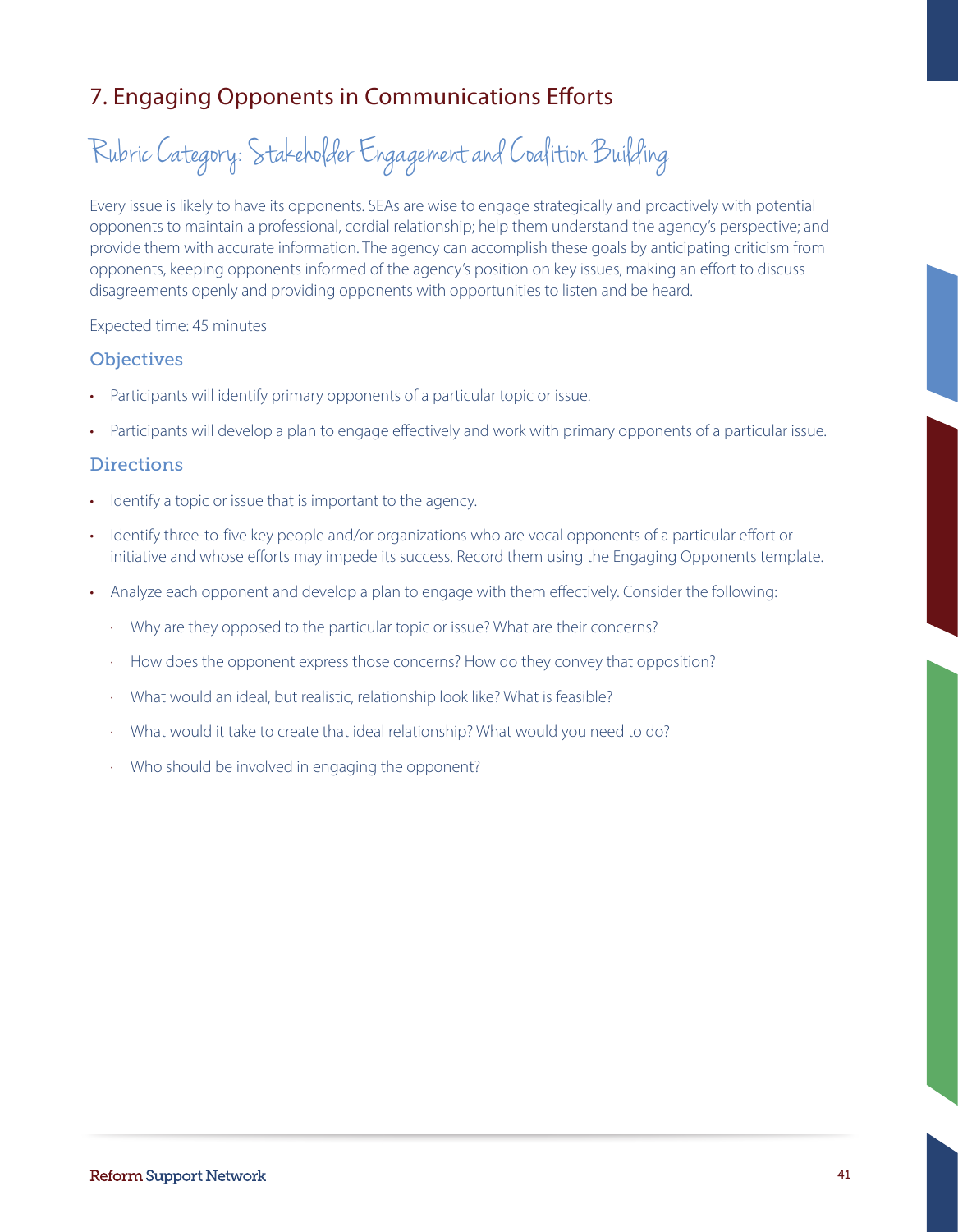### Engaging Opponents Template

| Opponent | Concerns/Reasons<br>for Opposition | Methods for<br>Expressing<br>Opposition | Ideal<br>Relationship | What Would it Take<br>to Achieve the Ideal<br>Relationship? | Who Should Engage<br>the Opponent? |
|----------|------------------------------------|-----------------------------------------|-----------------------|-------------------------------------------------------------|------------------------------------|
|          |                                    |                                         |                       |                                                             |                                    |
|          |                                    |                                         |                       |                                                             |                                    |
|          |                                    |                                         |                       |                                                             |                                    |
|          |                                    |                                         |                       |                                                             |                                    |
|          |                                    |                                         |                       |                                                             |                                    |
|          |                                    |                                         |                       |                                                             |                                    |
|          |                                    |                                         |                       |                                                             |                                    |
|          |                                    |                                         |                       |                                                             |                                    |
|          |                                    |                                         |                       |                                                             |                                    |
|          |                                    |                                         |                       |                                                             |                                    |
|          |                                    |                                         |                       |                                                             |                                    |
|          |                                    |                                         |                       |                                                             |                                    |
|          |                                    |                                         |                       |                                                             |                                    |
|          |                                    |                                         |                       |                                                             |                                    |
|          |                                    |                                         |                       |                                                             |                                    |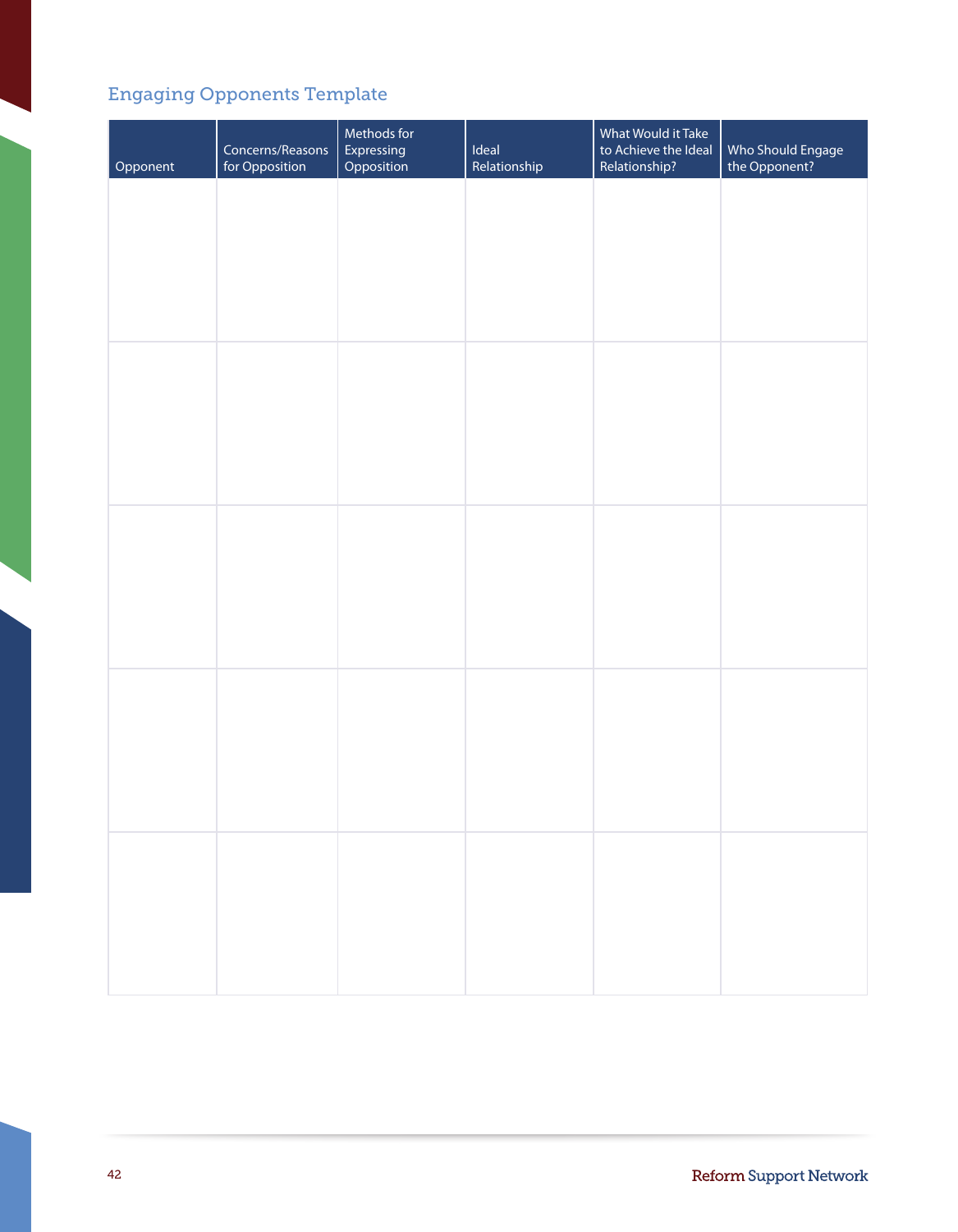### <span id="page-42-0"></span>8 . Identifying and Addressing Capacity Challenges

Rubric Category: SEA Communications Capacity

To effectively communicate with key audiences, an SEA relies on its internal capacity and its ability to leverage external partnerships to extend the reach of its messages . Identifying internal capacity challenges is a first step toward addressing these capacity challenges, either by providing professional development to build internal capacity or engaging external resources.

Expected time: 45 minutes

#### **Objectives**

- Participants will consider and identify internal capacity challenges.
- Participants will collaborate on the development of a plan to address internal capacity challenges.

#### **Directions**

- Identify the key outreach and engagement activities necessary for the agency to effectively communicate about its work and engage with stakeholders . Record them using the Addressing Capacity Challenges template.
- For each activity, identify:
	- · The resources, knowledge or skills you will need to complete these activities .
	- · The resources, knowledge or skills of current staff .
	- · Strategies to either secure or build the necessary resources, knowledge or skills the agency's team currently lacks .
	- · Other stakeholders or organizations to engage .
	- · Individual(s) who will be responsible for securing or building the necessary resources, knowledge or skills .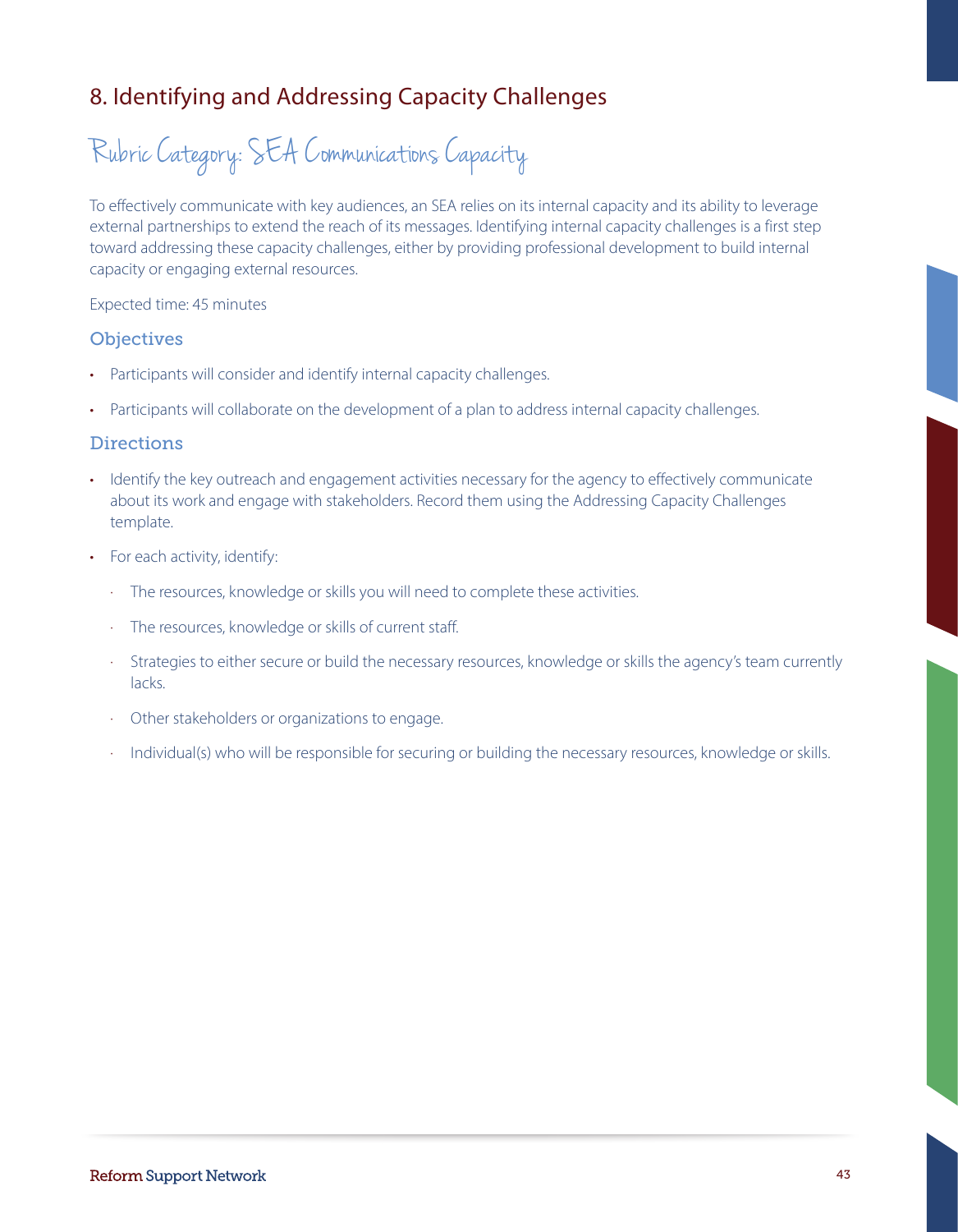### Addressing Capacity Challenges Template

|          |                                 |           | How to Build? |                |                     |
|----------|---------------------------------|-----------|---------------|----------------|---------------------|
| Activity | Resources/<br>Knowledge/ Skills | Existing? | Methods       | Who to Engage? | Who is Responsible? |
|          |                                 |           |               |                |                     |
|          |                                 |           |               |                |                     |
|          |                                 |           |               |                |                     |
|          |                                 |           |               |                |                     |
|          |                                 |           |               |                |                     |
|          |                                 |           |               |                |                     |
|          |                                 |           |               |                |                     |
|          |                                 |           |               |                |                     |
|          |                                 |           |               |                |                     |
|          |                                 |           |               |                |                     |
|          |                                 |           |               |                |                     |
|          |                                 |           |               |                |                     |
|          |                                 |           |               |                |                     |
|          |                                 |           |               |                |                     |
|          |                                 |           |               |                |                     |
|          |                                 |           |               |                |                     |
|          |                                 |           |               |                |                     |
|          |                                 |           |               |                |                     |
|          |                                 |           |               |                |                     |
|          |                                 |           |               |                |                     |
|          |                                 |           |               |                |                     |
|          |                                 |           |               |                |                     |
|          |                                 |           |               |                |                     |
|          |                                 |           |               |                |                     |
|          |                                 |           |               |                |                     |
|          |                                 |           |               |                |                     |
|          |                                 |           |               |                |                     |
|          |                                 |           |               |                |                     |
|          |                                 |           |               |                |                     |
|          |                                 |           |               |                |                     |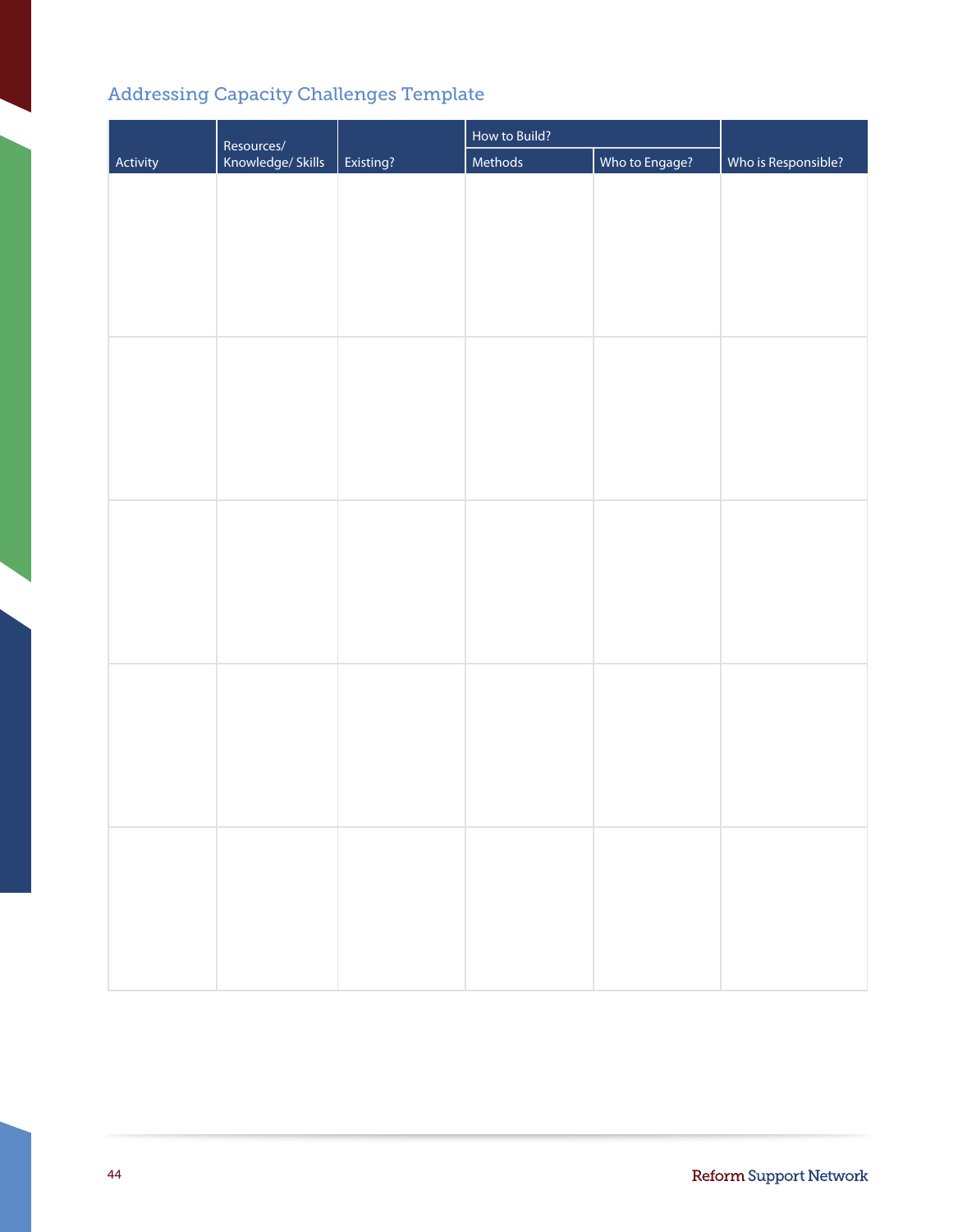## <span id="page-44-0"></span>Appendix B: A Framework for Communications and Engagement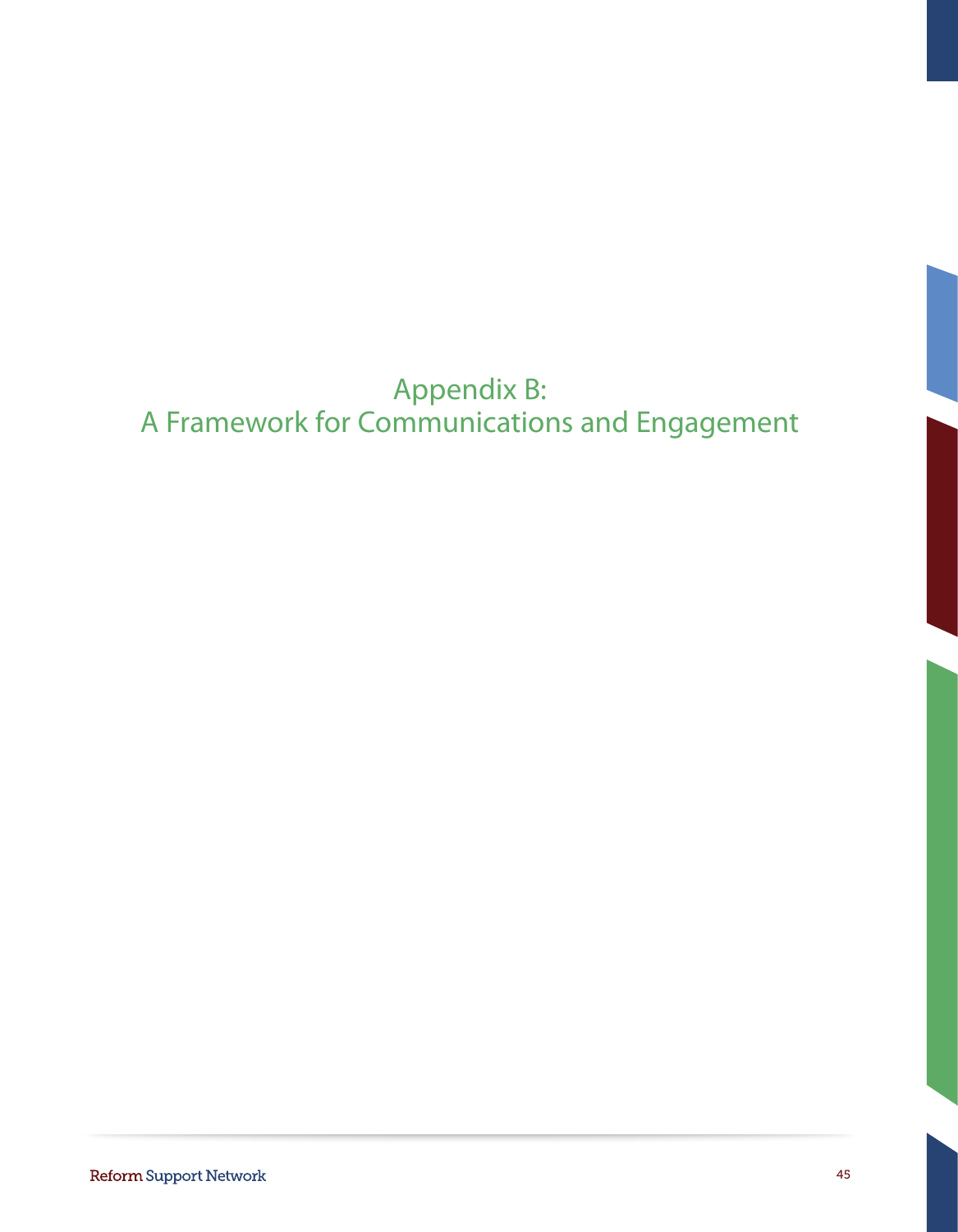

## From "Inform" to "Inspire" A Framework for Communications and Engagement

As Race to the Top grantees make far-reaching reforms, shift policies and heighten expectations, communicating with and engaging a wide range of key audiences have grown in importance. Building widespread understanding and support is crucial to the successful implementation and sustainability of proposed State reforms. Engaging educators in this work is essential, but State education agencies (SEAs) have a responsibility to reach out to their many other stakeholders as well.

The Reform Support Network (RSN) encourages SEAs to assess their current efforts to communicate with and engage key audiences and look for ways to sharpen approaches, build capacity and extend reach. The Stakeholder Communications and Engagement Community of Practice (SCE CoP) is developing resources to encourage State leaders to strengthen their work in several areas. To start with, the CoP is helping States craft a **strategy** with specific goals, define internal and external **audiences**, and create clear and compelling **messages**. Those messages, in turn, will require a variety of **tactics** — from face-to-face meetings to social media — to reach their audiences. States can expand their reach by working in **coalitions**  and with partners. In the process, States might need to build staff **capacity** to do this work. Finally, the CoP is urging States to **measure** everything and use their data to adjust course as needed.

Connecting the Dots The communications and engagement framework in Figure 1 provides a way for SEAs to think about and implement these priorities.

**Inform** key audiences about their work and changes in key practices, expectations and systems. However, these efforts will be more responsive, less reactive and likely to be more successful when audiences' unique needs are considered and State leaders listen to feedback closely and respond to questions (**Inquire**). In some cases, SEAs will want to actively **Involve** key audiences in the work as active co-creators of policies and programs. Ultimately, the most powerful results will occur when State leaders **Inspire** others to act and lead, based on what they have learned and the policies and programs they have helped develop.





The concepts discussed in this framework overlap significantly with [Engaging Educators:](http://www2.ed.gov/about/inits/ed/implementation-support-unit/tech-assist/engaging-educators.pdf)  A Reform Support Network Guide for States<br>This framework recognizes that SEAs will, at a minimum,<br>This framework recognizes that SEAs will, at a minimum, [and Districts](http://www2.ed.gov/about/inits/ed/implementation-support-unit/tech-assist/engaging-educators.pdf), published in December 2012. That guide focused on the need to engage one key set of stakeholders: teachers and other educators. This framework deals with multiple stakeholders, including educators. And its four action steps are described from the perspective of the SEA: that is, how the SEA can inform, inquire, involve and inspire various stakeholders, including educators. Our inform and involve steps particularly align with the many engagement concepts discussed in more depth in **[Engaging Educators](http://www2.ed.gov/about/inits/ed/implementation-support-unit/tech-assist/engaging-educators.pdf)**, such as using feedback loops, joining communications teams and assuming school leadership roles.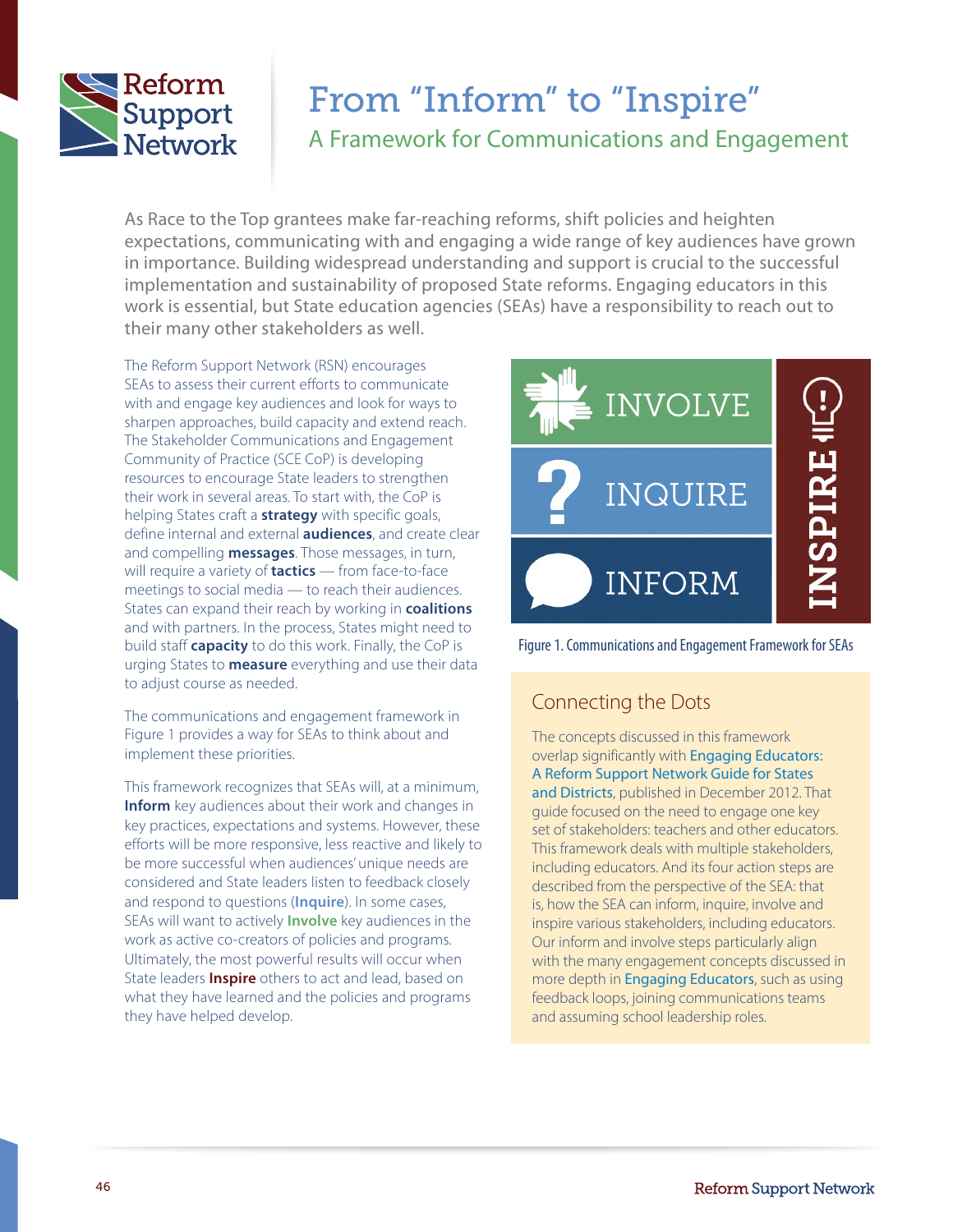#### Doing a good job of informing, inquiring and involving makes it more likely that audiences will be *inspired* to action.

**Involve:** Adding more opportunities for deliberate two-way communications, SEA leaders do not just listen well, they also proactively enlist key stakeholders in shaping relevant policies, programs and practices. Staff, parents and community members throughout the State know what is going on because they are active participants. For example, educators help design and improve State professional development offerings and resources. Parents learn how to advocate for their children and serve on school councils. Funders, business and civic leaders serve on advisory groups. Recognizing that active ownership builds understanding and support, the SEA makes a steady effort to extend meaningful opportunities to participate to all segments of the community.

Inquire: SEA leaders listen closely to stakeholders to ensure that messages about key policies and programs are heard and understood. And at the front end, they use surveys, focus groups and other feedback loops, and outreach strategies to learn what educators and other stakeholders think about major policy shifts or new programs and to use those diverse perspectives to help shape the policies and programs.

**Inform:** The SEA uses a diverse array of communications tools to provide timely, accurate, and actionable information to a wide range of stakeholders. These tools include Websites, newsletters, video, school report cards, presentations/meetings and media reform efforts.

#### Inspire:

The SEA's efforts to inform, inquire and involve mean that more stakeholders fully understand and support the State's education reform efforts. Stakeholders are committed to the reforms and are actively helping to gain the understanding and enthusiasm of others. They are personally invested in the proposed changes and are proactively helping to implement them.

Doing a good job of informing, inquiring and involving makes it more likely that audiences will be inspired to action. The RSN defines each of these four strategic actions as described above.

There is no sharp dividing line between and among these strategic actions. Depending on the issue, State education agencies are likely to regularly do some combination of informing, inquiring and involving activities; when done well, the result should be well-informed, supportive and inspired audiences.

This framework does not necessarily suggest a continuum that progresses from good to better to best. In some cases, providing sound and timely information is all that is required. And doing an excellent job of consistently informing audiences is a major accomplishment in itself. However, we believe that finding ways to add an inquiry or involvement

component to the work will make it more likely that SEAs' information will be heard — and acted on.

Providing additional opportunities for inquiry and involvement will require a real commitment from the SEA to meaningfully engage stakeholders — that is, supplementing one-way communications with more two-way engagement opportunities that invite stakeholder input from educators and others and have higher potential for creating shared commitment for state reforms. This kind of culture shift will require more collaborative leadership — and the active leadership of the chief and his/her executive team.

This framework and related resources are designed to provide a starting point for those important conversations. Additional details are available at [http://www2.ed.gov/](http://www2.ed.gov/about/inits/ed/implementation-support-unit/tech-assist/stakeholder-communications-engagement.html) [about/inits/ed/implementation-support-unit/tech-assist/](http://www2.ed.gov/about/inits/ed/implementation-support-unit/tech-assist/stakeholder-communications-engagement.html) [stakeholder-communications-engagement.html](http://www2.ed.gov/about/inits/ed/implementation-support-unit/tech-assist/stakeholder-communications-engagement.html).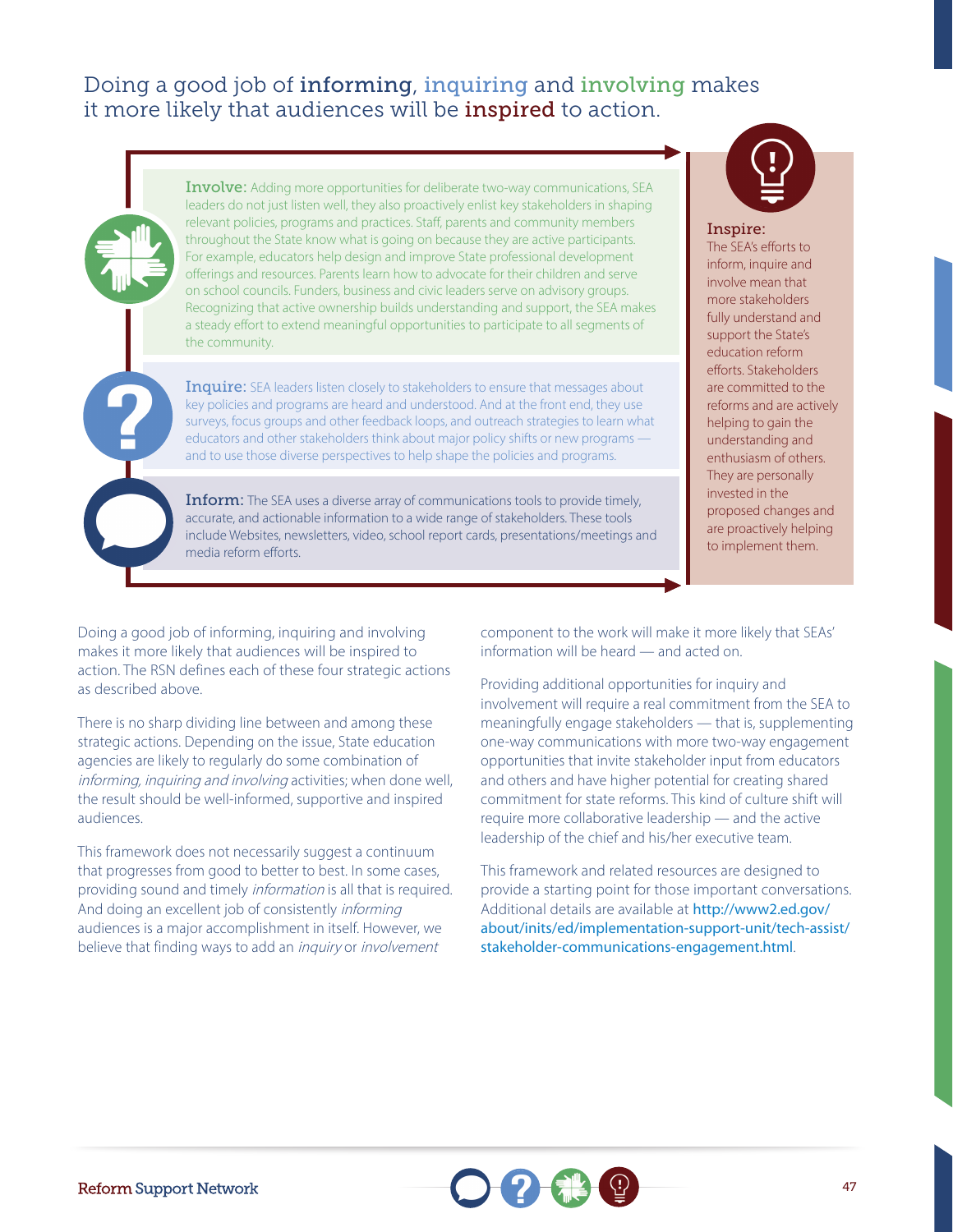## <span id="page-47-0"></span>Appendix C: Workshop Templates

The templates that follow are meant to be used with the main workshop sessions described earlier in the guide. These can be printed and distributed as handouts or used as a guide when developing flipchart grids before the meeting.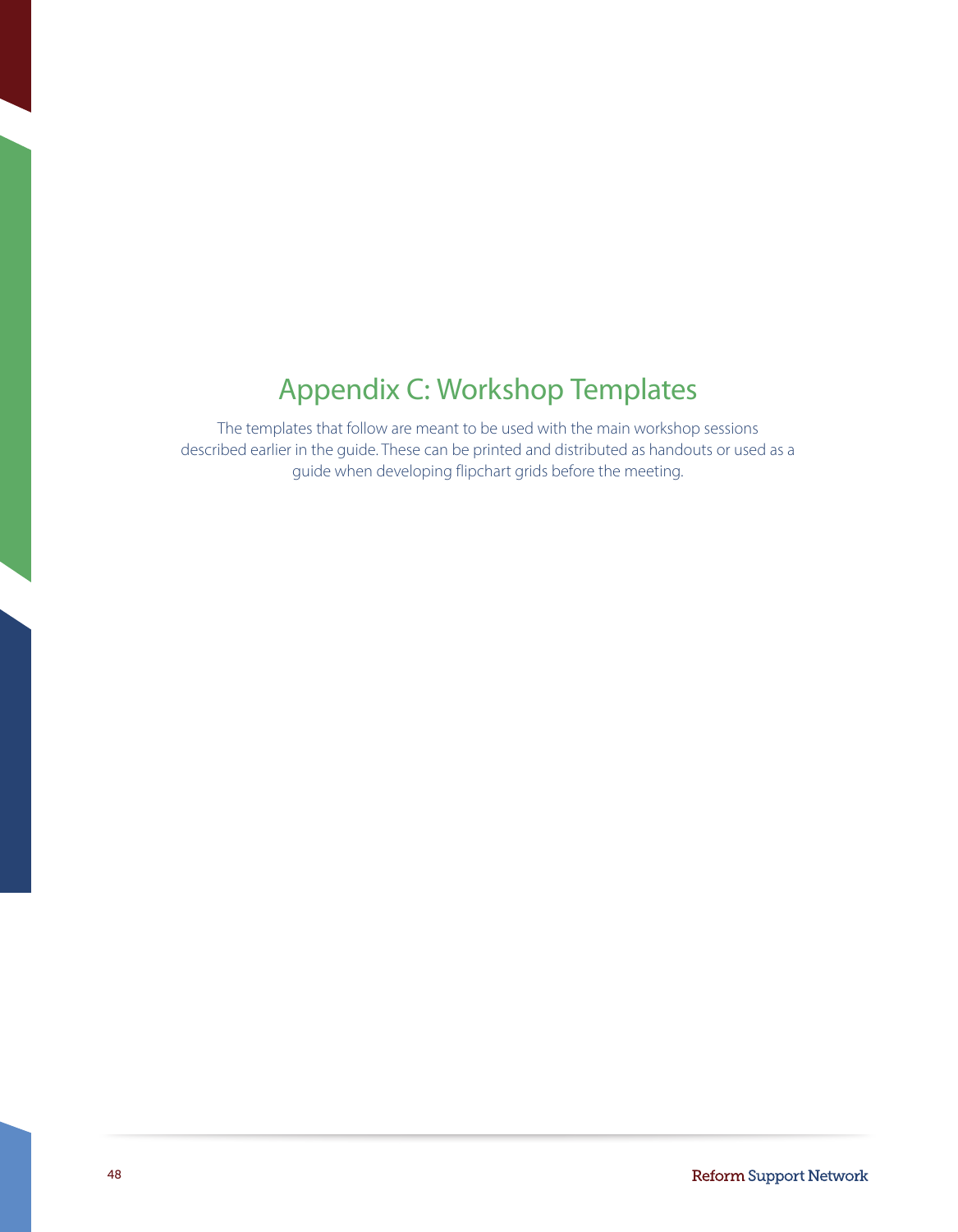#### <span id="page-48-0"></span>Meeting Expectations Template

Directions: Write your expectations and goals for the workshop.

#### EXPECTATIONS AND GOALS FOR TODAY

#### <span id="page-48-1"></span>Meeting Norms Template

Directions: Write desired norms or ground rules for the workshop . These may include rules prohibiting cell phones, asking everyone to participate, etcetera.

#### MEETING NORMS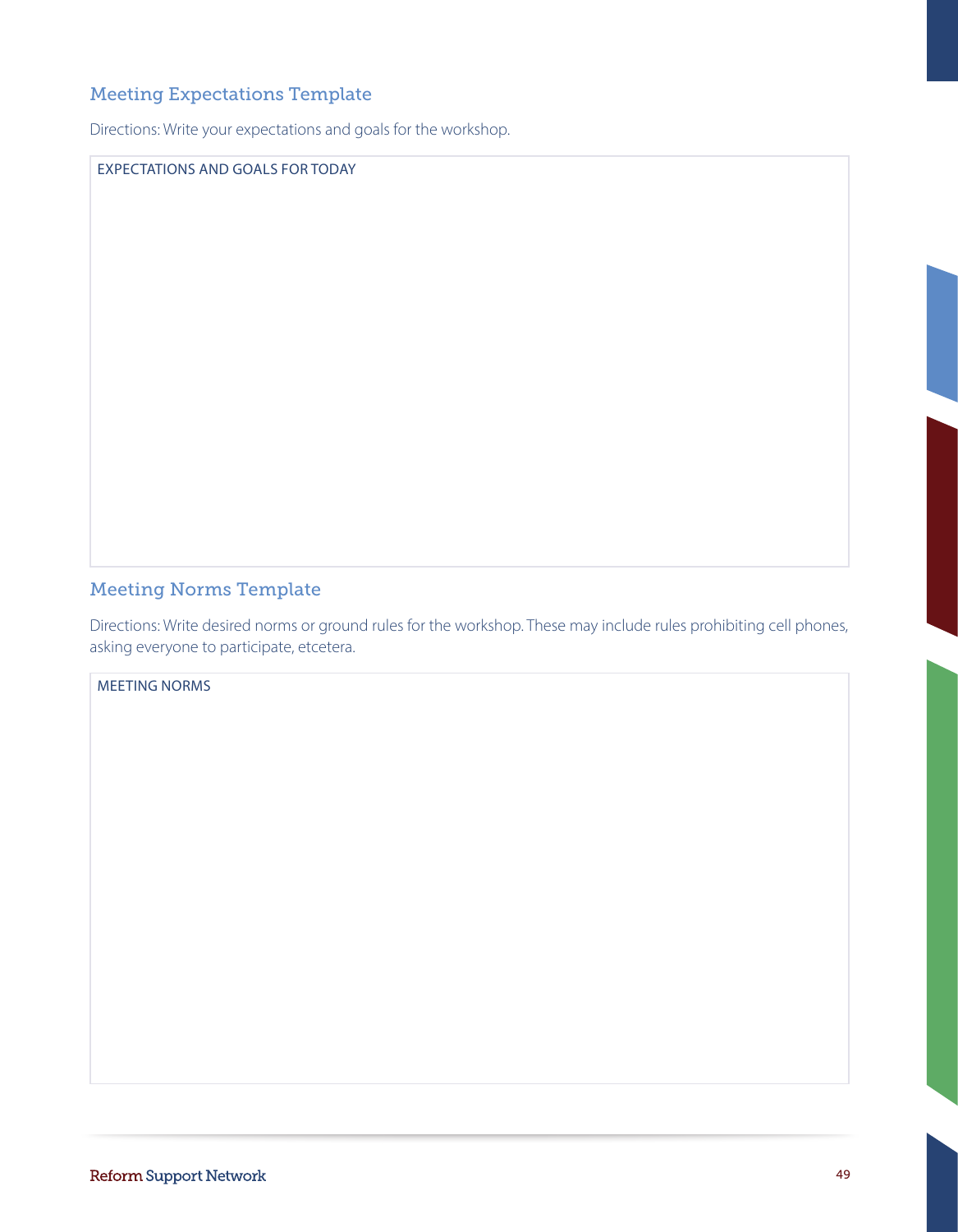#### Strong/Weak Brainstorm Template

Directions: Think about a time when you were involved in a strong communicatios effort in the agency. Write about that experience in the "Strong" column. Think about a time you were involved in a weak effort in the agency. Write about that experience in the "Weak" column.

| PAST COMMUNICATIONS EFFORTS: WHAT MADE THEM |      |  |  |  |  |  |  |
|---------------------------------------------|------|--|--|--|--|--|--|
| Strong                                      | Weak |  |  |  |  |  |  |
|                                             |      |  |  |  |  |  |  |
|                                             |      |  |  |  |  |  |  |
|                                             |      |  |  |  |  |  |  |
|                                             |      |  |  |  |  |  |  |
|                                             |      |  |  |  |  |  |  |
|                                             |      |  |  |  |  |  |  |
|                                             |      |  |  |  |  |  |  |
|                                             |      |  |  |  |  |  |  |
|                                             |      |  |  |  |  |  |  |
|                                             |      |  |  |  |  |  |  |
|                                             |      |  |  |  |  |  |  |
|                                             |      |  |  |  |  |  |  |
|                                             |      |  |  |  |  |  |  |
|                                             |      |  |  |  |  |  |  |
|                                             |      |  |  |  |  |  |  |
|                                             |      |  |  |  |  |  |  |
|                                             |      |  |  |  |  |  |  |
|                                             |      |  |  |  |  |  |  |
|                                             |      |  |  |  |  |  |  |
|                                             |      |  |  |  |  |  |  |
|                                             |      |  |  |  |  |  |  |
|                                             |      |  |  |  |  |  |  |
|                                             |      |  |  |  |  |  |  |
|                                             |      |  |  |  |  |  |  |
|                                             |      |  |  |  |  |  |  |
|                                             |      |  |  |  |  |  |  |
|                                             |      |  |  |  |  |  |  |
|                                             |      |  |  |  |  |  |  |
|                                             |      |  |  |  |  |  |  |
|                                             |      |  |  |  |  |  |  |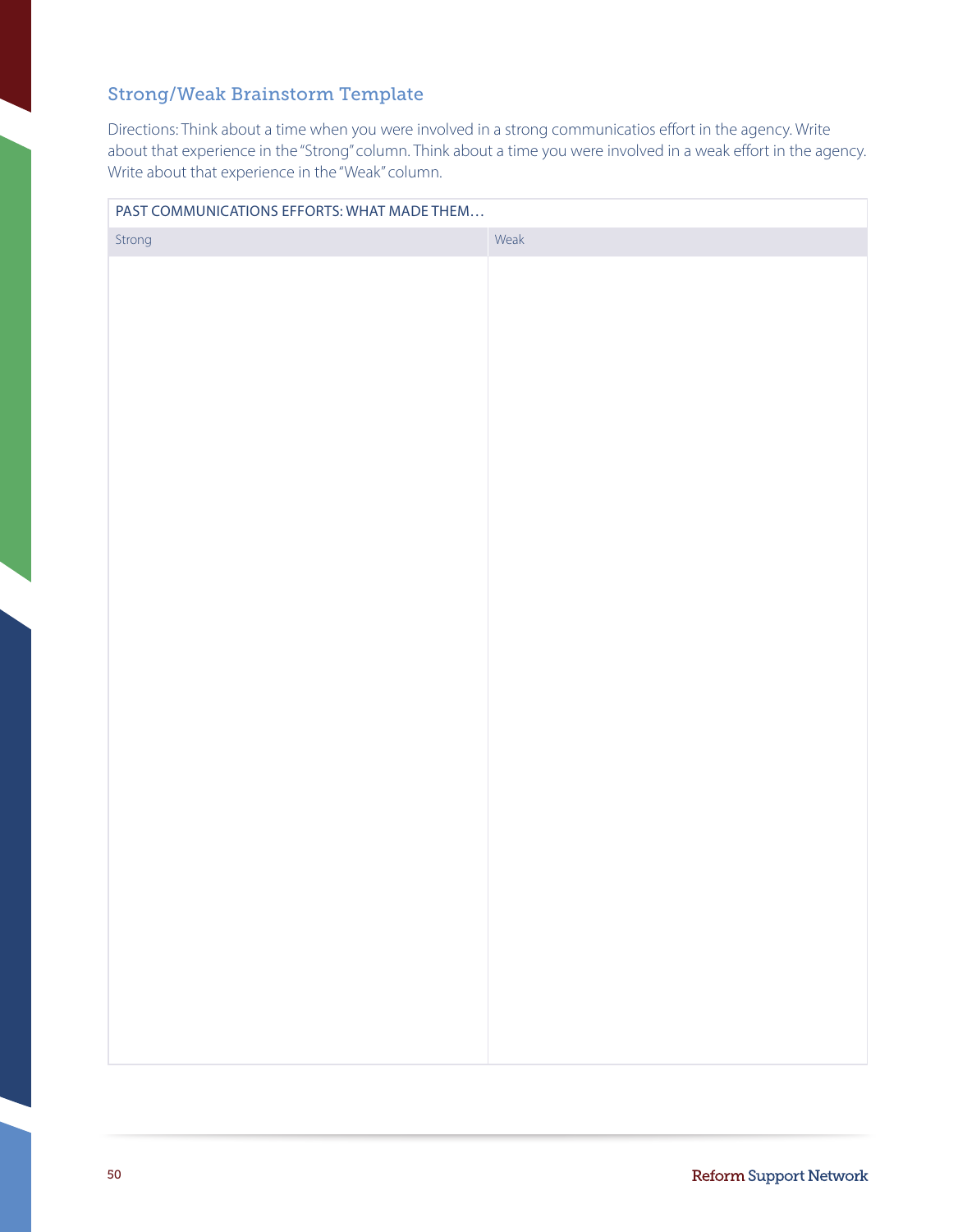#### <span id="page-50-0"></span>Rubric Introduction Template and Review

Directions: Review each row of the rubric (or selected rows) and place a check-mark in the column that best describes the work of the agency.

|       | Rating         |                |                         |                |           |
|-------|----------------|----------------|-------------------------|----------------|-----------|
| Topic | $\overline{1}$ | $\overline{2}$ | $\overline{\mathbf{3}}$ | $\overline{4}$ | Rationale |
|       |                |                |                         |                |           |
|       |                |                |                         |                |           |
|       |                |                |                         |                |           |
|       |                |                |                         |                |           |
|       |                |                |                         |                |           |
|       |                |                |                         |                |           |
|       |                |                |                         |                |           |
|       |                |                |                         |                |           |
|       |                |                |                         |                |           |
|       |                |                |                         |                |           |
|       |                |                |                         |                |           |
|       |                |                |                         |                |           |
|       |                |                |                         |                |           |
|       |                |                |                         |                |           |
|       |                |                |                         |                |           |
|       |                |                |                         |                |           |
|       |                |                |                         |                |           |
|       |                |                |                         |                |           |
|       |                |                |                         |                |           |
|       |                |                |                         |                |           |
|       |                |                |                         |                |           |
|       |                |                |                         |                |           |
|       |                |                |                         |                |           |
|       |                |                |                         |                |           |
|       |                |                |                         |                |           |
|       |                |                |                         |                |           |
|       |                |                |                         |                |           |
|       |                |                |                         |                |           |
|       |                |                |                         |                |           |
|       |                |                |                         |                |           |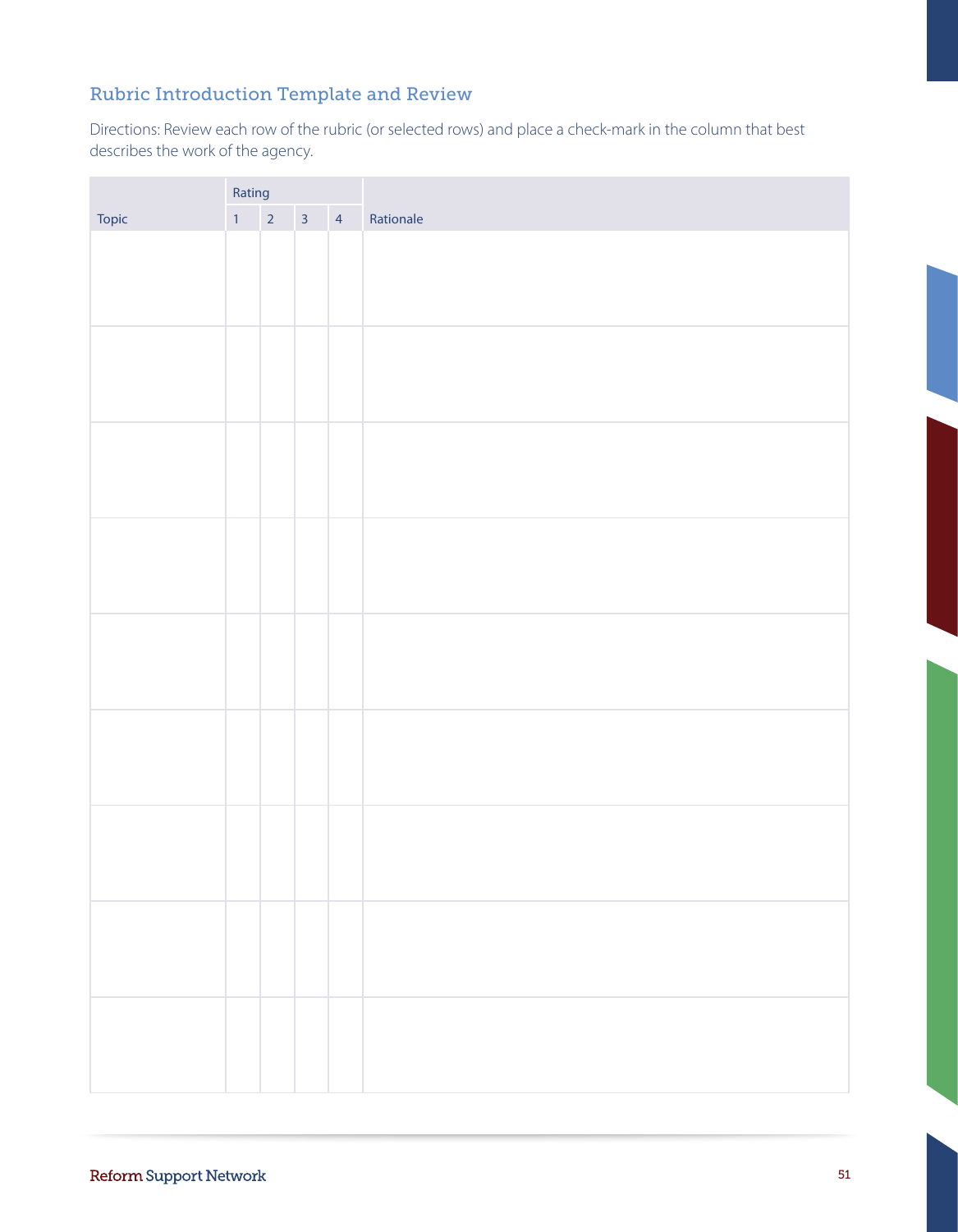#### <span id="page-51-0"></span>Identifying Key Questions Template

Directions: Record the most common questions you have received from key audiences about the issue, topic or initiative that you are focusing on during the workshop. Where applicable, note specific audience that posed the question.

KEY QUESTIONS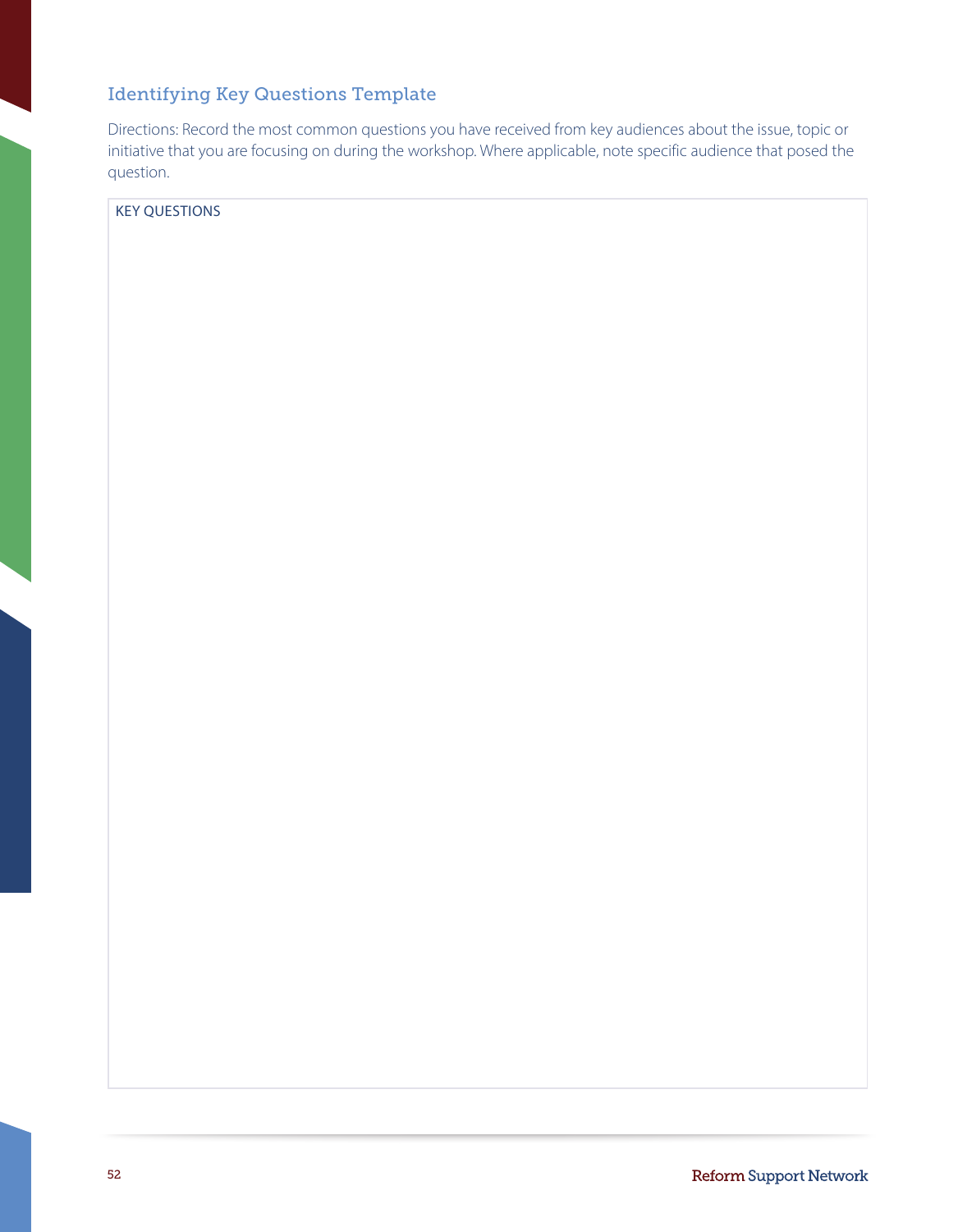### <span id="page-52-0"></span>Creating Audience-Specific Messages Template

Directions: Complete the template for each primary audience identified.

| Audience             |                                |            |          |                            |
|----------------------|--------------------------------|------------|----------|----------------------------|
| Purpose(s)           |                                |            |          |                            |
| <b>Core Messages</b> | Vehicles for<br>Communications | Owner/Team | Timeline | <b>Immediate Next Step</b> |
|                      |                                |            |          |                            |
|                      |                                |            |          |                            |
|                      |                                |            |          |                            |
|                      |                                |            |          |                            |
|                      |                                |            |          |                            |
|                      |                                |            |          |                            |
|                      |                                |            |          |                            |
|                      |                                |            |          |                            |
|                      |                                |            |          |                            |
|                      |                                |            |          |                            |
|                      |                                |            |          |                            |
|                      |                                |            |          |                            |
|                      |                                |            |          |                            |
|                      |                                |            |          |                            |
|                      |                                |            |          |                            |
|                      |                                |            |          |                            |
|                      |                                |            |          |                            |
|                      |                                |            |          |                            |
|                      |                                |            |          |                            |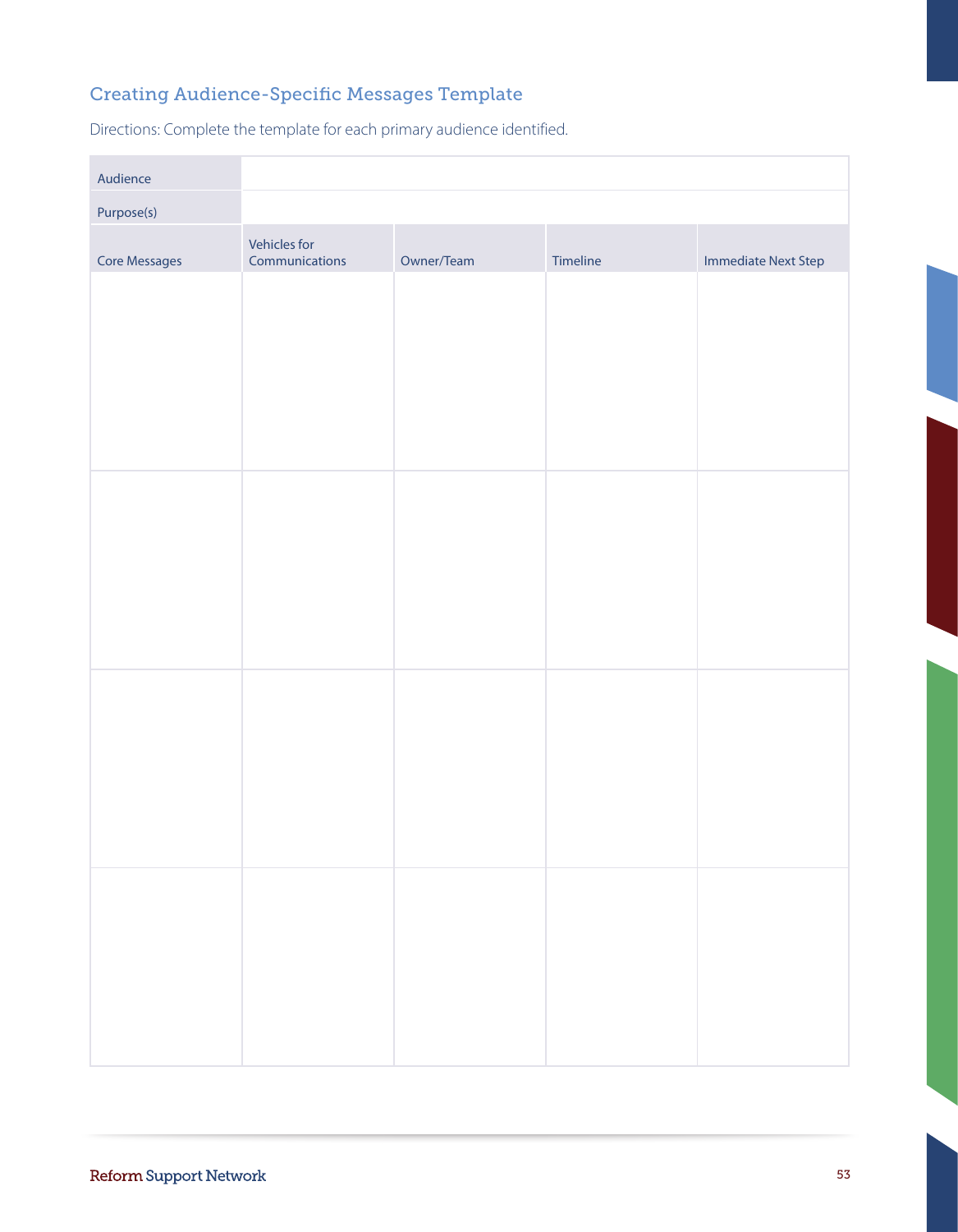### <span id="page-53-0"></span>Action Planning Template

Directions: Consider what needs to happen to keep the work moving forward, who should own each action item and what the timeline should be. Record on the Action Planning template.

| <b>ACTION PLANNING</b>      |              |       |          |  |  |  |  |
|-----------------------------|--------------|-------|----------|--|--|--|--|
| <b>Immediate Next Steps</b> | Deliverables | Owner | Timeline |  |  |  |  |
|                             |              |       |          |  |  |  |  |
|                             |              |       |          |  |  |  |  |
|                             |              |       |          |  |  |  |  |
|                             |              |       |          |  |  |  |  |
|                             |              |       |          |  |  |  |  |
|                             |              |       |          |  |  |  |  |
|                             |              |       |          |  |  |  |  |
|                             |              |       |          |  |  |  |  |
|                             |              |       |          |  |  |  |  |
|                             |              |       |          |  |  |  |  |
|                             |              |       |          |  |  |  |  |
|                             |              |       |          |  |  |  |  |
|                             |              |       |          |  |  |  |  |
|                             |              |       |          |  |  |  |  |
|                             |              |       |          |  |  |  |  |
|                             |              |       |          |  |  |  |  |
|                             |              |       |          |  |  |  |  |
|                             |              |       |          |  |  |  |  |
|                             |              |       |          |  |  |  |  |
|                             |              |       |          |  |  |  |  |
|                             |              |       |          |  |  |  |  |
|                             |              |       |          |  |  |  |  |
|                             |              |       |          |  |  |  |  |
|                             |              |       |          |  |  |  |  |
|                             |              |       |          |  |  |  |  |
|                             |              |       |          |  |  |  |  |
|                             |              |       |          |  |  |  |  |
|                             |              |       |          |  |  |  |  |
|                             |              |       |          |  |  |  |  |